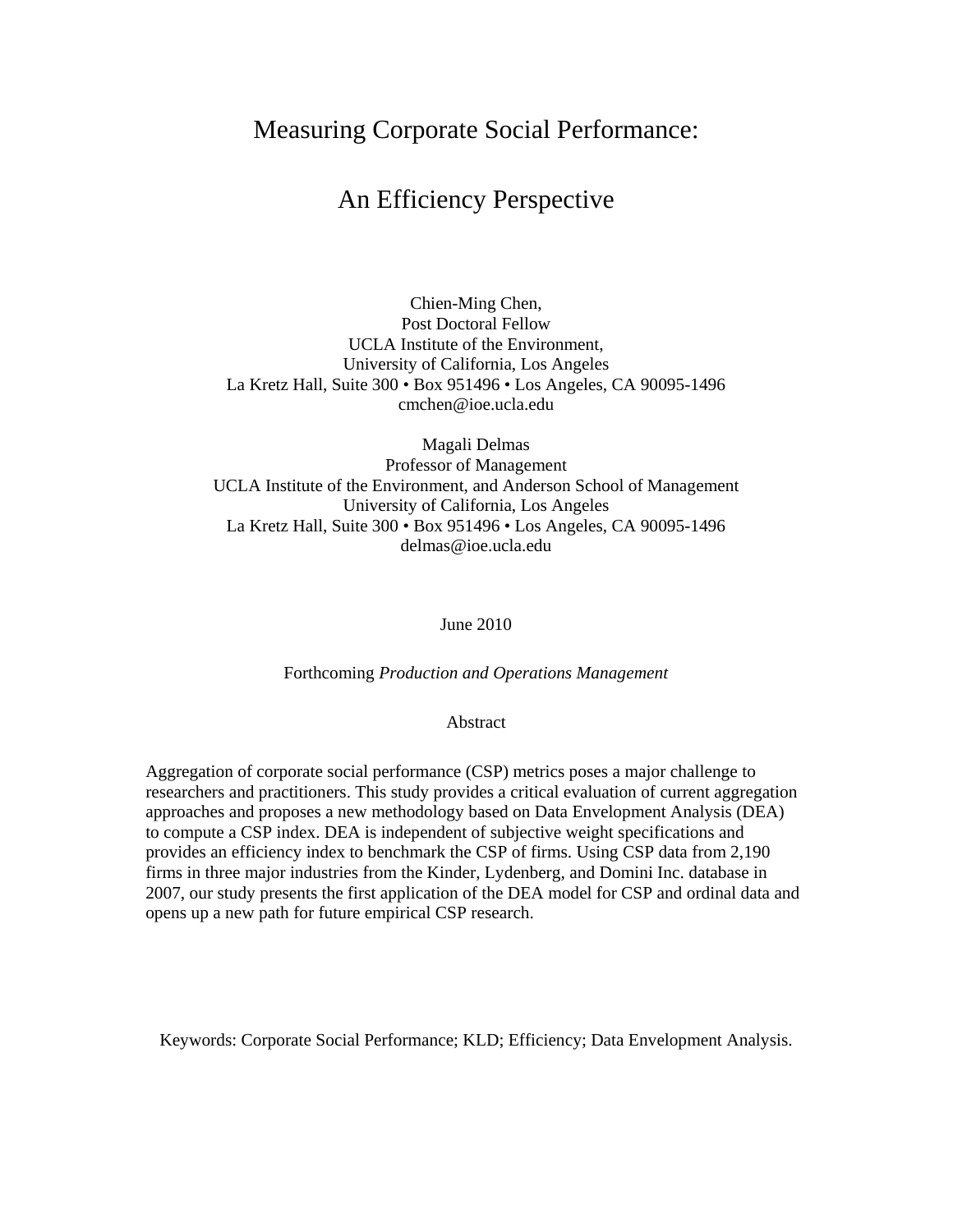### **1 INTRODUCTION**

Stakeholders are becoming more and more concerned about the corporate social performance (CSP) of firms' operations. CSP can be defined as "a construct that emphasizes a company's responsibilities to multiple stakeholders, such as employees and the community at large, in addition to its traditional responsibilities to economic shareholders" (Turban and Greening 1996, p.658). For example, investors are increasingly using socially responsible investing (SRI) screens to select or avoid investing in firms according to their environmental and social preferences (Chatterji et al. 2009). Similarly, a growing number of consumers purchase ecolabeled products that signal a lower environmental and social impact of corporate operations (Loureiro and Lotade 2005). Some corporations are also developing socially responsible purchasing practices to promote more sustainable supply chains (e.g., Drumwright 1994, Bowen et al. 2001, Srivastava 2007, Carter 2008, Seuring and Müller 2008). However, measuring CSP has proven to be a daunting task because it represents a broad range of economic, social, and environmental impacts caused by business operations and thus requires multiple metrics to fully cover its scope (Gond and Crane 2009, Rowley and Berman 2000). As a result, researchers often need aggregate CSP measures to assess the overall corporate social performance of firms. Most empirical studies on CSP employ simple linear aggregations, weighted or non-weighted, to derive a composite CSP score from a selection of CSP metrics. These types of approaches would seem appropriate when the weights are exogenously given. For example, NGOs may have a specific weighting scheme based on the priorities of their members. However, for managers who face a variety of stakeholder pressures, the choice of weights is more ambiguous. Specifically, one primary stakeholder group (e.g., customers) may very well hold opinions that conflict with those of another primary or secondary group (e.g., employees) about the same corporate social policy of a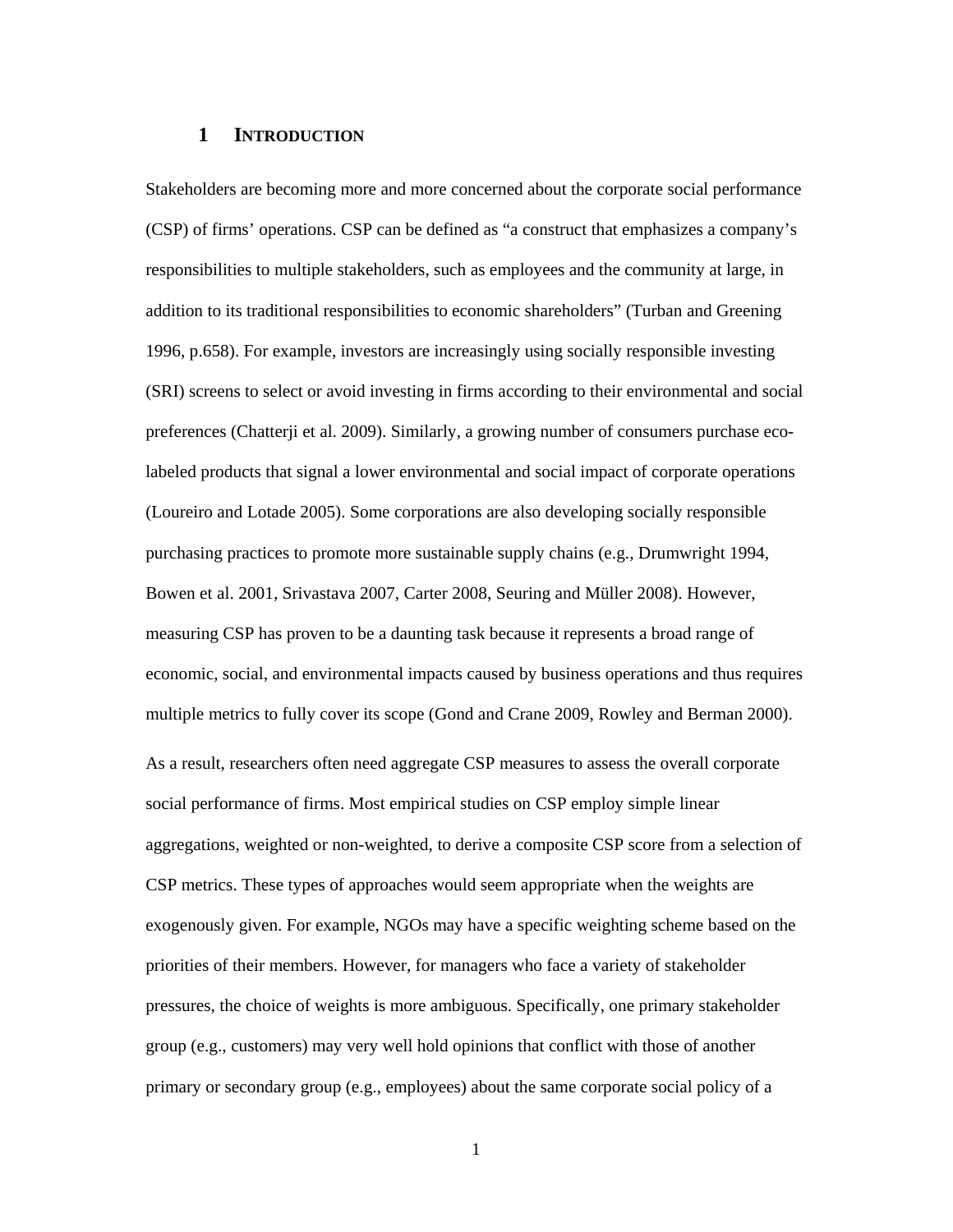firm (Clarkson 1995). In addition, because stakeholder characteristics and preferences can shift dramatically under different contexts and times (Griffin 2000), prioritizing CSP categories can turn into a formidable task.

Furthermore, CSP assessment contains both negative and positive metrics to represent strengths and concerns regarding CSP practices. For example, generously giving to charities in the community is often perceived as a positive practice, whereas investments that would lead to controversies might be considered detrimental to CSP. Similarly, the use of clean energy is often considered a positive practice, whereas making profits from fossil fuel products might be considered negative because of the impact on climate change. When stakeholders want to balance concerns over strengths, they also face the challenge of assessing the respective importance of different CSP categories.

Considering the multiple dimensions of the CSP construct, we argue the existing CSP aggregation methodologies fail to provide an effective measure of CSP. We show the scores resulting from these aggregation methodologies differ in terms of their median and variance and are sensitive to changes in aggregation weights. This sensitivity can be fairly problematic. Since expressing CSP through an aggregate measure is necessary for most analyses, we propose an alternative methodology to calculate a CSP index. Our methodology is based on Data Envelopment Analysis (DEA), a mathematical programming method for evaluating the relative efficiencies of firms (Charnes et al. 1978, Cook and Zhu 2006) that does not require a priori weights to aggregate different CSP dimensions.

DEA computes an efficient frontier that represents the best performers in a peer group. The DEA CSP score represents the distance of a firm to the efficient frontier and the extent to which a firm can reduce its current concerns, given its strengths relative to those of the best performers. We argue that DEA has several advantages in addressing the challenges of assessing CSP. First, DEA produces a ratio index that incorporates both good and bad CSP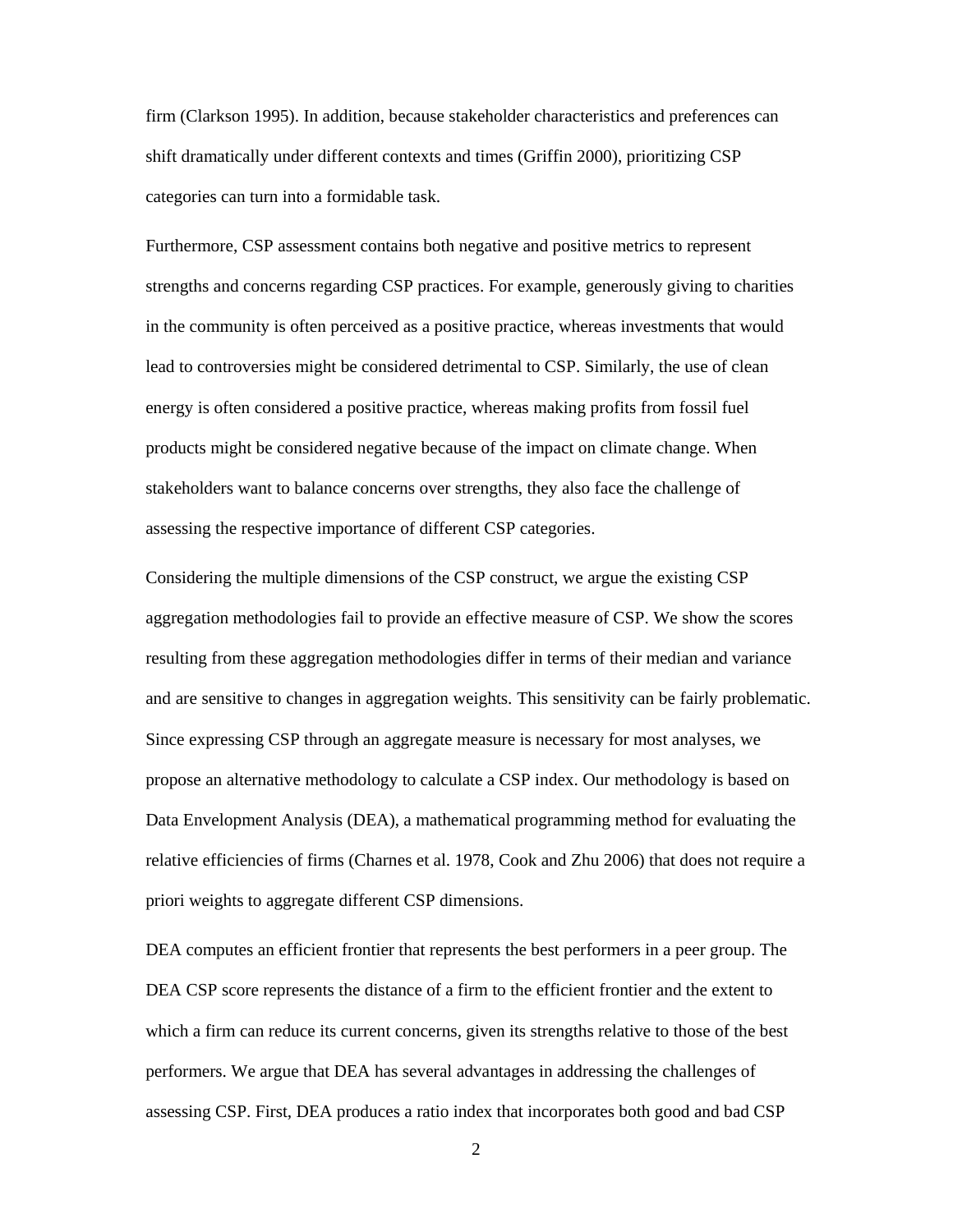metrics. Second, DEA does not require an a priori weight specification for different CSP criteria. Third, the DEA score represents the distance to the efficient frontier and is easy to interpret. These features help compare firms' CSP both within and across industries.

To meet the ordinal nature of the CSP data, we use the DEA model for rank order data (Cook and Zhu 2006) and present the first large-scale empirical application of DEA to ordinal data. Our model is inspired by the study conducted by Benheim et al. (1998), who used DEA to assess best management practices regarding stakeholder relations. However, their study did not consider the trade-offs between strengths and concerns. Our model can be contrasted with previous eco-efficiency studies based on DEA (e.g., Dyckhoff and Allen 2001, Färe et al. 2006, Kuosmanen and Kortelainen 2007), which draw on concrete quantities of environmental data such as total  $CO<sub>2</sub>$  and  $SO<sub>2</sub>$  emissions.

In this paper, we focus on the Kinder, Lydenberg, and Domini Inc. (KLD) database, currently the most widely used and comprehensive information source for CSP research (Waddock 2003). KLD publishes the CSP ratings of major publicly traded companies in the United States, and the data cover areas of *environmental performance*, *social contribution*, *corporate governance*, and *controversial business involvement*. Our empirical analysis shows that DEA is more robust than the existing CSP aggregation methodologies, whose aggregation results are sensitive to weight changes. Our analysis also highlights the ease of interpretation of the DEA score for benchmarking purposes.

In the next section, we review the empirical CSP literature and outline the advantages of DEA and its formulations. In section 3, we compute the DEA efficiency score for CSP using KLD data and compare our results with those using prior existing aggregation methodologies. In section 4, we summarize our findings and suggest directions for future CSP research based on the DEA methodology.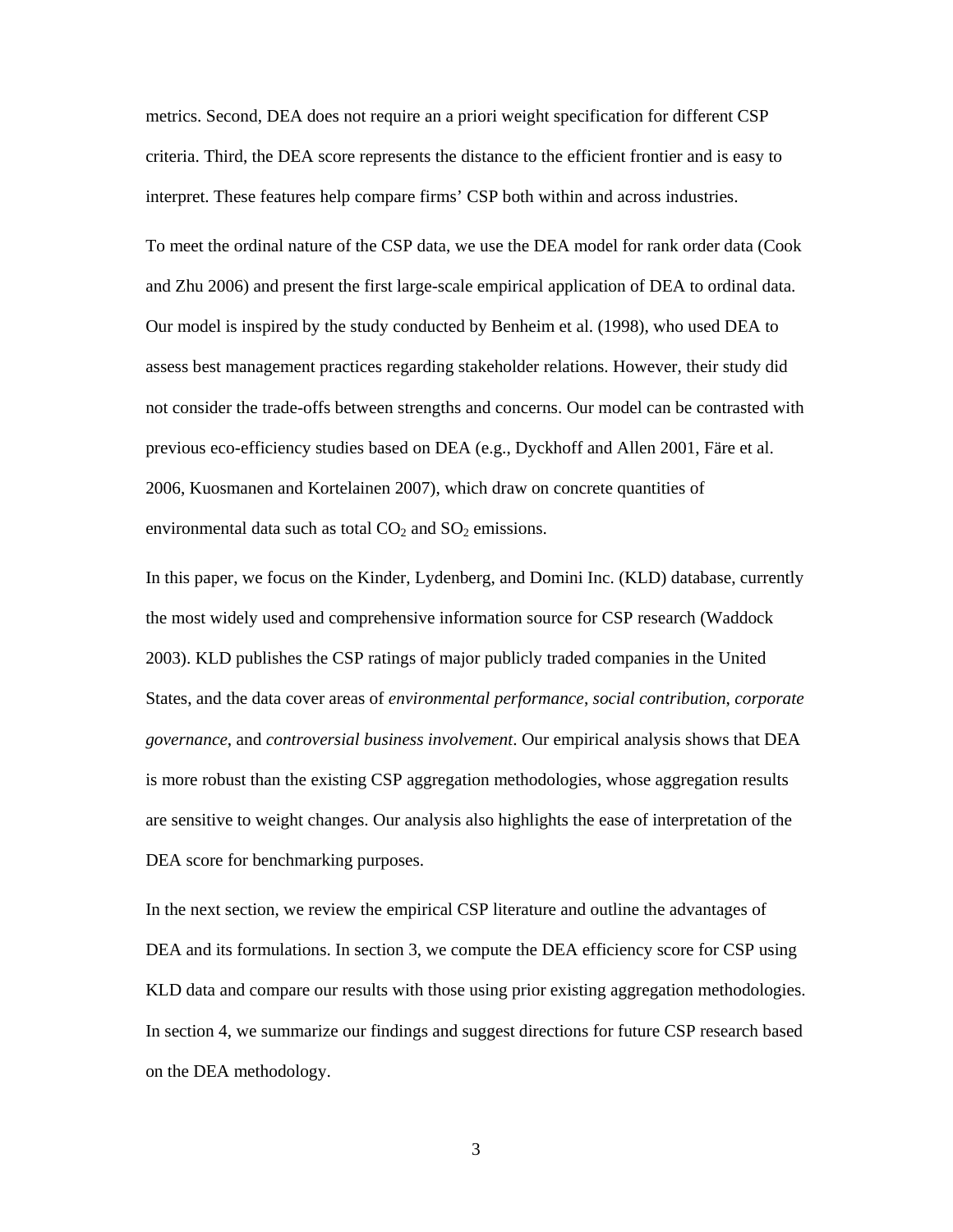### **2 LITERATURE REVIEW: MEASURING CSP**

Because the full spectrum of CSP is broad, generating a proxy that can reflect its full scope is challenging. Although measures that represent a firm's financial performance are clearly defined and readily available (like Return on Assets, Return on Investment, etc.), the CSP counterparts are not. Because of the qualitative nature of CSP, the assessment of CSP relies mostly on "soft" measures related to management practices, rather than the "harder" measures (e.g., tons of  $CO<sub>2</sub>$  emission or of toxic releases). Common CSP measures include, for example, labor right protection and the transparency of social and environmental performance reporting. Several authors have described the challenges associated with measuring CSP (Carroll 1999, Graves and Waddock 1994, Wokutch and McKinney 1991). The multi-dimensionality of the CSP construct is the primary difficulty in measuring CSP. As Hirsch and Levin (1999, p.200) note, CSP is "a broad concept or idea used loosely to encompass and account for a broad set of diverse phenomena." Rowley and Berman (2000) criticize for two main reasons studies that proxy CSP using a single-dimensional measure: the one-dimensional measure cannot represent the full breadth of CSP construct (i.e., the validity problem), and it makes comparing and unifying different studies extremely difficult.

Recent studies attempt to grapple with this issue by using simple linear aggregation of CSP data to create an aggregate CSP score for either a specific subset of CSP criteria or the entire CSP construct. In spite of their ease of implementation, these aggregation approaches have suffered from several major drawbacks. They often lack general applicability and are difficult to interpret in different contexts (Berman 1999). We next introduce these approaches and describe their limitations.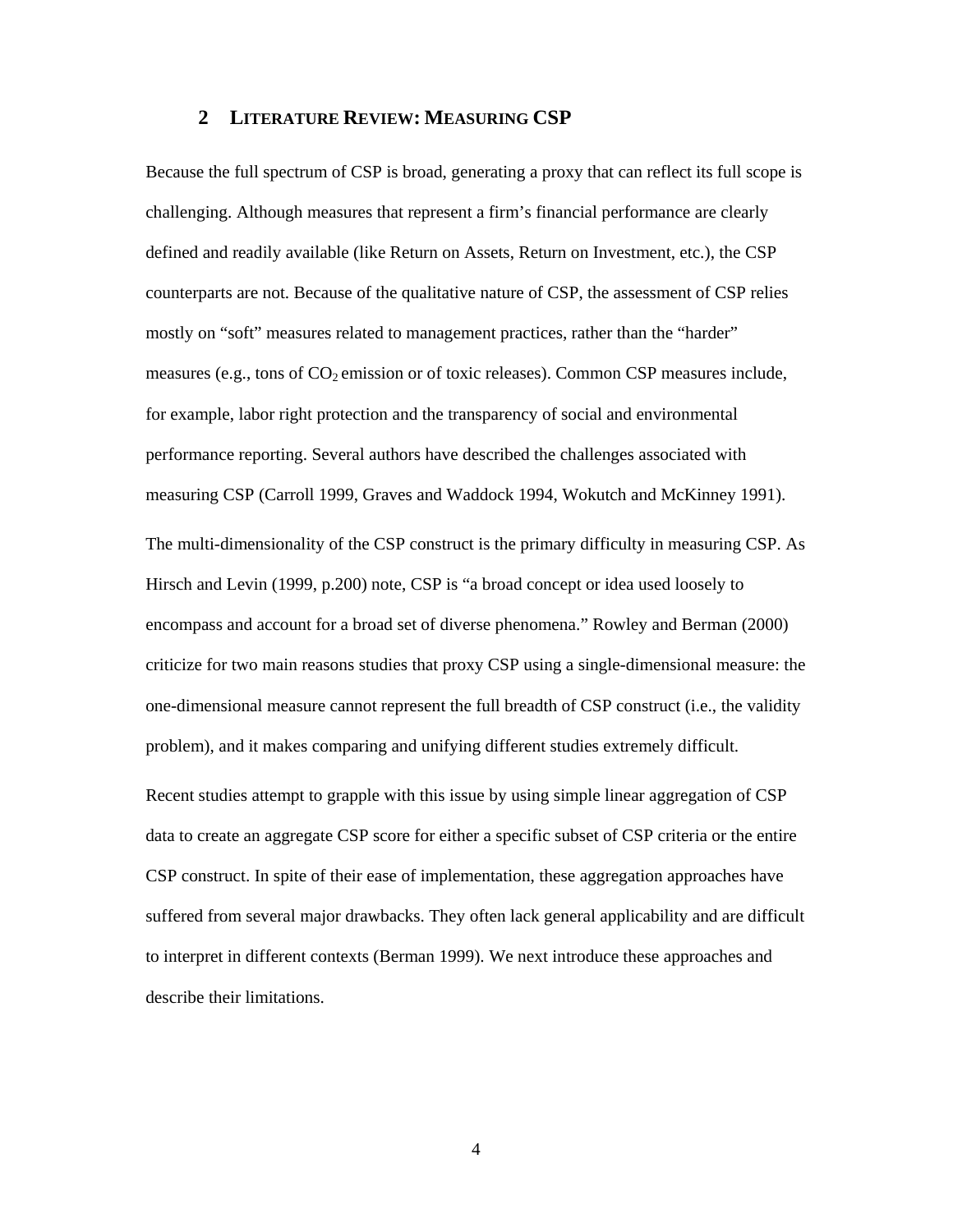#### **2.1 Linear aggregation methods**

Academic researchers have measured corporate social performance using survey questionnaires, content analyses of annual reports, expert evaluations, and regulatory compliance data (Aupperle 1991, Bowman and Haire 1975, Wolfe 1991, Zahra et al. 1993). More recently, several for-profit organizations have taken up the task of measuring CSP. These include the SAM Group Inc. (SAM), the Riskmetrics Group, and KLD. SAM, for example, gathers CSP information such as board structure, ability to manage risk, and environmental reporting system (http://www.sam-group.com). The Riskmetrics Group evaluates corporate governance, employee and stakeholder management, and corporate environmental performance (http://www.riskmetrics.com). KLD ratings include the following categories: employee relations, diversity, community relationships, human rights, the environment, governance, and controversial issues (http://www.kld.com) for the period 1991 to 2007. Up until now, the KLD database has been the most commonly used database for assessing CSP (Graves and Waddock 1994, Turban and Greening 1996, Waddock 2003). A search for "Corporate Social Responsibility" and "KLD" in Google Scholar in May 2009 produced over 700 hits.

#### **2.1.1 CSP studies using linear aggregation approaches**

KLD has generated a flourishing literature on CSP in prominent academic management journals. In Table 1, we tally these papers by journals. The results show that the *Journal of Business Ethics*, *Business and Society*, and the *Academy of Management Journal* have published the largest number of KLD-CSP articles.

\*\*\*

[Insert Table 1 here]

\*\*\*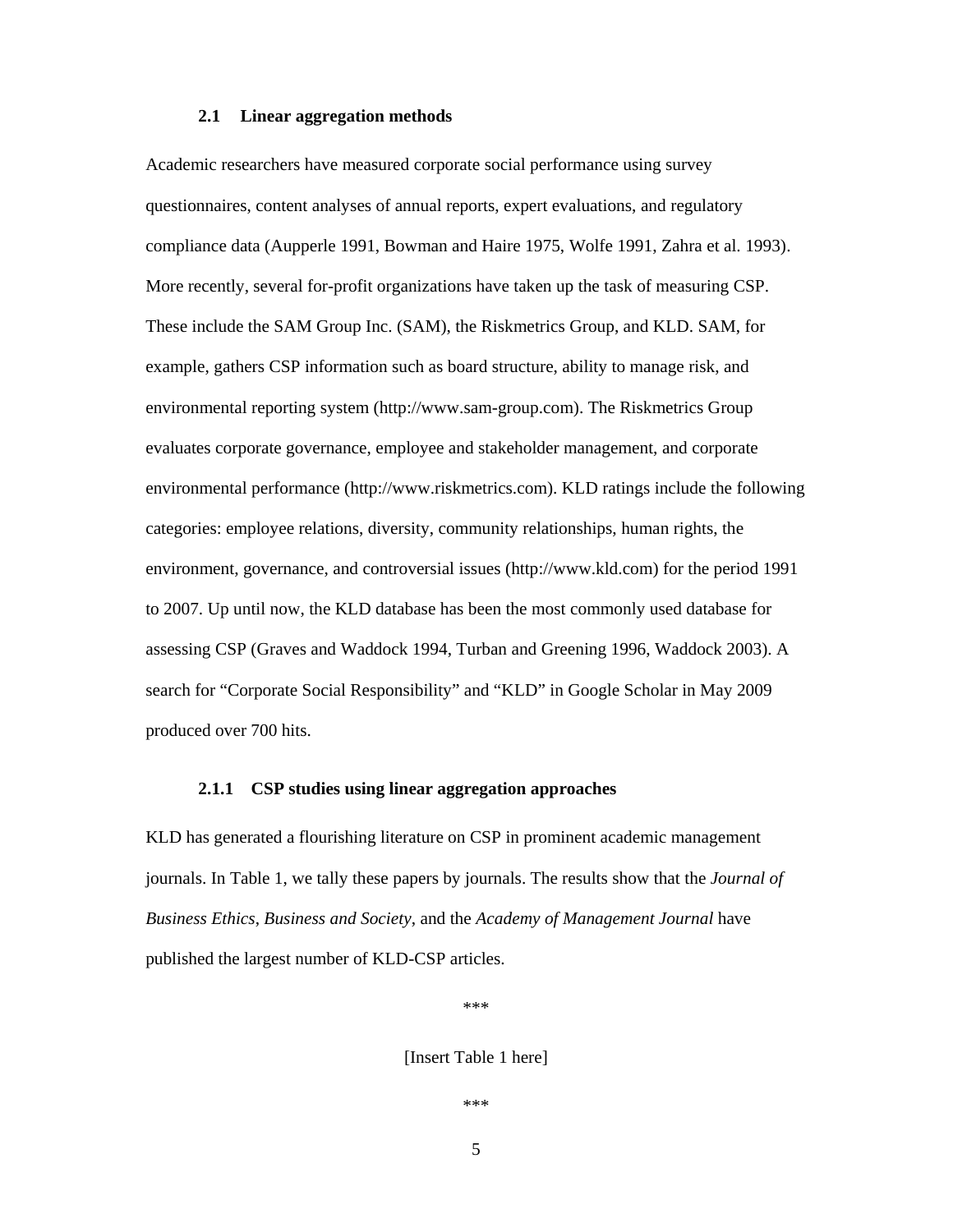The literature uses two main types of aggregation methodologies. The first consists of assigning equal weight to all categories (community relationships, environmental performance, human rights, etc.). For example, Hillman and Keim (2001) use the equal weights aggregation method because the literature "has yet to identify a ranking of importance [of different CSP categories] for various stakeholder groups and issues" (Hillman and Keim 2001, p. 131). By assigning equal weights, however, the researcher assumes all criteria are of the same or at least similar importance. As Bird et al. (2007) argue, this assumption is invalid in most cases.

The second methodology is to gather information on stakeholder preferences in order to assign weights to specific CSP categories. Using this method, Ruf et al. (1998) generated weights for the different KLD dimensions through a survey of preference of 101 public officers, executives of non-profit organizations, and managerial accountants. The respondents considered product/liability issues to have the highest weight (23%), followed by employee relations (18%), women/minority (15%), environmental (14%), and community relations (12%). The three social dimensions considered least important were nuclear power (7%), military (5%), and South Africa (5%) (Ruf et al. 1998). Similarly, Waddock and Graves (1997b) developed a weighting scheme based on the opinion of three experts from the Social Issues in Management division of the Academy of Management who had been active in the social issues arena for more than 15 years. Employee relations were found to be the most important category (17%), followed by product/liability issues (15%) and community relations (15%), and then the environment (14%). Other social issues considered include the treatment of women and minorities (13.6%), nuclear power (8.9%), military contracts (8.6%), and South Africa (7.6%).

An analysis of the publication counts by aggregation types of the journals listed in Table 1 shows that, of the 43 publications, 26 used equal weights and 9 used unequal weights,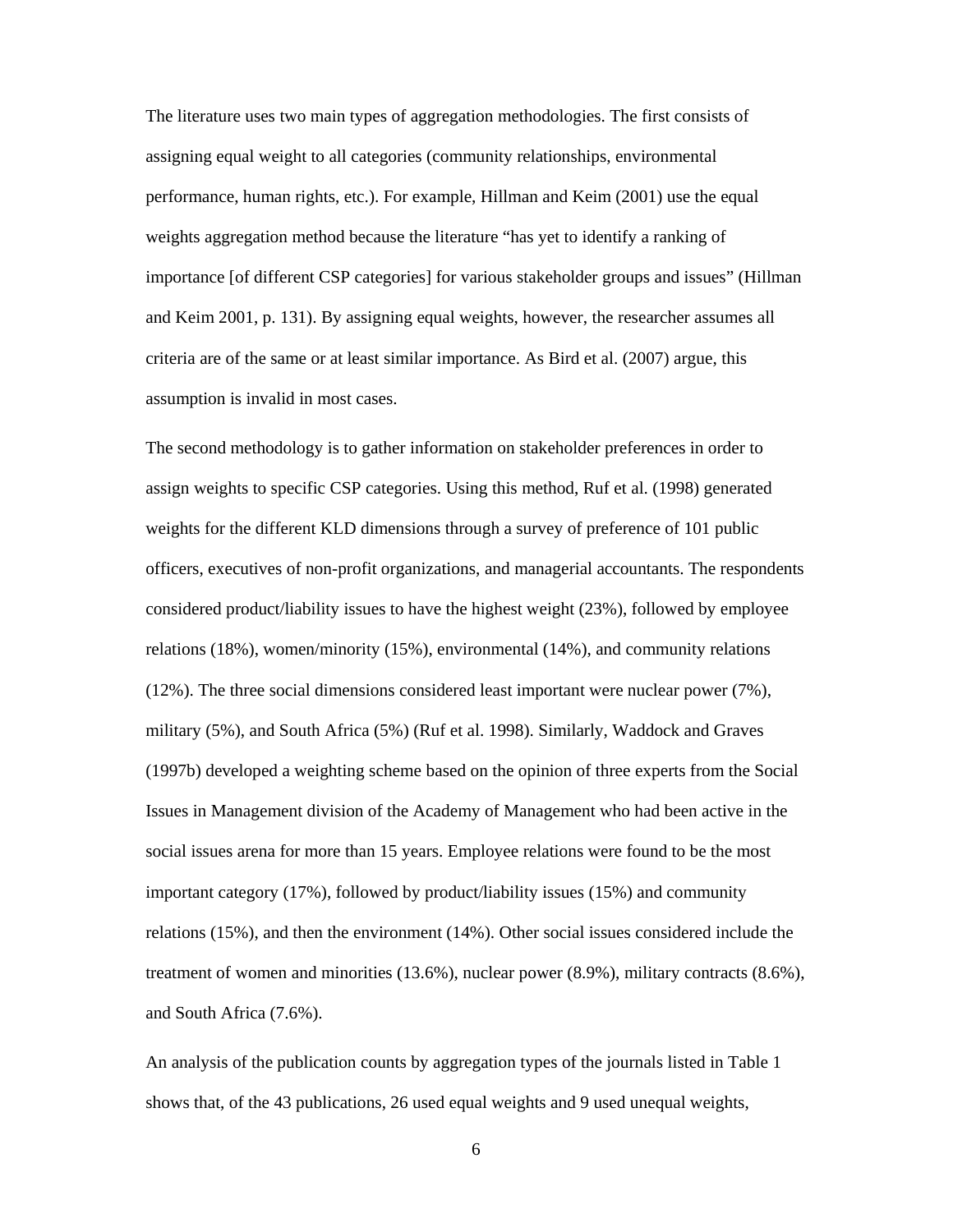whereas the other 8 studies did not use aggregation. We will argue below that these aggregation methods can lead to non-robust results.

### **2.1.2 Limitations of the aggregation approaches**

The first question with these aggregation approaches is whether these weights are justifiable. The answer from the literature, however, tends to be unfavorable. Research on stakeholder management and social participation has pointed out that no universally agreed-upon weights or prioritization of social or environmental issues can exist for different stakeholder groups in different situations, since stakeholder attributes (e.g., stakeholder composition, perceptions, and preferences) are dynamic and could change over time (Mitchell et al. 1997, Hillman and Keim 2001, Bird et al. 2007). Even for a specific stakeholder group, the current weight elicitation encounters great difficulties when evaluating less tangible goods such as clean air and noise (Freeman 2003, Kuosmanen and Kortelainen 2007). Chatterji and Levine (2006) note that even major social investment indexes (SRI) weight the non-financial CSP indicators of listed companies quite differently, which makes comparing the CSP of firms difficult. Delquié (1997) further shows that biases can arise in the elicitation of weights.

Rowley and Berman (2000) further highlight several concerns for the simple weightaggregation approach the CSP-Corporate Financial Performance literature uses: the aggregate score lacks a simple interpretation; the weights are not representative of the trade-off between CSP criteria; and when a different data source is used (e.g., a new database with or without the addition or removal of the original CSP criteria), the weights and aggregate scores could lose their applicability and comparability.

#### **2.2 Strengths versus concerns**

As noted earlier, the CSP construct consists of both positive and negative firm behavior. The KLD database, which contains both "strength" and "concern" measures for each CSP issue,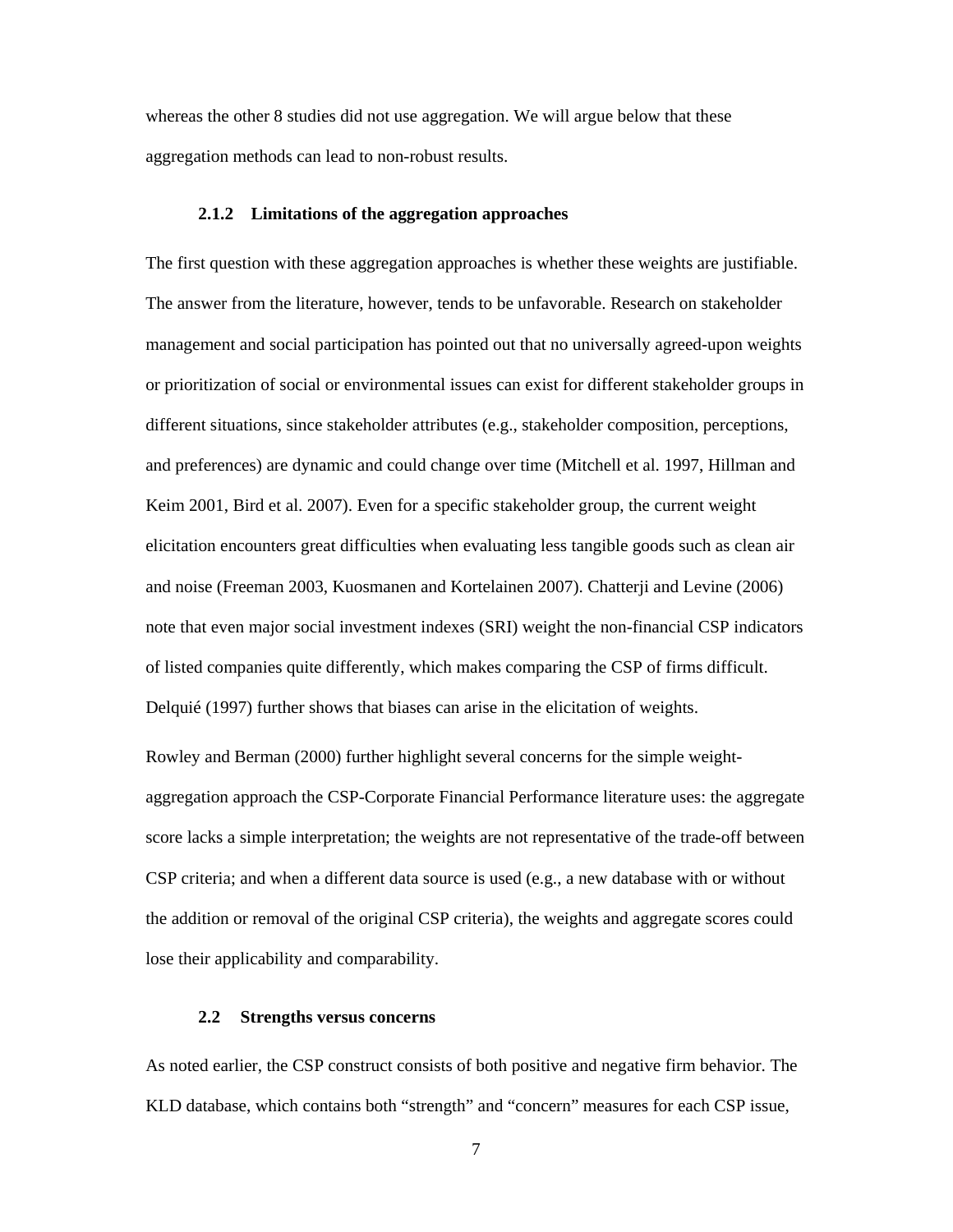reflects this trait. Many empirical researches conduct simple aggregation of the measures (e.g., strength scores minus concern scores) to create a CSP-item score. Yet Mattingly and Berman (2006) have found through a factor analysis that the "strength" and "concern" measures in KLD data represent four distinct constructs, and thus they should not be combined without "carefully clarify[ing] the social construct that we intend to measure" (Mattingly and Berman 2006, p.41).

Previous research has found that firms with high scores on their strengths also tend to have high scores on their concerns, as indicated by the positive correlation between the KLD strengths and concerns (Delmas and Doctori-Blass 2010, Mattingly and Berman 2006). Simple aggregation methods (subtraction of strengths from concerns), however, consider that firms with high scores on both strengths and concerns are similar to firms with low scores on both strengths and concerns.

In spite of the extensive discussion of the aggregation issues we just described, the CSP literature has yet to provide empirical researchers with a general methodology to tackle all of these criticisms. In this paper, we propose a weight-free evaluation approach, called Data Envelopment Analysis (DEA), to evaluate CSP from an efficiency perspective. In the following section, we introduce the DEA approach.

### **3 DATA ENVELOPMENT ANALYSIS**

Our methodology is based on DEA, which is a mathematical programming method the operations research and management literature has used extensively to evaluate firms' efficiency (Charnes et al. 1978, Cooper et al. 2006). In the DEA methodology, efficient firms are those that use minimal inputs to produce maximum outputs. DEA evaluates a firm's multi-factor performance by a composite efficiency index with a value between zero and one, with "one" representing the efficient firms. It does so without the need for explicit weight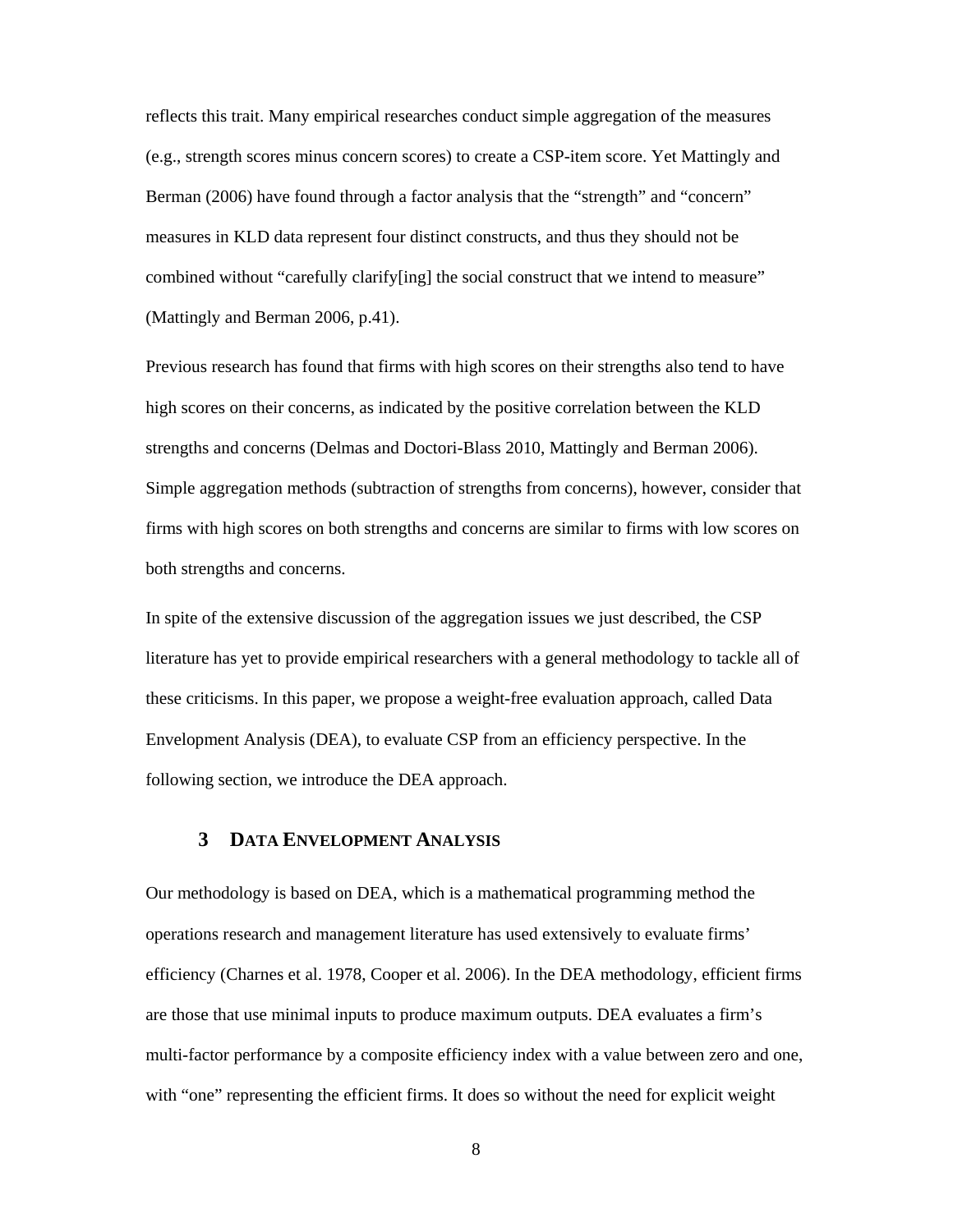specifications for inputs and outputs. These weights are generated automatically through an optimization procedure, such that the evaluated firm will be assigned a set of "optimal weights" that maximizes the firm's efficiency relative to the other firms in the sample. Each firm will therefore receive its most favorable weights, and the influence of subjective weightings can be eliminated. In this paper, we consider CSP concerns as inputs (i.e., factors to be minimized) and CSP strengths as outputs (i.e., factors to be maximized). Thus the DEA score can account for the trade-off between positive and negative CSP indicators.

Benheim et al. (1998) utilize the conventional DEA model to identify firms' best practices regarding their stakeholder relationship management. In their analysis, they select output variables as the aggregated scores of five CSP categories, whereas dummy variables represent input variables (i.e., all firms have the same input value). Although the authors use CSP categories as outputs, their study does not differentiate between strengths and concerns. In contrast, our approach uses CSP concerns as inputs and CSP strengths as outputs.

We use an input-oriented DEA model, where the objective is to minimize CSP concerns (the inputs) given current CSP strengths (the outputs). Figure 1 illustrates the fundamental mechanism of the DEA model. In the figure, we consider one CSP concern and one CSP strength. First, DEA constructs the efficient frontier as a piecewise linear function that envelops the observed sample. Subsequently, each firm is benchmarked against its unique target located on the frontier. The DEA score represents the distance between the firm and the efficiency target (e.g., the length from  $O$  to  $i^*$  divided by the length from  $O$  to  $i$ ). Firms on the frontier are identified as efficient and hence their DEA values are equal to one, whereas firms with a score lower than one are considered inefficient (i.e., they should further reduce their concern levels).

\*\*\*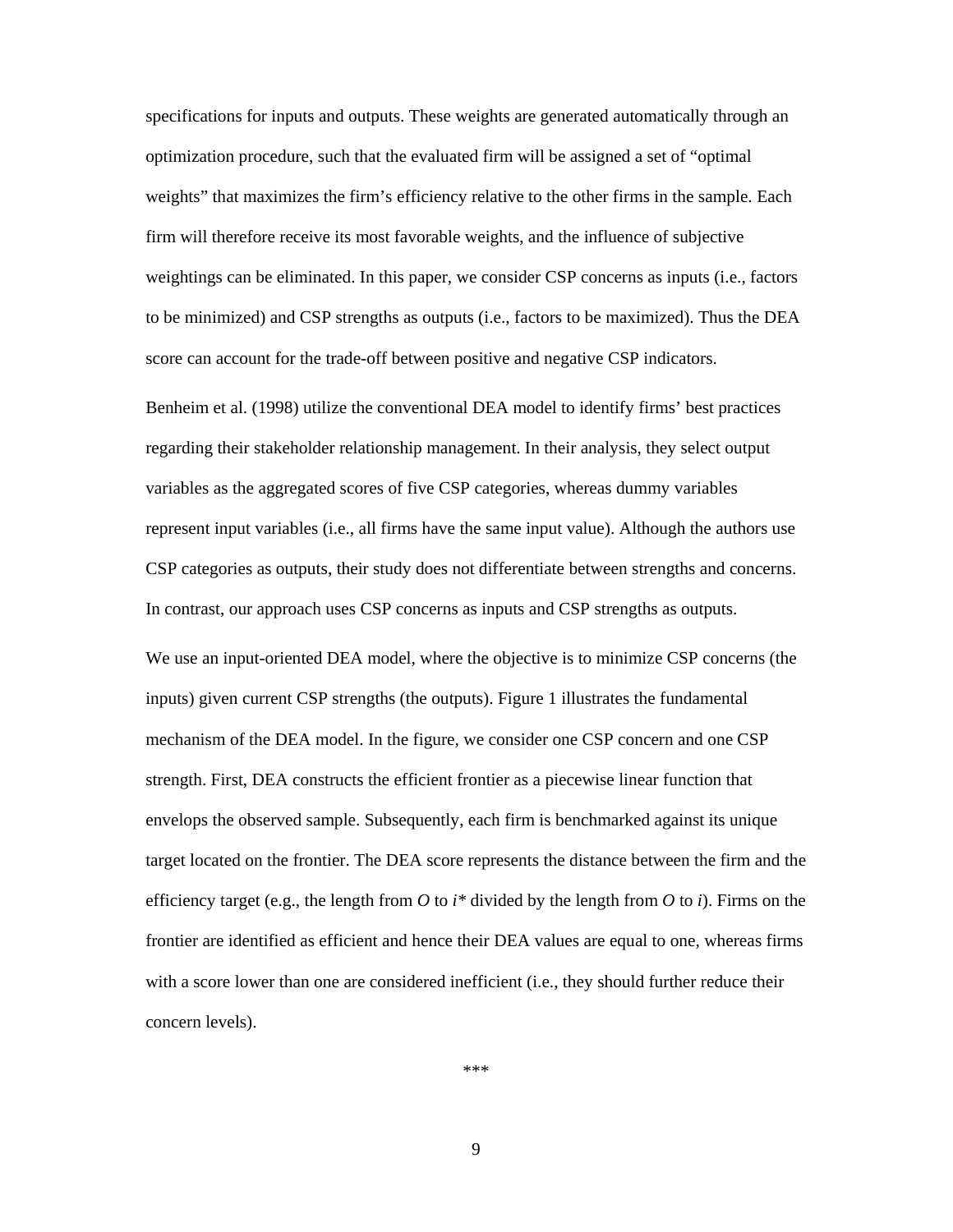\*\*\*

However, because we determine the efficiency frontier based on observed data, small or unrepresentative samples can often result in underestimation of the efficient frontier (i.e., closer to the observed firms), which may in turn reduce the variation of efficiency scores among firms; see Podinovski and Thanassoulis (2007) for further discussion and possible remedies for the problem.

#### **3.1.1 DEA formulations**

Consider *n* firms under evaluation. In evaluating a firm, we consider *s* desirable criteria and *m* undesirable criteria; accordingly, we denote the observed performance of firm *j* as  $y_{i}$  to  $y_{j_s}$  and  $x_{j_1}$  to  $x_{j_m}$ , respectively. Note that we assume these variables have a ratio-scale measure. In general, we would consider a firm superior if it has higher desirable values than other firms, keeping the level of undesirable criteria constant; or vice versa. As such, we can construct the performance index as

$$
I_{j} = \sum_{r=1}^{s} u_{r} y_{jr} / \sum_{i=1}^{m} v_{i} x_{ji}, \text{ for } j = 1, ..., n,
$$
 (1)

where the  $u_r$  and  $v_i$  in the formula are the weights attached to the *rth* desirable and the *ith* undesirable criterion, respectively.

As in the classical productivity efficiency index, the composite CSP in this formulation is represented as a ratio between the aggregated good and bad. The weight parameters are assumed to be known and are supposed to reflect the relative importance among different criteria. A higher index score then indicates better CSP, and a lower score indicates worse CSP.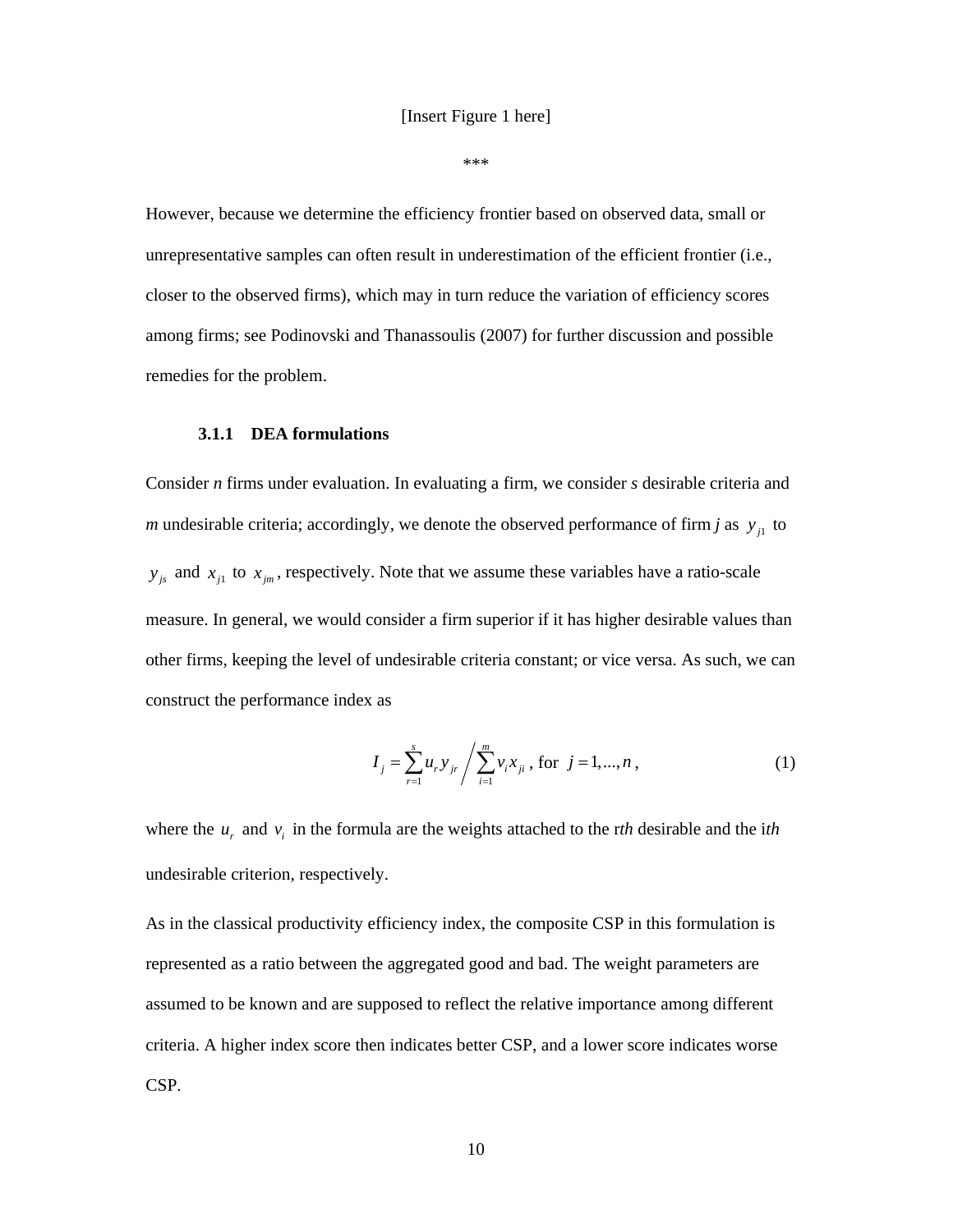As noted earlier, however, meaningful weights or rankings for CSP criteria are difficult to assess, especially for different stakeholder groups. DEA can be helpful in addressing this problem. Instead of assigning fixed weights, DEA allows weights to be variable, and the following optimization problem determines the weights (for firm 1):

$$
\text{Max} \ \sum_{r=1}^{s} u_r y_{1r} / \sum_{i=1}^{m} v_i x_{1i}
$$
\n
$$
\text{subject to} \ \sum_{r=1}^{s} u_r y_{jr} / \sum_{i=1}^{m} v_i x_{ji} \le 1, \text{ for } j = 1, \dots, n, \quad u_r \ge 0 \text{ for } r = 1, \dots, s \text{; } v_i \ge 0 \text{ for } i = 1, \dots, m. \tag{2}
$$

Model (2) is commonly called *the DEA multiplier model* in the literature. The model will select weights that maximize the efficiency of the evaluated firm. The first set of constraints standardizes the evaluation results such that the efficiency scores of all firms should not exceed one. The second set of constraints guarantees the weights are non-negative. We then solve the problem for each evaluated firm by replacing the parameter values in the objective function.

For computational convenience, we can reformulate the problem as an equivalent linear programming problem by using the Charnes‐Cooper transformation for fractional linear problem; namely, we replace the objective function with

$$
\text{Max } \sum_{r=1}^{s} u_r y_{1r}, \qquad (3)
$$

and add a linearizing constraint

$$
\sum_{i=1}^{m} v_i x_{1i} = 1.
$$
 (4)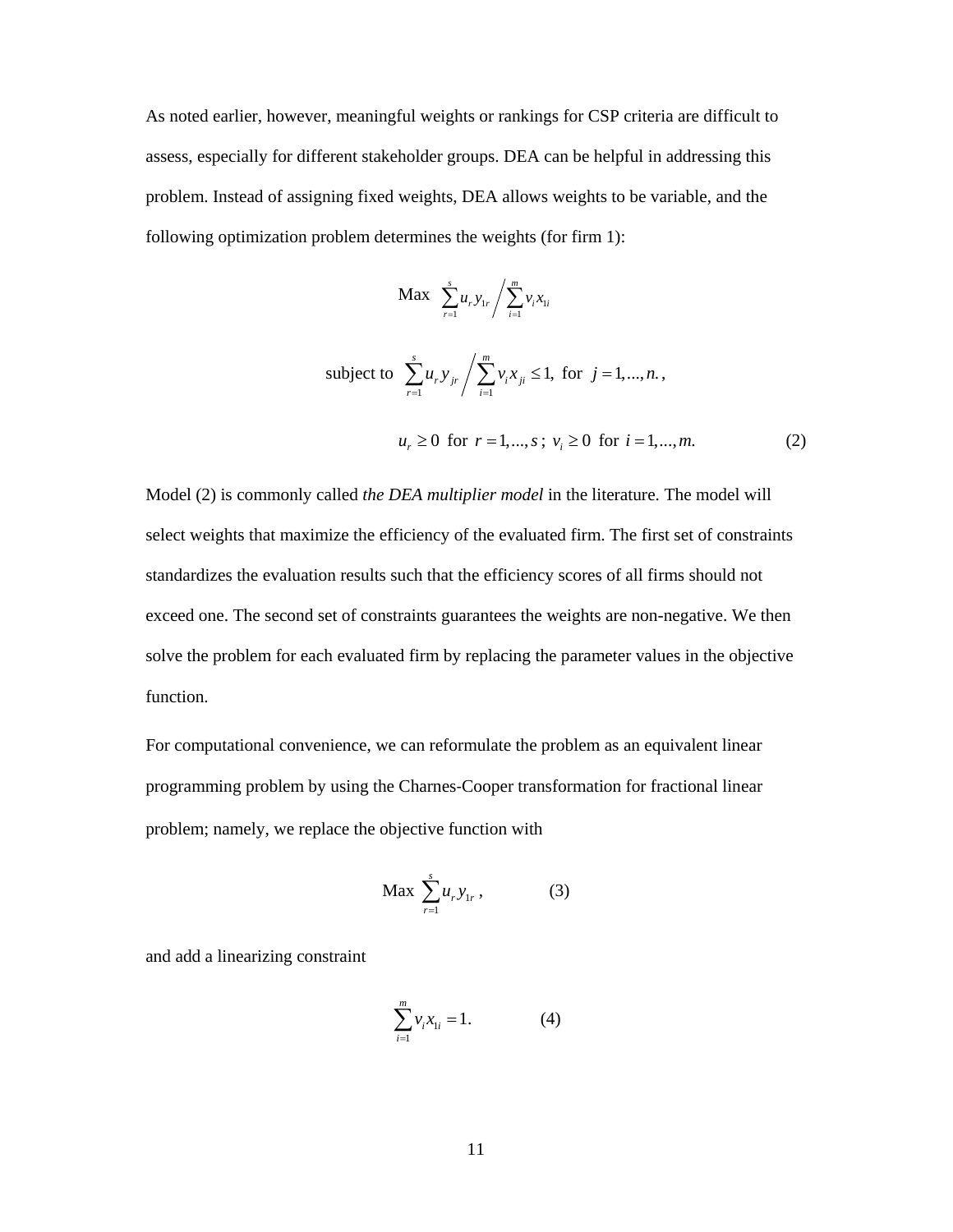The objective value (3) can be interpreted as the distance between the focal firm's CSP and the best CSP performer in the sample. In this case, we can define the *CSP efficiency* as the extent to which a firm can reduce its current concerns, given its strengths; for example, a score of 0.9 means the firm can decrease its overall CSP concerns by 10% relative to the best practice (i.e., CSP-efficient firms). Without the exogenous influence of weights, DEA scores can capture the true underlying difference in CSP (Charnes et al. 2006).

The dual linear programming problem of the multiplier model (2) is generally referred to as the *envelopment model*:

```
Min \theta_1
```
subject to 
$$
\sum_{j=1}^{n} \lambda_j x_{ji} \leq \theta_1 x_{1i}, \text{ for } i = 1,...,m,
$$

$$
\sum_{j=1}^{n} \lambda_j y_{jr} \geq y_{1r}, \text{ for } r = 1,...,s,
$$

$$
\lambda_j \geq 0, \text{ for } j = 1,...,n.
$$

$$
(5)
$$

The envelopment model (5) minimizes the contraction ratio  $\theta_1$  such that the evaluated firm can become CSP efficient after contraction (i.e., finding its benchmark on the frontier). This interpretation corresponds to the graphical illustration in Figure 1.

Traditional DEA models, however, assume the input and output variables are in the ratio or interval scale. They are therefore not appropriate for the KLD data. Cook and Zhu (2006) developed the extension for the ordinal input and output variables, that is, variables measured in Likert scale. This feature is necessary for our DEA application to KLD data. The strategy literature that employs KLD data has ignored the issue of measurement scale. Specifically, we know a firm that scores three points in the environmental strength category is not "three times better" than a firm that scores one point in the same category—these scores can only be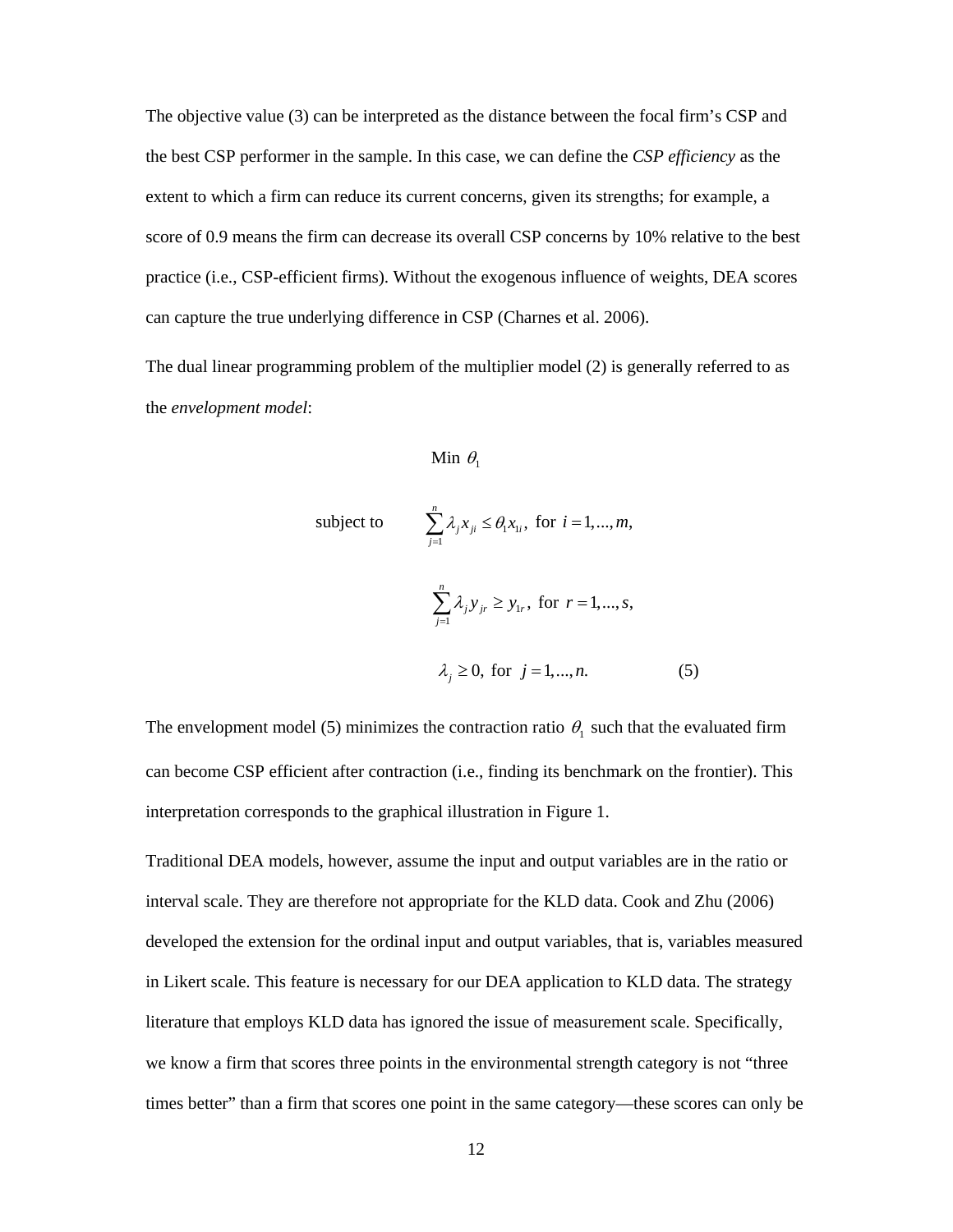appropriately compared in the ordinal scale. The Cook and Zhu model is developed based on the extension of the classical DEA model, but it involves a higher level of mathematical detail; see Zhu (2003) and Cook and Zhu (2006).

### **3.1.2 Identifying benchmark targets using DEA**

Scores from the DEA model can be interpreted as the reduction ratio of concern levels necessary for the firm to become CSP efficient, because our DEA model is input-oriented. We therefore seek to reduce concerns, given the firm's current strengths. We provide an example in Table 2. The KLD scores are presented in the first column. The benchmark KLD scores are presented in the second column, and we obtain them by multiplying the KLD score by the DEA score (here 0.9475). One problem is that the benchmark efficiency score could be fractional. For example, in Table 2, the target of the Community concern is 3.8. One way to interpret the score in terms of changes for CSP variables is to round the fractional number down to its nearest integer. Column 3 in Table 2 presents the rounded benchmarks for all concerns. If we wanted to find out how much a firm needs to increase its strengths to reach efficiency, we would need to compute an output-oriented DEA model.

\*\*\*

[Insert Table 2 about here]

\*\*\*

Several studies have used DEA or its variants to assess the environmental performance of firms (see Zhou et al. [2009] for a survey). What is similar in evaluating environmental performance and CSP is that we need to consider both desirable and undesirable performance, for example, electricity generated and the greenhouse gas emission from a utility generation plant. Compared with CSP, the environmental data these studies use are more directly observable, such as energy consumption, pollutants emitted, and some financial or economic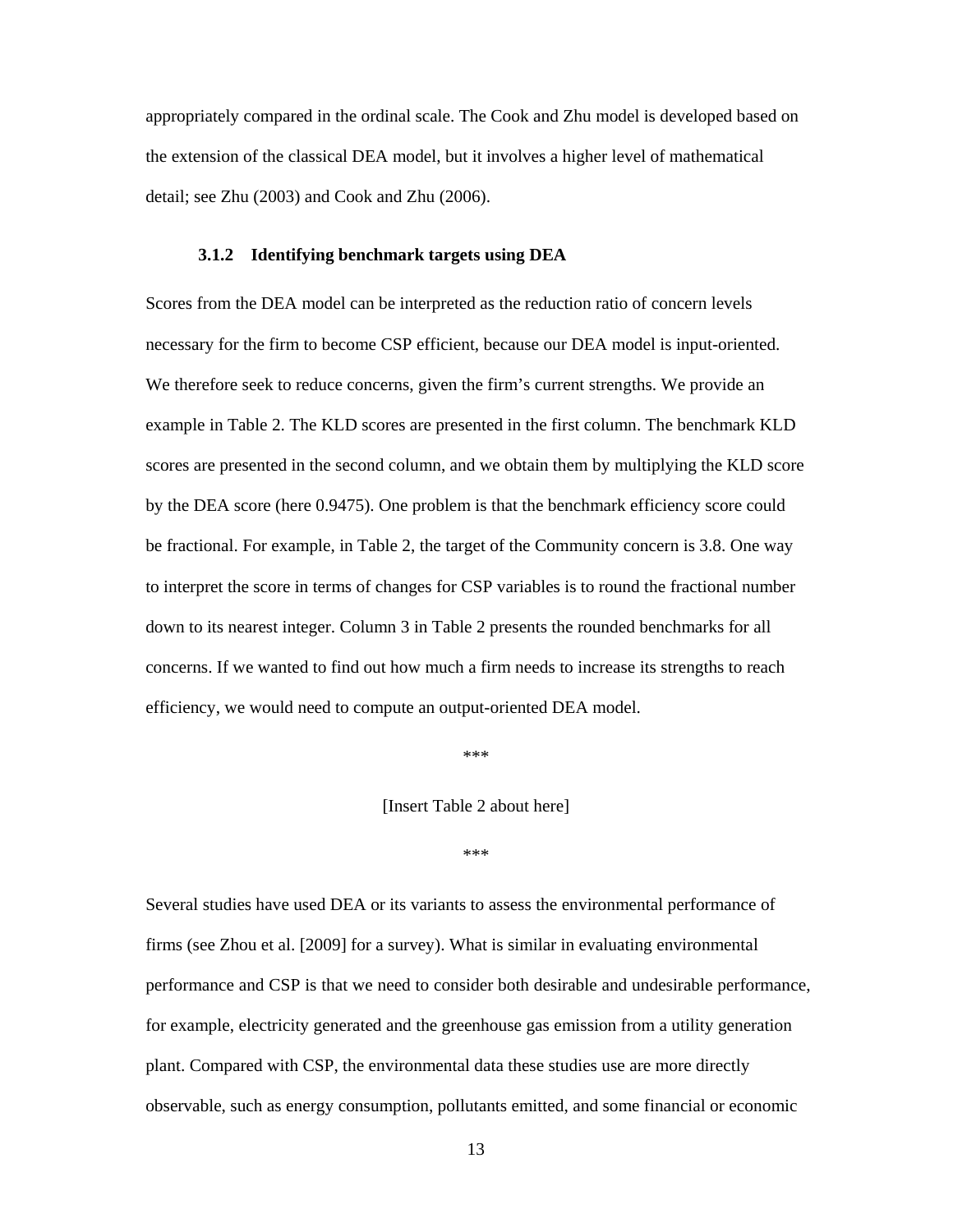measures. Our paper is thus distinct from previous DEA studies of environmental issues in that we need to particularly account for the qualitative and ordinal nature of CSP data, namely, that CSP variables are related to management practices rather than actual performance outputs. However, we should note that the KLD database also considers some quantitative data in its qualitative assessment of firm performance (e.g., information from the toxic release inventory by the Environmental Production Agency [EPA]).

### **4 EMPIRICAL ANALYSIS**

In this section, we present the KLD data and the aggregation methodologies used in the literature. We then compare the composite CSP scores we obtained from the DEA model with those from the weight aggregation methods the literature reports.

#### **4.1 CSP and KLD**

Several studies in the literature have criticized the measures used in empirical studies (including the KLD database) as not fully grounded in the theoretical development of CSP, and using a fixed set of measures presupposes a "one-size-fits-all" property of CSP for different industries (see, e.g., Rowley and Berman 2000, Mattingly and Berman 2006, Gond and Crane 2009). Yet in view of the vague boundary and complexity of CSP, the KLD database has been deemed "the de facto research standard at this moment" and "the best currently available to scholars'' (Waddock 2003, pp.369 and 371). Its 2007 version includes the CSP assessment of the 3,000 largest U.S. publicly traded companies over 21 CSP issues, which can be classified into four major CSP dimensions: environmental, social, governance, and controversial business involvement ratings.

KLD evaluates each of the CSP issues by a number of *concern* and *strength* variables, and these variables are coded as binary variables. For example, in the climate change issue, "taking significant measure to reduce emissions by using clean energy" is considered a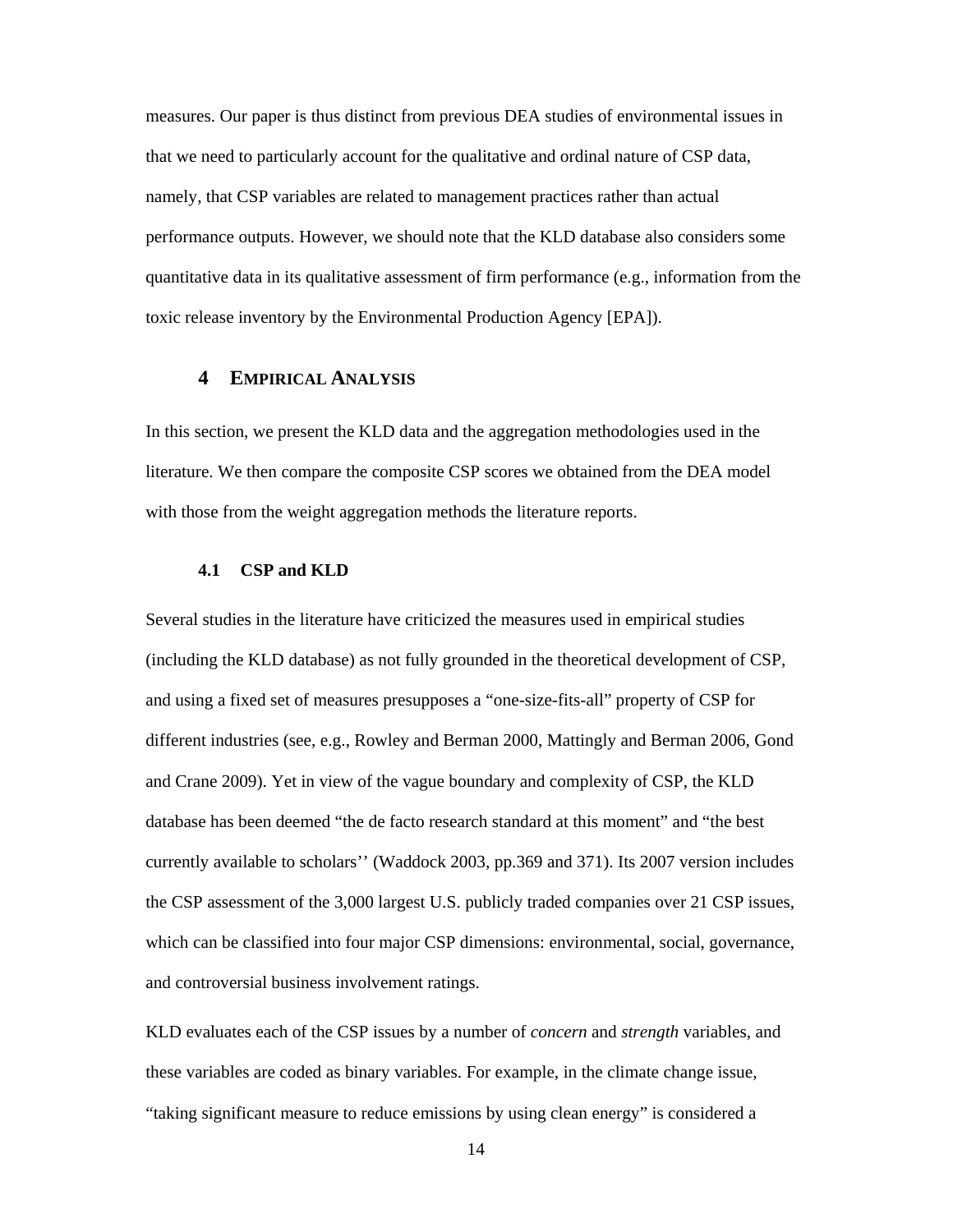strength, whereas "deriving significant profits from the sale of fossil fuels and their derivatives" is regarded as a concern. A team of experts from KLD investigates, using a variety of data sources, how a firm can score on individual KLD strength and concern variables. Their sources include direct communication with the company managers, public documents, government and NGO information, and media reports (see http://www.kld.com for a complete description).

As do most studies in the literature, we exclude in our analysis the nine CSP issues under the "controversial business involvement" umbrella, as no theory or evidence yet supports their roles in the CSP research (Turban and Greening 1996, Berman et al. 1999). The nine CSP issues include Abortion, Adult Entertainment, Alcohol, Contraceptives, Firearms, Gambling, Military, Nuclear Power, and Tobacco. In what follows, we will describe the main variables included in the database and how the literature has aggregated the KLD data. Figure 2 illustrates the structure of the KLD database, which includes three main categories: environmental performance, social ratings, and governance ratings. Within each of these main categories, several issues are considered, such as climate change and operations and management within the environmental performance category. A number of concern and strength binary variables (i.e., the variable is equal to one if the firm meets the criteria of the concern or strength variable and equal to zero otherwise) subsequently represent each issue. For example, in determining the *Climate Change* concern item for the environmental performance category, the team of KLD experts will use various data sources to assess whether "*The company derives substantial revenues, directly or indirectly, from the sale of coal or oil and its derivative fuel products*." If the KLD team concludes the evaluated firm satisfies the above description, this firm's climate concern score is one; otherwise, the score will be zero. We provide a partial list of concern and strength items in Figure 2; see http://www.kld.com for the full list of these items and their definitions.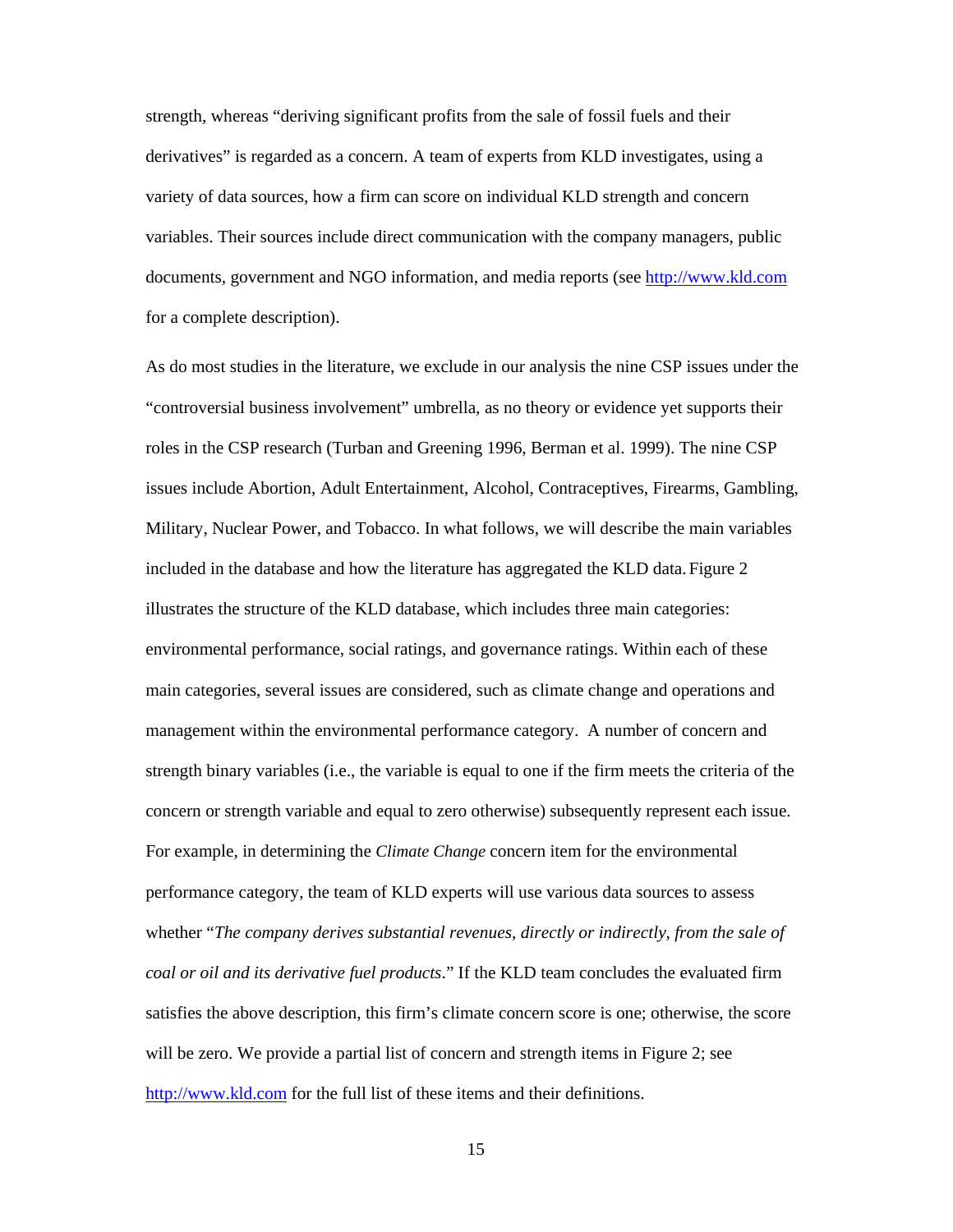\*\*\*

### [Insert Figure 2 about here]

\*\*\*

### **4.2 Data and methods**

We utilize the 2007 KLD data, which contain the CSP ratings of around 3,000 of the largest publicly traded firms in the United States. Table 3 gives the descriptive statistics at the issue level (e.g., climate change, diversity, human rights, and so on), which we use as the basis for subsequent calculation.

\*\*\*

[Insert Table 3 about here]

\*\*\*

The empirical and conceptual CSP literatures have both reiterated the substantial influence of industrial effects on the analysis of CSP (Waddock and Graves 1997b, McWilliams and Siegel 2000, McWilliams and Siegel 2001, Griffin 2000). To take into account the industry effect, we classified the 2007 sample according to the first two digits of the SIC code (see Table 4). Our analysis focuses on the three largest industries in the 2007 sample: *Manufacturing*, *Finance*, and *Service* industries.

\*\*\*

[Insert Table 4 about here]

\*\*\*

In the subsequent analysis, we use the three most widely used CSP weighting schemes. These are shown in Table 5 and include (i) equal weights, (ii) weights derived from expert opinions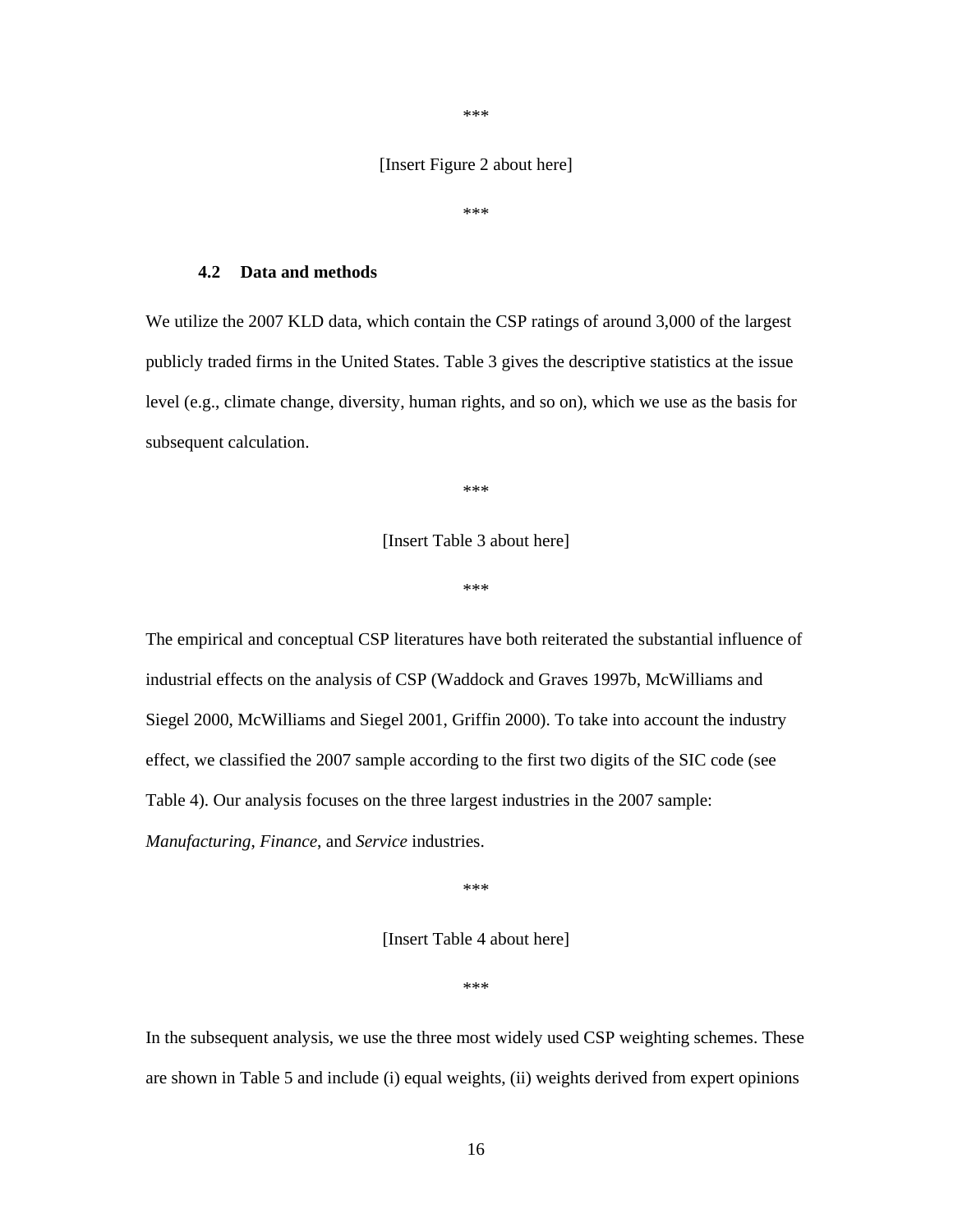(Waddock and Graves 1997b), and (iii) weights derived from survey of public affairs officers, executives of non-profit organizations, and managerial accountants (Ruf et al. 1998).

However, as the KLD database has updated the evaluated CSP items and the number of strength and concern variables over the years, the weights Ruf et al. (1998) and Waddock and Graves (1997b) developed no longer match the 2007 version of the KLD database.<sup>1</sup> In order to compare our results from DEA with those of these previous methods, we choose to remove the *corporate ratings* category from the sample since neither Ruf et al. nor Waddock and Graves provided a weight for this CSP category. For the same reason, we also combine the four issues of the category *Environmental performance* (see Figure 2).

\*\*\*

[Insert Table 5 about here]

\*\*\*

With these weights, we calculate the KLD-CSP score according to the formula

KLD\_CSP score 
$$
_{j} = \sum_{i=1}^{m} \rho_i (y_{ji} - x_{ji}).
$$
 (5)

 $y_{ii}$  and  $x_{ii}$  denote firm *j*'s number of strengths and concerns in CSP category *i*, respectively;  $\rho_i$  is the weight for category *i*. In the formula, we first calculate the category score by subtracting *concerns* from *strengths*. Then we can obtain the KLD-CSP score simply as the weighted sum of the category scores. Note that the fixed-weight approach only applies

 $\overline{a}$ 

 $<sup>1</sup>$  In 1996, KLD removed the Property, Plant, Equipment item from the environmental performance</sup> category, and in 1999, it added a Climate Change item to the environmental performance category. In 2005, KLD added the governance rating category. In 2006, it added a Management Systems Strength item to the environmental performance category.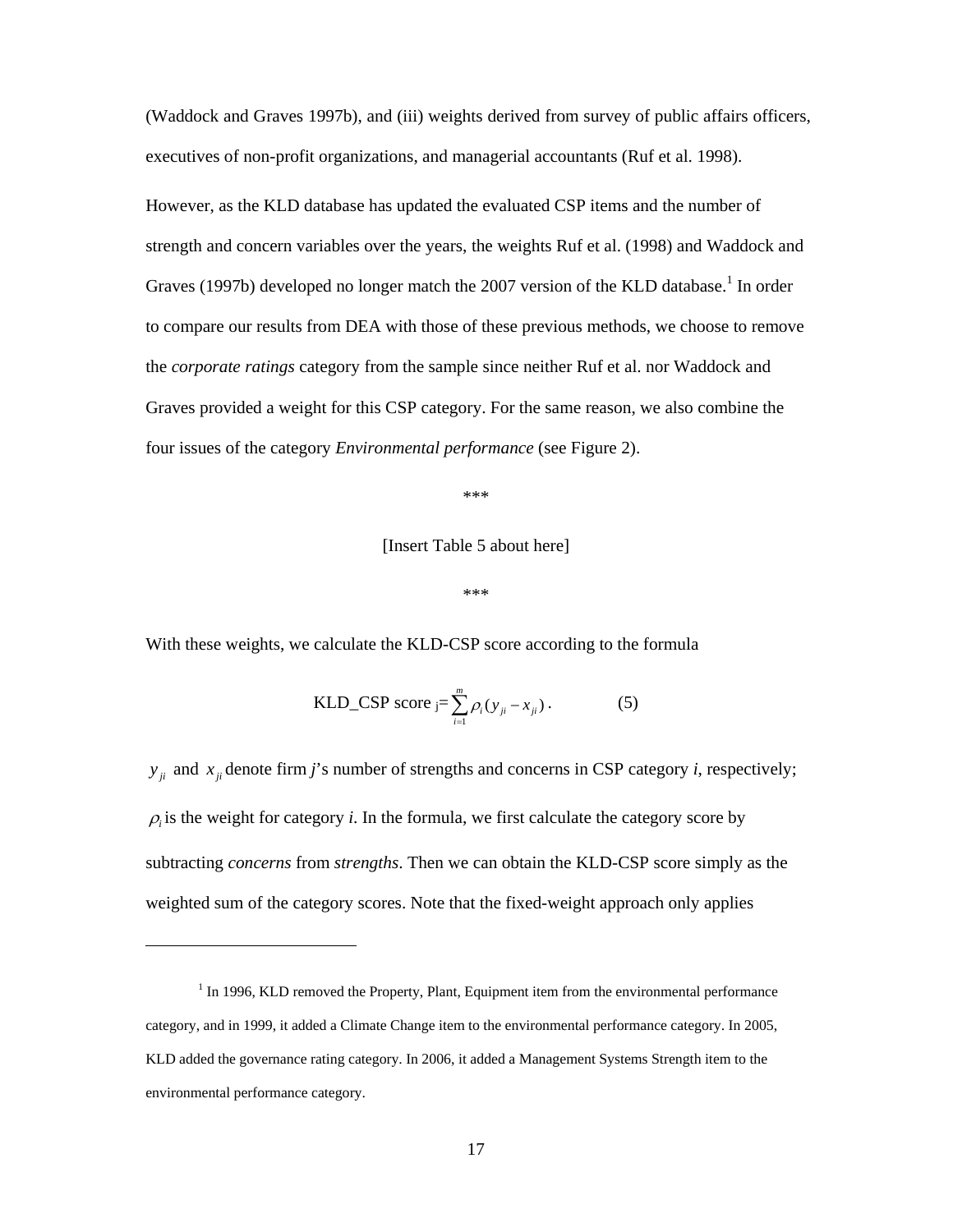weighting to CSP categories; the concern and strength variables are merged by subtraction. This research design implies that any *concern* matters as much as any *strength* in a category. By contrast, we do not need to impose such an assumption in the DEA model. In the empirical application, we consider separately the strength and concern levels of the six CSP categories that correspond to the W1 to W6 categories in Table 5 (so in total the DEA model uses 12 variables). We follow the original measurement scale of KLD data; that is, different CSP levels are only compared in an ordinal fashion, and the relative weights for different categories are determined by the DEA program as described. We conduct the DEA analysis independently for the three industries considered.

As we noted earlier, the KLD database consists of data that only have meaning in the ordinal scale. To maintain research validity, scientific analysis should therefore be carried out in concordance with the measurement scale of observations. We therefore adopt the DEA model Cook and Zhu (2006) developed for ordinal data.

### **4.3 Results**

We apply both the DEA method and the three weighting schemes (i.e., equal weights and those developed by Ruf et al. [1998] and by Waddock and Graves [1997b]) to the KLD 2007 dataset. Table 6 shows the descriptive statistics of the scores from the different approaches. We obtained the scores by applying the weights from Table 5 to Eq.  $(5)$ .

\*\*\*

[Insert Table 6 about here]

\*\*\*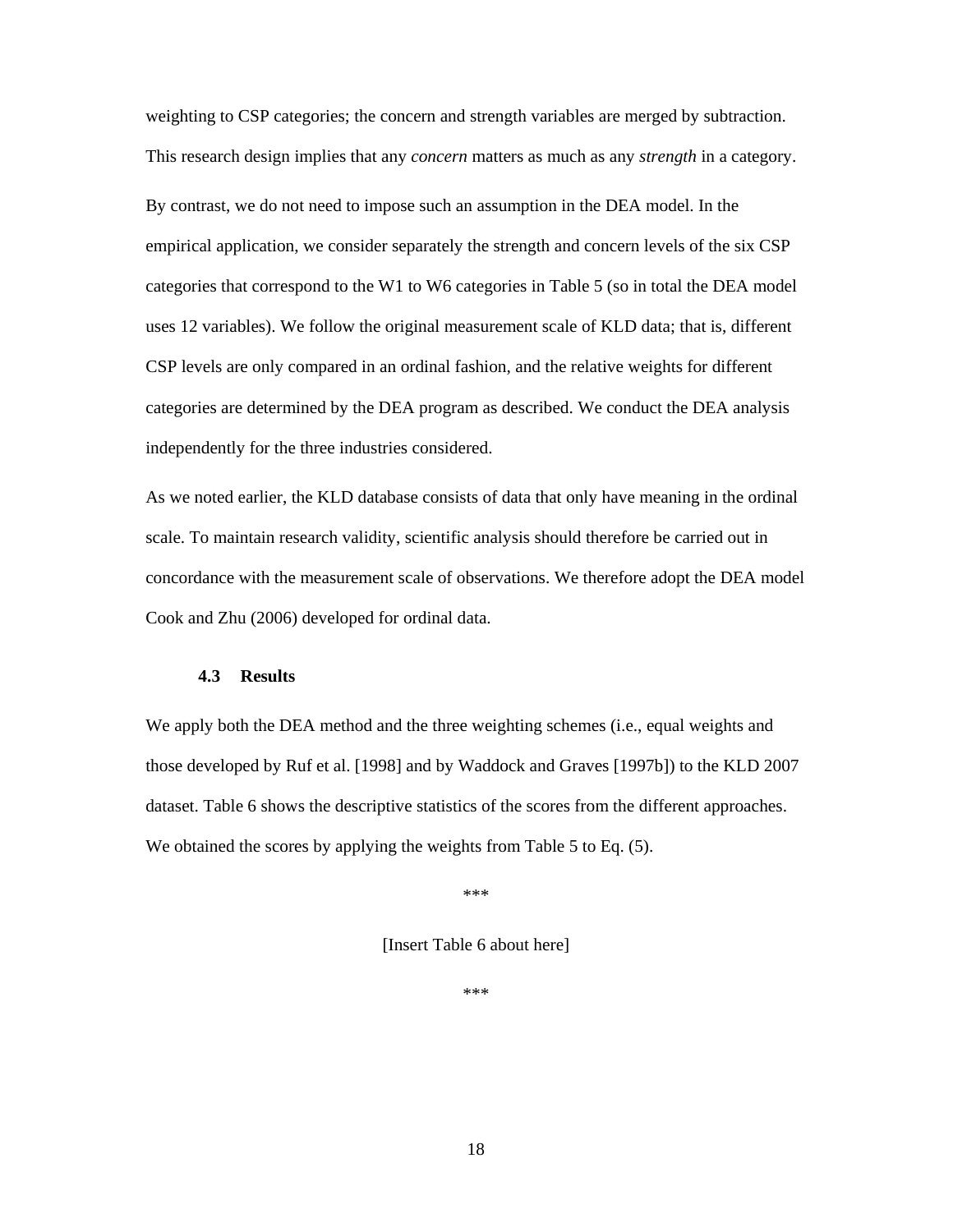Figure 3 provides the distribution plots of KLD scores. These figures in general appear to be bell-shaped, although none of them can pass the Shapiro-Wilk test for normality at the 1 percent significance level.

\*\*\*

### [Insert Figure 3 about here]

\*\*\*

From the DEA scores we can obtain additional insights. For all three industries, only a small proportion of the firms are CSP-efficient (manufacturing: 3.17%; finance: 4.08%; service: 2.63%). The average DEA score of all inefficient firms from the three industries is approximately 0.976; this finding indicates that on average the inefficient firms from our sample can reduce their CSP concern levels by 2.4%, given their current level of CSP strengths. Obtaining high average efficiency in empirical DEA applications is not uncommon. For instance, Majumdar and Marcus (2001) report an average efficiency score of .78 with a standard deviation of .24. Similarly, Goto and Tsutsui (1998) report an average efficiency score of .90 for U.S. utilities for 1984–93. The low average inefficiency in our current study is also due to the low level of variations in the KLD data. Table 7 contains the percentages of the firms with the highest strength scores (e.g., 5 out of 5 possible points) and the lowest concern scores (e.g., 0 out of 7 possible points) in the six KLD concern and strength categories. For most categories, we observe a high proportion of firms that are ranked best. This finding suggests a majority of firms in the KLD sample are located in the vicinity of the efficient frontier and explains why we have a high average efficiency score.

\*\*\*

[Insert Table 7 about here]

\*\*\*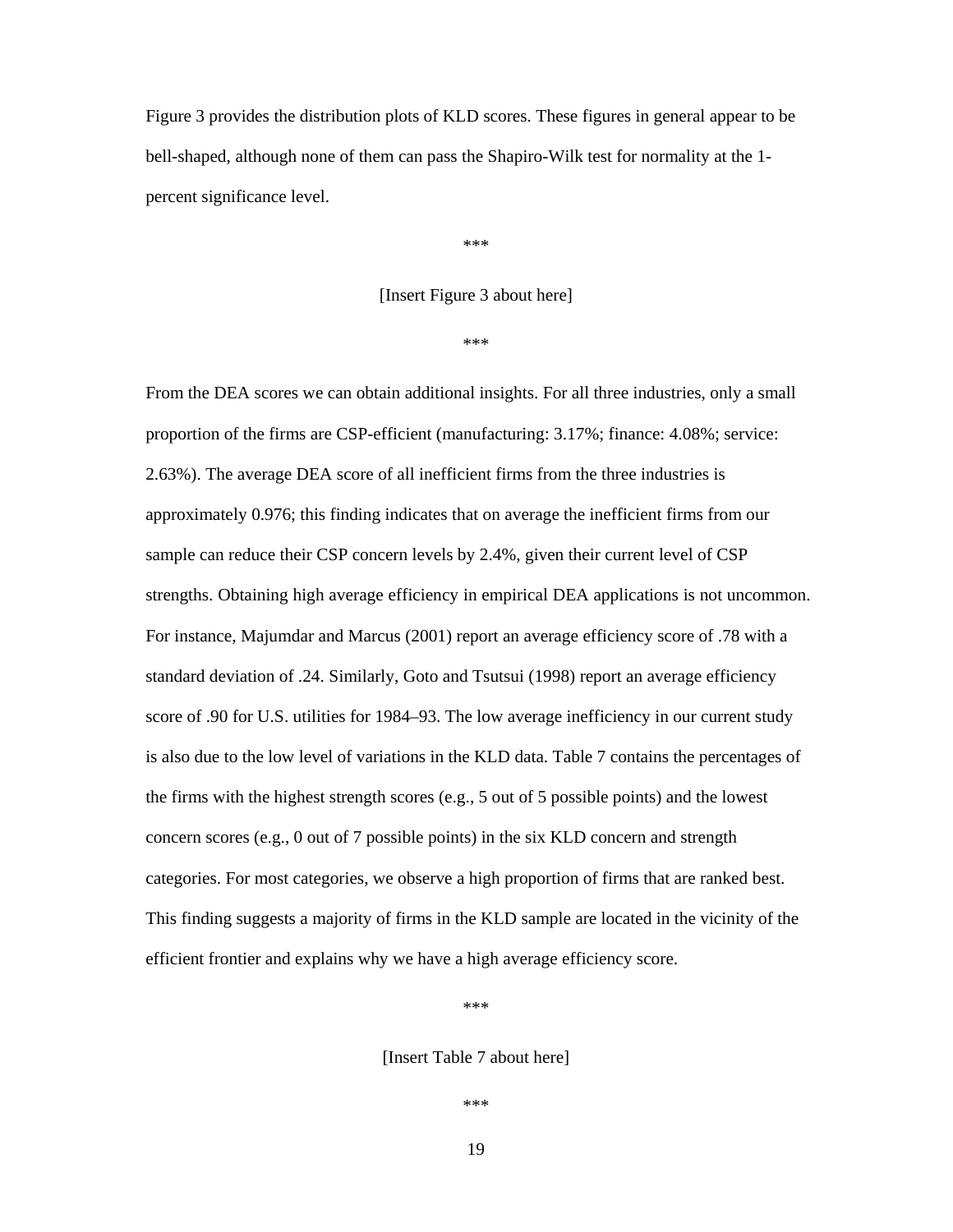From the statistics Table 6 reports, we can see that financial firms are in general more CSP efficient than the manufacturing and service industries. The mean of the efficiency score of the financial sector is higher than the two other sectors. Figure 3 gives a good indication that the CSP efficiency frontiers of the manufacturing and service industries are defined by relatively few leading firms, whereas the majority of other firms in the sample are lagging behind.

Our results also illustrate that previous aggregation approaches cannot always sort out CSPefficient firms. In Table 8, for example, we list the 34 CSP-efficient firms (i.e., DEA score equal to one) and their ranks with the weighted aggregation scores. In Table 9, we include the list of the weighted aggregation scores of the 34 firms from the bottom of DEA rankings. In Table 8, although firms with the highest 10 aggregation scores are also CSP efficient, many CSP-efficient firms are ranked below 20 percent. Thus having these "outliers" in the results means we will lose some key information in the data when adopting these aggregation approaches. Because the aggregation approach keeps the trade-off between strengths and concerns, firms that excel in particular CSP dimensions will not necessarily be considered efficient benchmarks. However, we can compare the evaluated firm to the efficient target identified by DEA, and we will be able to see the relative position of the evaluated firm for each CSP dimension.

**\*\*\*** 

#### **[**Insert Table 8 and Table 9 about here]

#### \*\*\*

The primary reason for the difference in the rankings across methodologies is that in the aggregation approaches, firms' CSP scores depend on the firm performance within specific CSP categories, whereas DEA considers individual CSP concerns and strengths and allows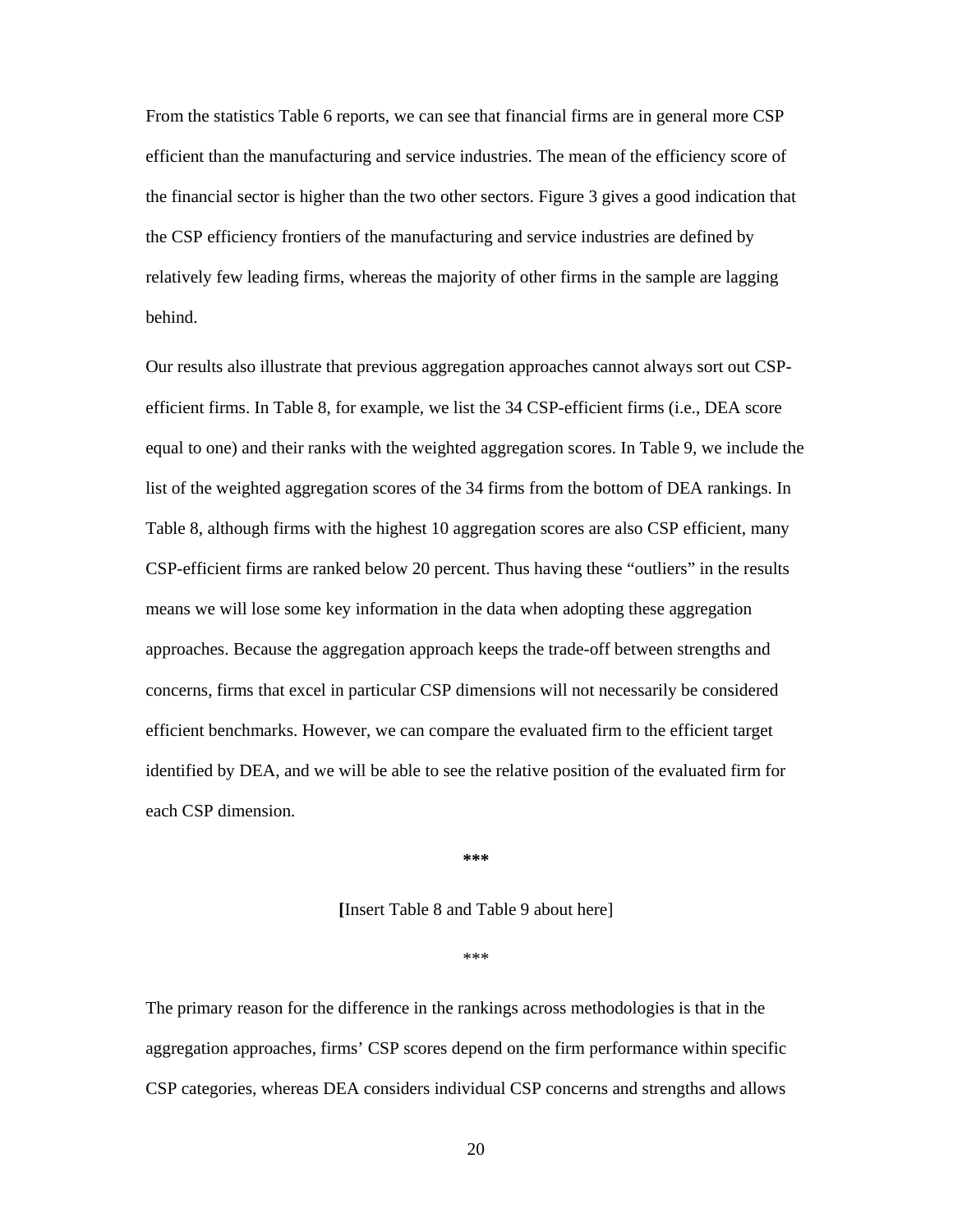for compensation across concerns or strengths in different categories. The DEA model will seek the optimal trade-offs between different concerns and strengths for the evaluated firm (i.e., weights attached to concerns and strengths). With the aggregation methods, firms will tend to receive low aggregation scores if they underperform in specific *categories* (i.e., high concern and low strength in the *same* category). For example, if a firm has a high strength and a high concern within a specific category, the final score will still be average because strengths and weaknesses cancel each other out.

In order to understand differences in ranking, we describe in detail the ranking of three firms: A, B, and C, presented in Table 8. These three firms are efficient with the DEA approach. In the aggregation method, however, only Firm A obtains a high ranking (1). Firm B and C obtain lower rankings (from 200 to 700 for both). Looking at the individual scores for each of these firms can help us understand this difference (see Table 10).

#### \*\*\*

#### [Insert Table 10 about here]

#### \*\*\*

Firm A receives low concerns and high strengths across different KLD categories. So Firm A is efficient in the DEA model, whose scores are computed based on concerns and high strengths scores in Table 10. The last column in the table shows the maximum score in the sample for individual variables; note the minimum score is zero. Firms B and C obtain lower scores in the aggregation methodology. Firm B has a comparatively low score in the Diversity category, and Firm C has a low score in the Product category (see Table 10). We can trace their low performance in these categories back to their original KLD scores in these two categories in Table 10. Firms B and C, however, both attain the efficiency status in the DEA model. As noted, DEA allows for making trade-offs between concerns or strengths. For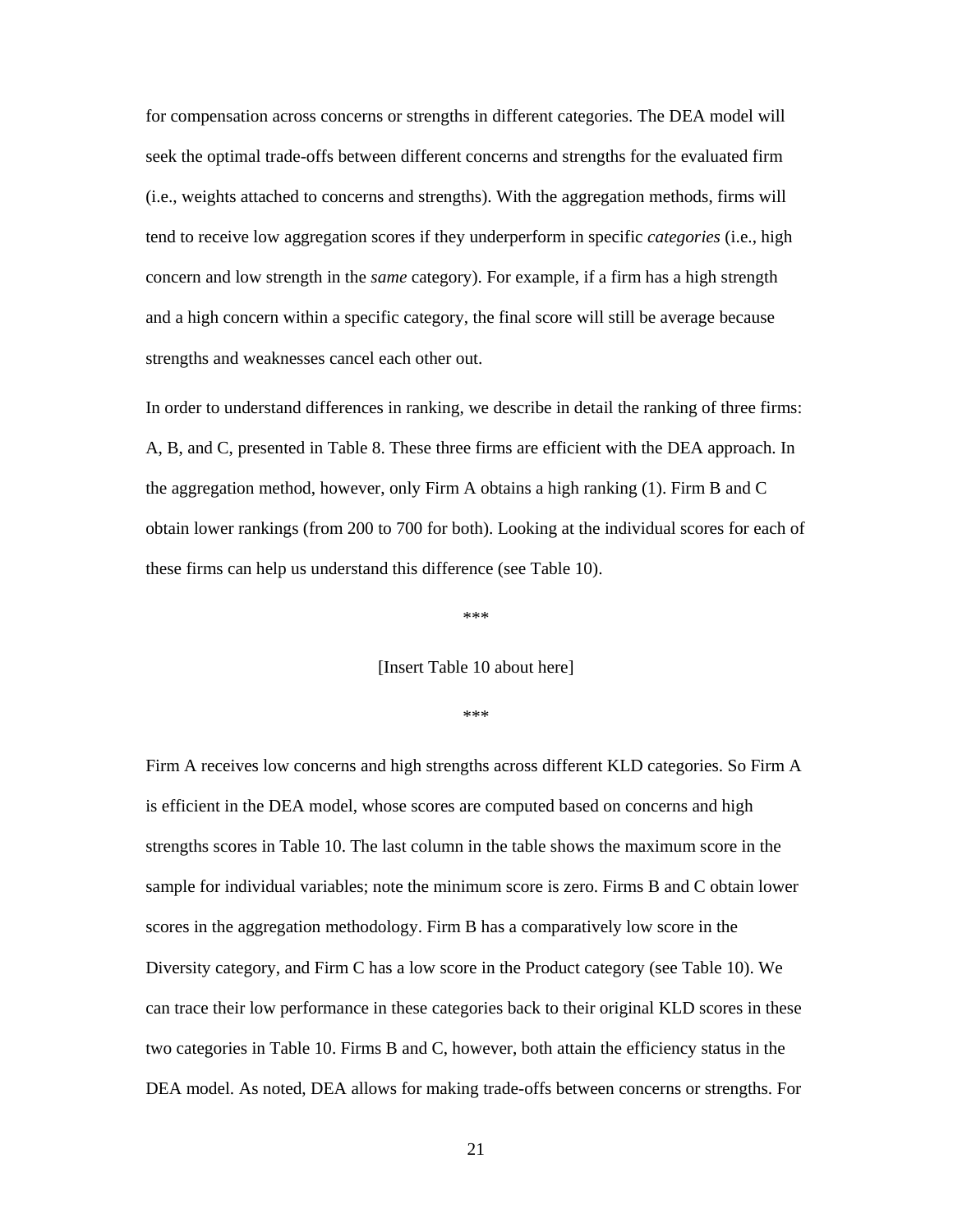example, Firm A is low in its Diversity strength. Then the DEA model will tend to reduce the weight for the Diversity strength and assign a higher weight to the Environmental strength, in which firm B excels. Firms B and C are both considered efficient because their relative leading status in certain concern or strength items is enough to cover those items in which they lag behind.

In contrast to Table 8, Table 9 lists the weighted aggregation scores of the firms in the bottom 34 firms of the DEA rankings. The results in Table 9 show that the DEA rankings are more consistent with those of the previous approaches than they are for efficient firms. This observation is not surprising since most of these companies score high on the concerns and low on their strengths.

We take the example of Firm D, which is ranked below 1000 in the aggregation and DEA approaches. Table 10 shows Firm D's KLD scores. Firm D has the lowest scores for the Community and Environment categories in the entire sample, and its scores for other categories are also relatively low. Hence Firm D has low rankings for the aggregation scores. Regarding the KLD disaggregated scores at the "item" level, Firm D scores low on 10 out of 12 items, which is why firm D also receives a low DEA ranking.

#### **4.4 Statistical comparisons of CSP-KLD scores**

In this section, we run three different tests to compare distribution of the CSP scores the DEA and weighted aggregation approaches generate. We first use the Wilcoxon test for medians then the Levene test for equality of variance and finally the Kendall's tau rank correlation, which measures the degree of correspondence between the two rankings. We find that DEA differs from the aggregation approaches in terms of its median and variance at the 1-percent significance level. Likewise, the aggregation methods also differ along these two parameters.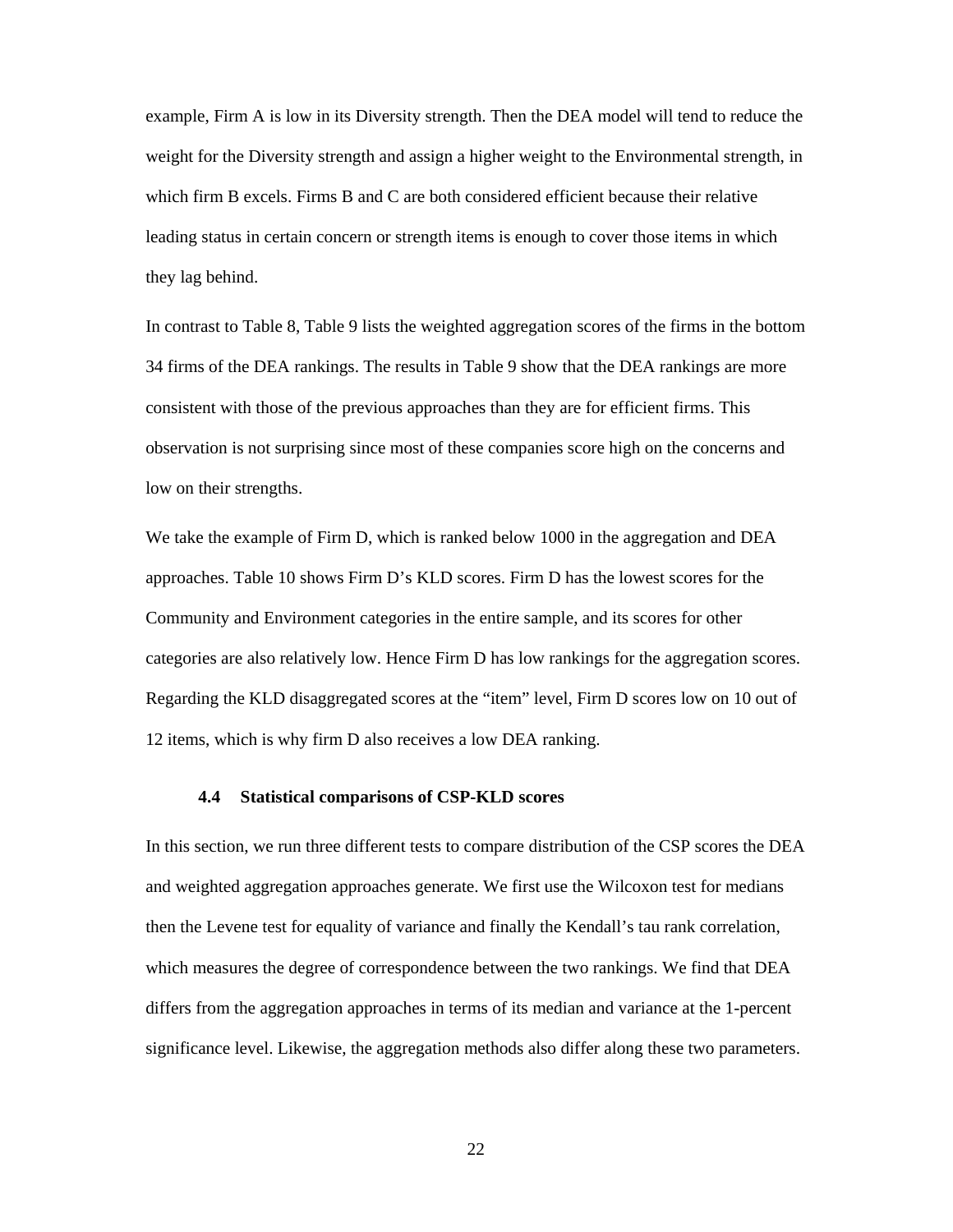We find a positive and significant correlation between DEA and the aggregation methods. However, the correlation is stronger among the aggregation methods.

### **4.4.1 Test for median and variance**

We use the nonparametric Wilcoxon matched-pairs signed-ranks test to examine the difference in the medians of the scores using fixed-weight specifications and DEA. In total, we perform the test for six different pairs of scores. Results of the pair-wise comparisons indicate all KLD-CSP distributions are significantly different at the 1-percent significance level. We found the DEA scores have statistically dissimilar distributions than the three types of aggregation scores (i.e., all p-values are close to 0). The finding implies the KLD-CSP distributions are sensitive to different weight configurations. Future studies should pay attention to this sensitivity.

Next we used the Levene test to assess the equality of variances. The Levene test is robust under non-normality. For all pairs of score distributions, the test rejects that any pair of score distribution has equal variance at the 1-percent significance level. This result indicates that the distributions of weighted aggregations scores tend to have different variances. We find that when combined with the Wilcoxon test results, the weighted aggregation approaches could produce sensitive distributions even with small changes in weights.

### **4.4.2 Correlation test**

The Kendall's tau coefficient is a non-parametric statistic commonly used to measure the degree of correspondence between two rankings. Table 11 shows the Kendal's tau correlation coefficients.

\*\*\*

[Insert Table 11 about here]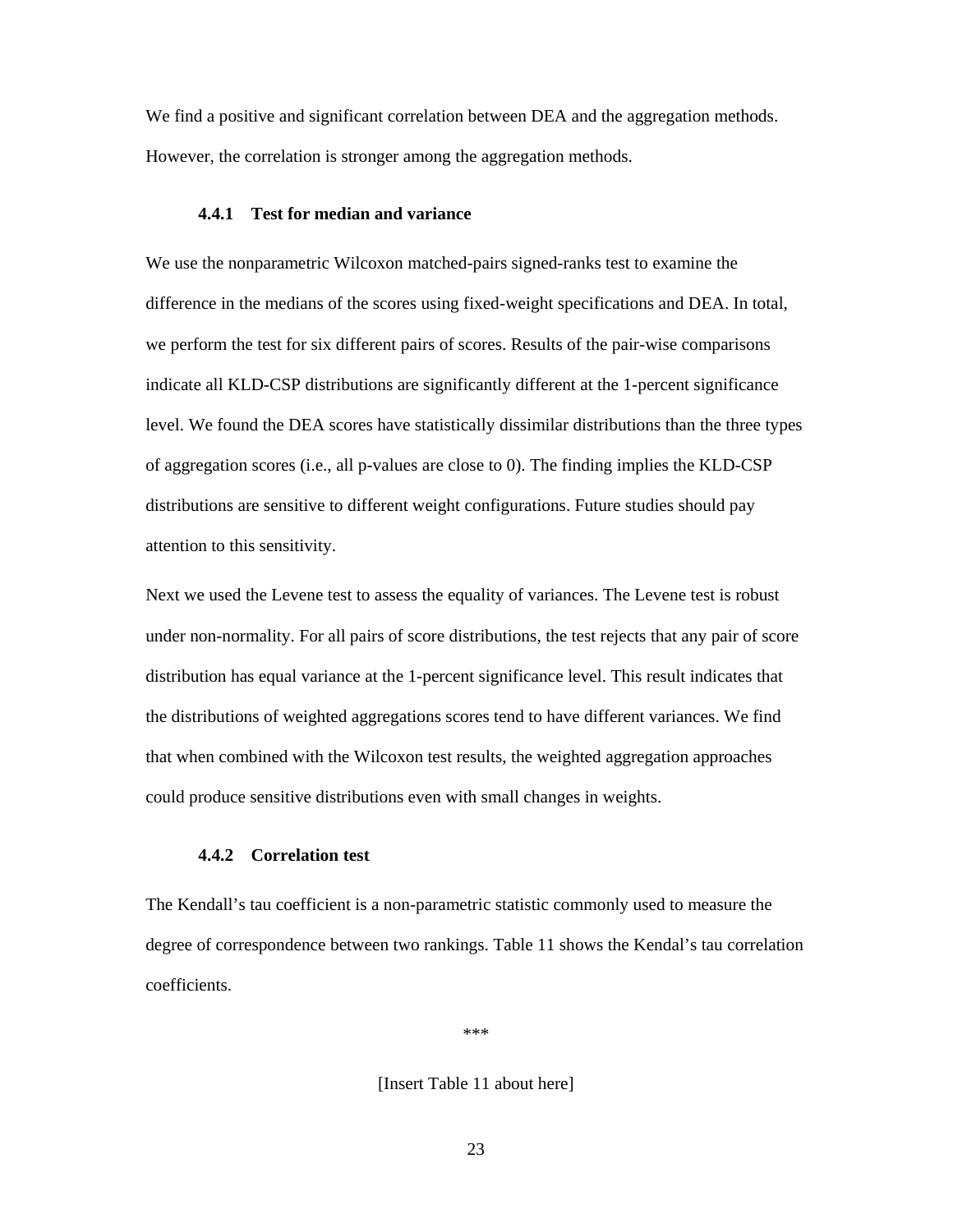All Kendall's tau coefficients in the table are significant at the 1-percent significant level. The coefficients reveal that the ranking of the three aggregation scores are more highly correlated with each other (from 0.77 to 0.91) than with the ranking of DEA scores (around 0.49). Among the three aggregation approaches, rankings based on Ruf et al. (1998) and Waddock and Graves (1997b) are more strongly correlated because the aggregation weights they used are similar (see Table 5). The correlation between the DEA ranking and other rankings is not as high mainly because of the methodological difference the previous section explained in detail.

### **5 DISCUSSION AND CONCLUSION**

The aggregation methodology of multiple CSP metrics most of the literature has adopted poses major methodological challenges to researchers: the aggregation score lacks comparability and interpretability, and it ignores the ordinal nature of CSP data. We tested the validity of the traditional CSP aggregation approach using the 2007 KLD data and found this approach exhibits statistically different distributions when different weights are applied. Specifically, we analyzed the mean and variance of the weighted aggregation scores and found that minor changes in the aggregation weights could lead to significant changes in these two important parameters of score distributions.

In this paper, we provide an effective methodology to circumvent these issues. We take an efficiency perspective and utilize the DEA model for ordinal data to create a single CSP efficiency index from the KLD data. In our model, the strengths and concerns of CSP are separate components of a firm's composite CSP index. Our application is distinct from the eco-efficiency studies that deal with environmental impacts rather than CSP data. Our DEA approach allows us to incorporate "soft" data represented on an ordinal scale. The DEA

\*\*\*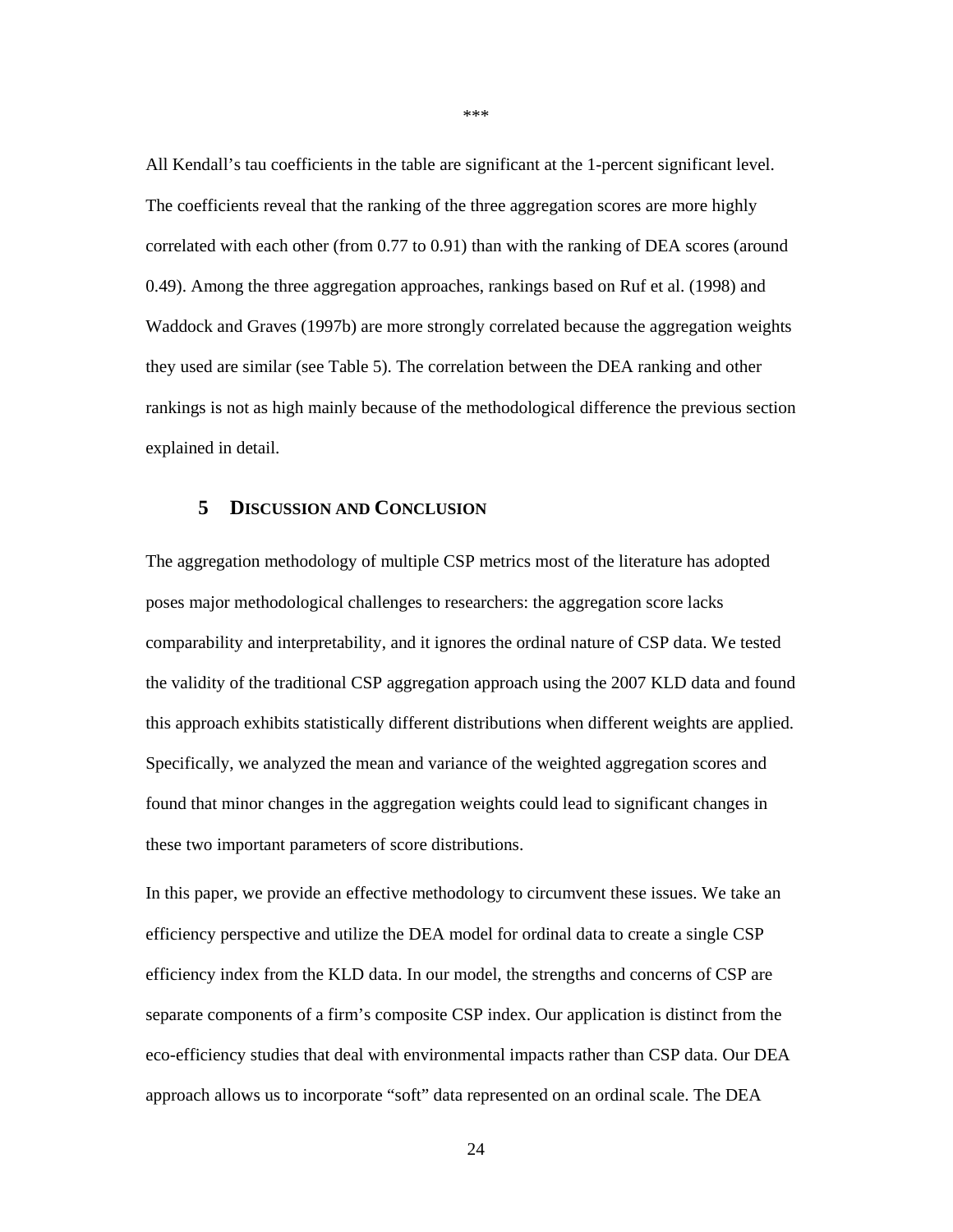approach has several advantages over the linear aggregation methods: it does not require a priori weight rankings or specifications for CSP criteria; the DEA score has a direct interpretation (what is your CSP compared with the best in class?); and it can be applied to a diverse set of measures of CSP. For example, the DEA method can include soft and hard measures of performance. Researchers can also expand it to compare eco-efficiency to productive efficiency (Chen et al. 2010).

For the empirical CSP literature, the DEA efficiency score also provides an ideal proxy for CSP in econometric models as a dependent or independent variable (e.g., Delmas and Tokat 2005, Delmas et al. 2007, Simar and Wilson 2007). In many CSP studies, researchers are interested in understanding the relationship between CSP and some exogenous variables, or the relationship between the CSP components. So we should remember that the KLD data, and hence the resultant DEA scores, are meaningful in the ordinal sense only, and this measurement scale should be carried over in the subsequent analysis. Thus, for example, ordinal regression techniques may be more appropriate when the KLD scores are regarded as the dependent variable.

The output from our DEA model, the efficiency scores, can also help devise strategies at the operational level to improve the firm's CSP. For example, a CEO could refer to the efficient benchmark and make the resource and operation planning decisions to improve the firm's CSP. As many companies are paying greater attention to the CSP of their supply chains, such companies can use our model to benchmark their supply chain partners' CSP. Information such as efficiency scores and benchmark targets can prove useful in supplier base management and in monitoring the CSP of the company's supply chain.

Finally, we provide some limitations of the current study and suggestions for extension. The standard DEA model requires the evaluated firm to minimize inputs or maximize outputs proportionally to reach the efficient frontier. Recently, researchers have developed DEA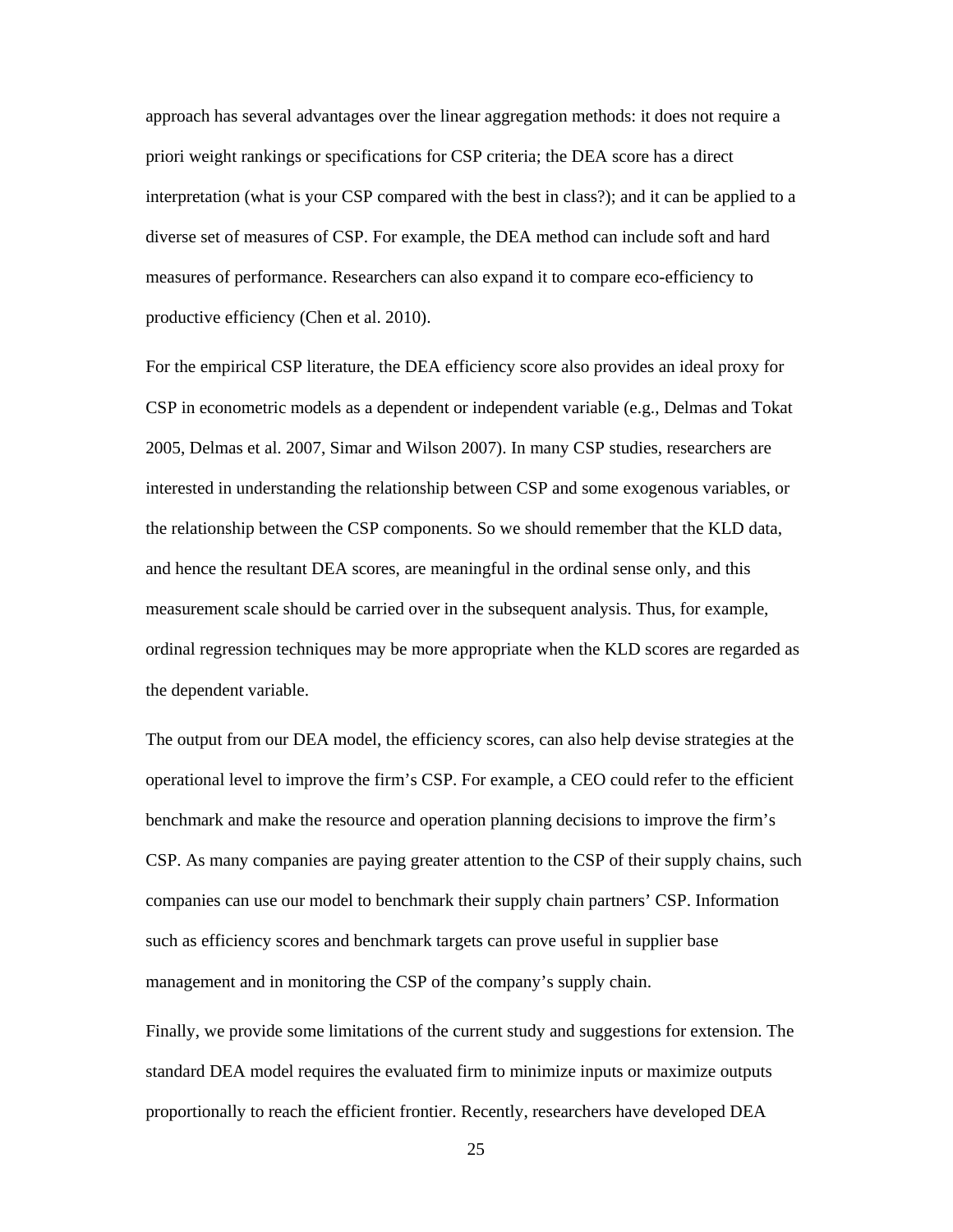models that allow for non-proportional changes in inputs or outputs (e.g., Cooper et al. 2006, chap.4). Further research could develop similar models amenable to ordinal data.

In this paper, we did not impose weight restriction constraints on the  $u_r$  and  $v_i$  in the DEA model (2). However, the evaluator may have personal preferences regarding CSP dimensions, or face an exogenously given rule on how to weight different CSP dimensions. When priorities among CSP dimensions are precisely articulated, DEA is less instrumental for CSP evaluation (e.g., environmental strength *must be* of equal importance to social strength). However, when the prioritizing relationship is fuzzy or more flexible, we may apply weight restrictions to DEA to reflect the evaluator's specific preferences for different CSP criteria. For example, the evaluator can determine that the weight for the environmental strength in the DEA model must be no less than the weight for the social strength in the DEA model. When the data lack variability or the sample is not sufficiently large, imposing weight restrictions can in general increase the discrimination of DEA results (i.e., a wider range of efficiency scores). See chapter 6 of Cooper et al. (2006) for a general discussion on weight restrictions in DEA, and Cook and Zhu (2006) for the exact implementation formulation. Because of our methodological focus, we only use the cross-sectional 2007 KLD data in this paper. However, we can expect a firm's current CSP score to influence its future CSP scores. Moreover, the intensity and property of this dynamic effect can differ for strengths and concerns. Thus future research can conduct longitudinal analysis and investigate the dynamic interrelationships between concerns, strengths, and CSP over time, which can reveal further insights into the evolution of CSP (Chen and van Dalen 2010). Finally, another interesting direction is to combine CSP information with financial performance measures to form a more comprehensive corporate performance evaluation using DEA.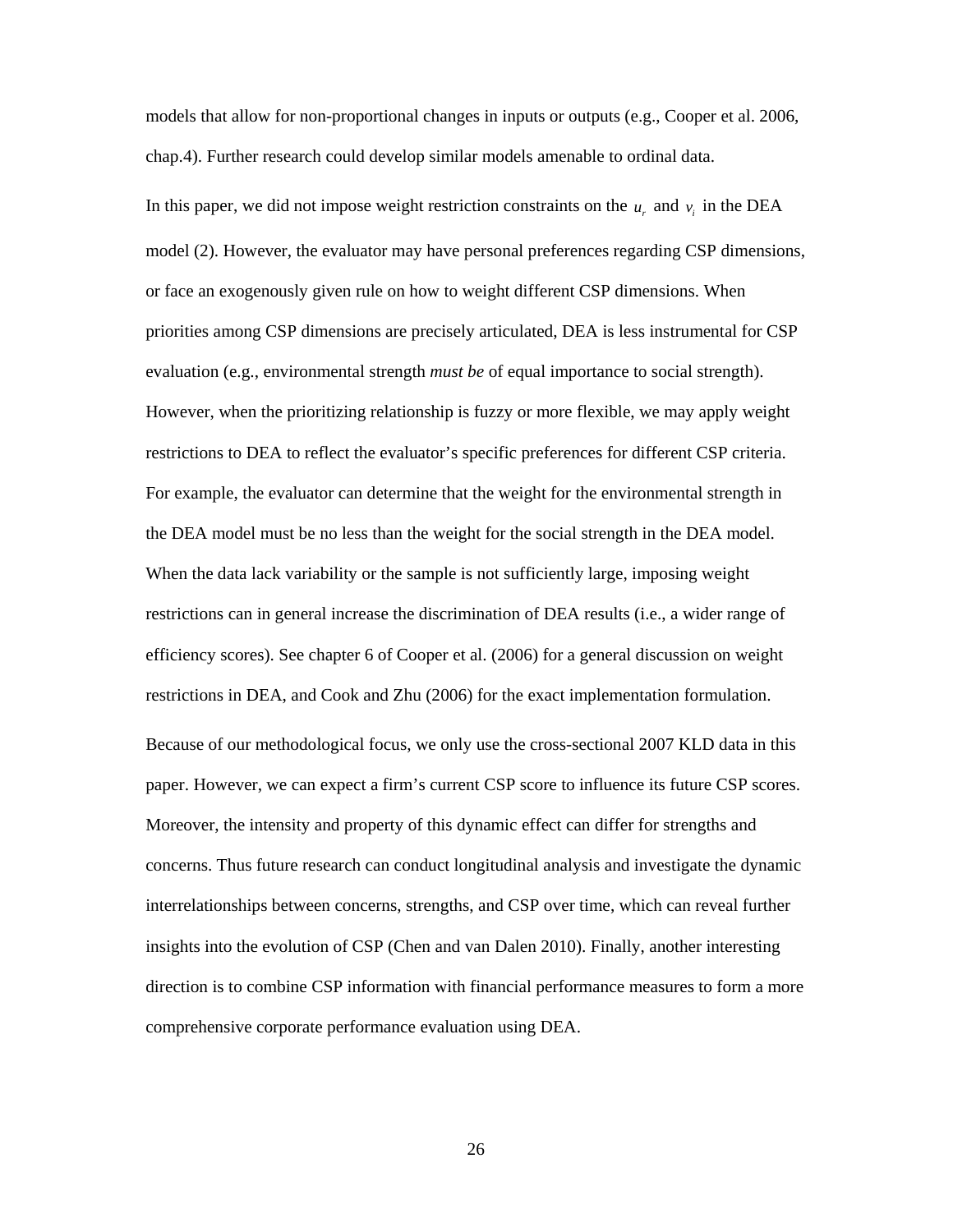#### **References**

- Agle, B., R. Mitchell, J. Sonnenfeld. 1999. Who matters to CEOs? An investigation of stakeholder attributes and salience, corporate performance, and CEO values. Academy of Management Journal 42(5): 507-525.
- Albinger, H., S. Freeman. 2000. Corporate social performance and attractiveness as an employer to different job seeking populations. Journal of Business Ethics 28(3): 243- 253.
- Aupperle, K. E. 1991. The use of forced choice survey procedures in assessing corporate social orientation. J. E. Post eds. Research in Corporate Social Performance and Policy 12, pp. 269-280.
- Backhaus, K. B. and B. A. Stone, K. Heiner. 2002. Exploring the relationship between corporate social performance and employer attractiveness. Business & Society 41(3): 292-318.
- Bartkus, B., M. Glassman. 2008. Do firms practice what they preach? The relationship between mission statements and stakeholder management. Journal of Business Ethics 83(2): 207-216.
- Bendheim, C. L., S. Waddock, S. Graves. 1998. Determining best practice in corporatestakeholder relations using Data Envelopment Analysis. Business & Society 37(3): 305-338.
- Berman, S., A. Wicks, S. Kotha, T. Jones. 1999. Does stakeholder orientation matter? The relationship between stakeholder management models and firm financial performance. Academy of Management Journal 42(5): 488-506.
- Bird, R., A. D. Hall, F. Momente, F. Reggiani. 2007. What corporate social responsibility activities are valued by the market? Journal of Business Ethics 76(2): 189-206.
- Bouquet, C., Y. Deutsch. 2008. The impact of corporate social performance on a firm's multi-nationality. Journal of Business Ethics 80(4): 755-769.
- Bowman, E. H., M. Haire. 1975. A strategic posture toward corporate social responsibility. California Management Review 18(2): 49-58.
- Briscoe, F., S. Safford. 2008. The Nixon-in-China effect: Activism, imitation, and the institutionalization of contentious practices. Administrative Science Quarterly 53(3): 460-491.
- Bowen, F.E., P.D. Cousins, R.C. Lamming, A. C. Faruk. 2001. The role of supply management capabilities in green supply. Production and operations management 10 (2): 174-189.
- Brown, B., S. Perry. 1994. Removing the financial performance halo from Fortune's "most admired" companies. Academy of Management Journal 37(5): 1347-1359.
- Carroll, A.B. 1999. Corporate social responsibility: evolution of a definitional construct. Business & Society 38(3): 268-295.
- Carter, C.R. 2008. Purchasing and social responsibility: a replication and extension. Journal of Supply Chain Management 40(4): 4-16.
- Charnes, A., W. Cooper, E. Rhodes. 1978. Measuring the efficiency of decision making units. European Journal of Operational Research 2: 429-444.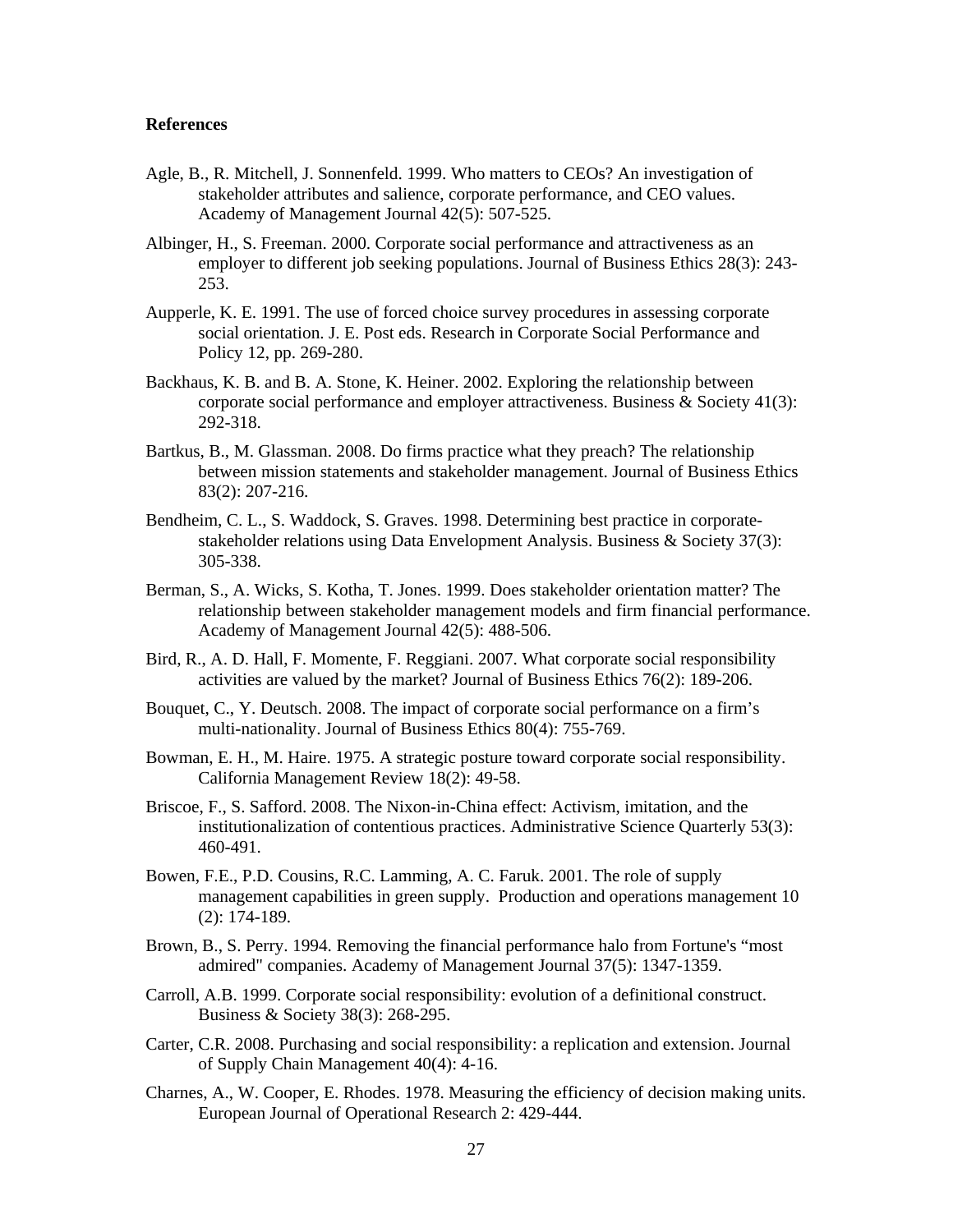- Chatterji, A. K., D. I. Levine. 2006. Breaking down the wall of codes: Evaluating nonfinancial performance measurement. California Management Review 48(2): 29-51.
- Chatterji, A. K., D. I. Levine, M. W. Toffel. 2009. How well do social ratings actually measure corporate social responsibility? Journal of Economics & Management Strategy 18(1): 125–169.
- Chen, C.-M, M.A. Delmas, M. Montes-Sancho. 2010. Eco- vs. productive efficiency: A new approach to effective and comparative performance analysis. Working Paper. UCLA Center for Corporate Environmental Performance.
- Chen, C.-M, J. van Dalen. 2010. Measuring dynamic efficiency: Theories and an integrated methodology. European Journal of Operational Research 203(3): 749-760.
- Chen, J., D. Patten, R. Roberts. 2008. Corporate charitable contributions: A corporate social performance or legitimacy strategy? Journal of Business Ethics 82(1): 131-144.
- Cho, C., D. Patten, R. Roberts. 2006. Corporate political strategy: An examination of the relation between political expenditures, environmental performance, and environmental disclosure. Journal of Business Ethics 67(2): 139-154.
- Clarkson, M. B. E. 1995. A stakeholder framework for analyzing and evaluating corporate social performance. Academy of Management Review 20(1): 92-117.
- Cook, W., J. Zhu. 2006. Rank order data in DEA: A general framework. European Journal of Operational Research 174(2): 1021-1038.
- Cooper, W., L. Seiford, K. Tone. 2006. Data Envelopment Analysis: A Comprehensive Text with Models, Applications, References and DEA-Solver Software. Springer Verlag.
- Dawkins, C. 2002. Corporate welfare, corporate citizenship, and the question of accountability. Business & Society 41 (3): 269-291.
- Deckop, J., K. Merriman, S. Gupta. 2006. The effects of CEO pay structure on corporate social performance. Journal of Management 32(3): 329-342.
- Delmas, M.A., Y. Tokat. 2005. Deregulation, Efficiency and Governance Structures: The U.S. Electric Utility Sector. Strategic Management Journal 26: 441-460.
- Delmas, M.A, M. V. Y. Russo, M. J. Montes-Sancho. 2007. Deregulation and environmental differentiation in the electric utility industry. Strategic Management Journal 28: 189- 209.
- Delmas, M.A, V. Doctori-Blass. 2010. Corporate environmental performance: The trade-offs of sustainability ratings. Business and the Environment 19: 245-260.
- Delquié, P. 1997. Bi-matching: A new preference assessment method to reduce compatibility effects. Management Science 43: 640–658.
- Drumwright, M.E. 1994. Socially responsible organizational buying: environmental concern as a noneconomic buying criterion. Journal of Marketing 58(3): 1-19.
- Dyckhoff, H., K. Allen. 2001. Measuring ecological efficiency with data envelopment analysis (DEA). European Journal of Operational Research 132(2): 312-325.
- Färe, R., S. Grosskopf, C. Pasurka Jr. 2006. Social responsibility: US power plants 1985- 1998. Journal of Productivity Analysis 26 (3): 259-267.
- Freeman, A.M. 2003. The measurement of environmental and resource values: theory and methods. RFF press.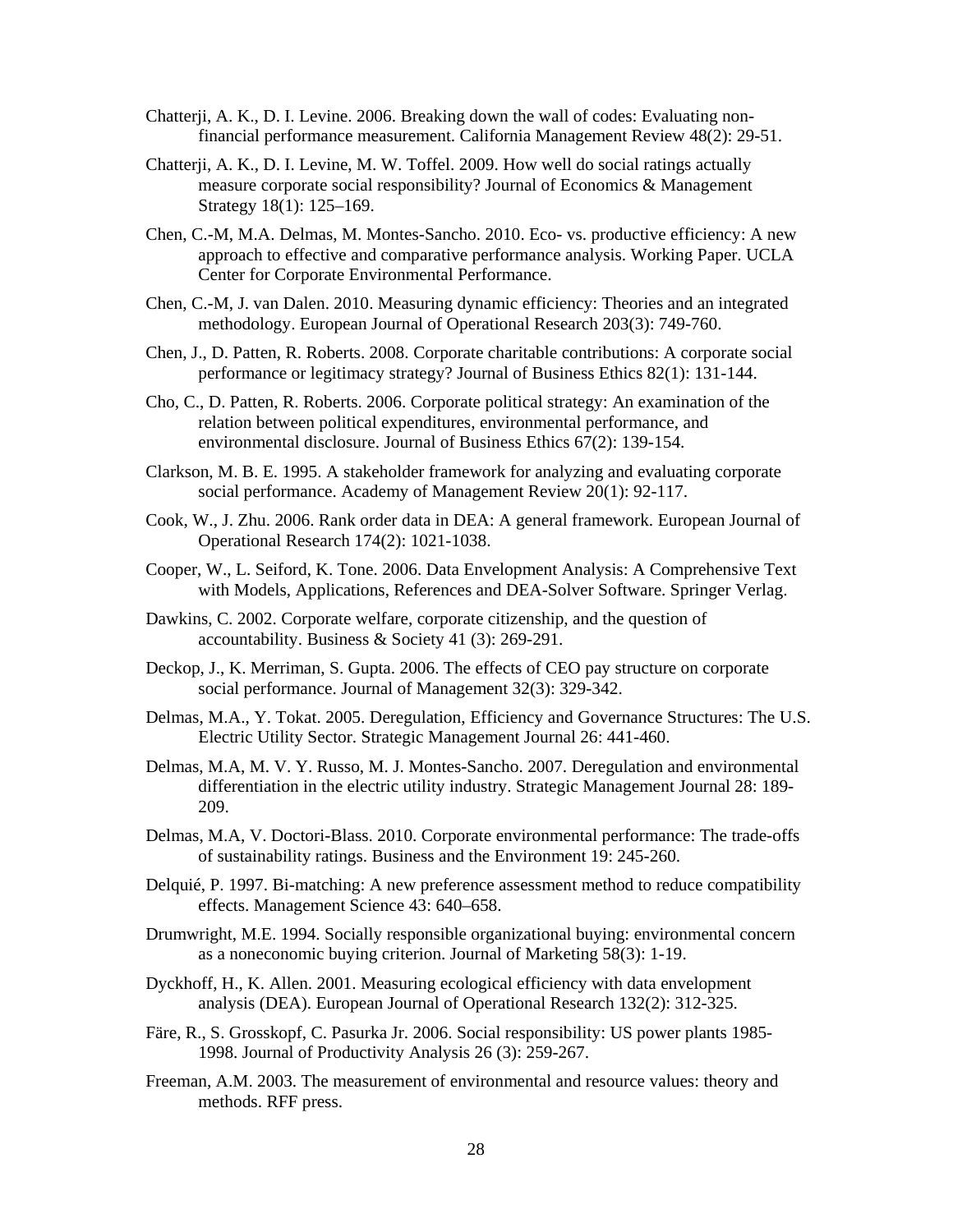- Gond, J.-P., A. Crane. 2010. Corporate social performance disoriented: Saving the lost paradigm? Business & Society, forthcoming.
- Goto, M., M. Tsutsui. 1998. Comparison of productive and cost efficiencies among Japanese and US electric utilities. Omega 26: 177-194.
- Graves, S., S. Waddock. 1994. Institutional owners and corporate social performance. Academy of Management Journal 37(4): 1034-1046.
- Griffin, J. 2000. Corporate social performance: Research directions for the  $21<sup>st</sup>$  century. Business & Society 39(4): 479-491.
- Griffin, J., J. Mahon. 1997. The corporate social performance and corporate financial performance debate: Twenty-five years of incomparable research. Business & Society 36(1): 5-31.
- Hillman, A., G. Keim. 2001. Shareholder value, stakeholder management, and social issues: what's the bottom line? Strategic Management Journal 22 (2): 125-139.
- Hirsch, P.M., D.Z. Levin. 1999. Umbrella advocates versus validity police: a life-cycle model. Organization Science 10(2): 199-212.
- Hull, C., S. Rothenberg. 2008. Firm performance: the interactions of corporate social performance with innovation and industry differentiation. Strategic Management Journal 29 (7): 781-789.
- Igalens, J., J.-P. Gond. 2005. Measuring Corporate Social Performance in France: A Critical and Empirical Analysis of ARESE Data. Journal of Business Ethics 56(2): 131-148.
- Johnson, R., D. Greening. 1999. The effects of corporate governance and institutional ownership types on corporate social performance. Academy of Management Journal 42(5): 564-576.
- Kane, G., U, Velury, B. Ruf. 2005. Employee relations and the likelihood of occurrence of corporate financial distress. Journal of Business Finance & Accounting 32 (5-6): 1083-1105.
- Kempf, A., P. Osthoff. A. Platz. 2007. The effect of socially responsible investing on portfolio performance. European Financial Management 13(5): 908-922.
- Kennelly, J., E. Lewis. 2002. Degree of internationalization and corporate environmental performance: Is there a link. International Journal of Management 19(3): 478-489.
- Kuosmanen, T., M. Kortelainen. 2007. Valuing environmental factors in cost–benefit analysis using data envelopment analysis, Ecological Economics 62: 56- 65.
- Landier, A., V. Nair, J. Wulf. 2009. Trade-offs in staying close: Corporate decision making and geographic dispersion. Review of Financial Studies 22 (3): 1119-1148.
- Loureiro, M.L, J. Lotade. 2005. Do fair trade and eco-labels in coffee wake up the consumer conscience? Ecological Economics 53(1): 129-138.
- Luce, R., A. Barber, A., Hillman. 2001. Good deeds and misdeeds: A mediated model of the effect of corporate social performance on organizational attractiveness. Business & Society 40 (4): 397-415.
- Majumdar, S.K., A.A Marcus. 2001. Rules versus discretion: The productivity consequences of flexible regulation. Academy of Management Journal 44 (1): 170-179.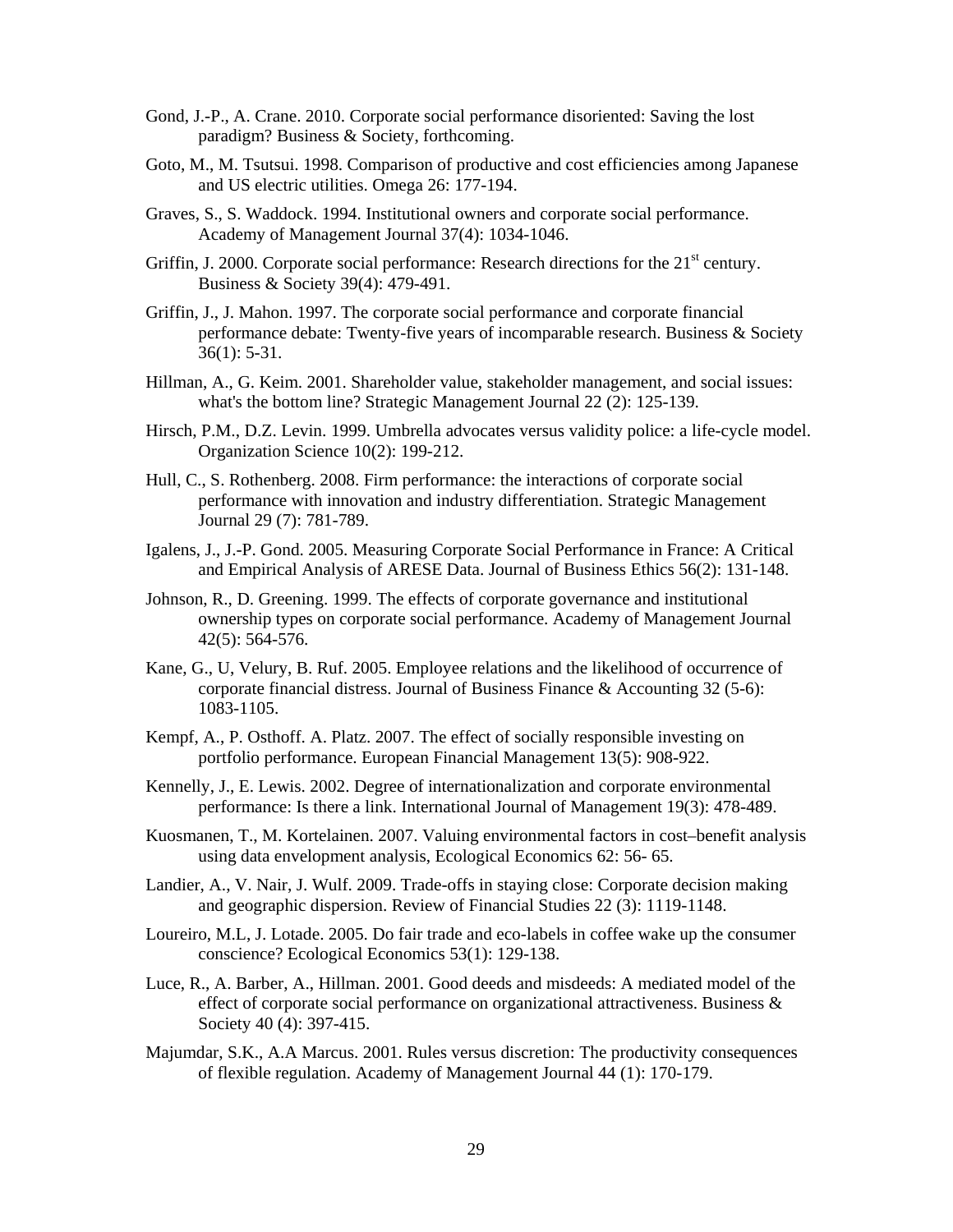- Marquis, C., M. Glynn, G. Davis. 2007. Community isomorphism and corporate social action. The Academy of Management Review 32 (3): 925-945.
- Mattingly, J., S. Berman. 2006. Measurement of corporate social action: discovering taxonomy in the Kinder Lydenburg Domini ratings data. Business & Society 45(1): 20-46.
- McWilliams, A., D. Siegel. 2000. Corporate social responsibility and financial performance: Correlation or misspecification? Strategic Management Journal 21: 603-609.
- McWilliams, A, D. Siegel. 2001. Corporate social responsibility: A theory of the firm perspective. Academy of Management Journal 26: 117-127.
- McGuire, J., S. Dow, K. Argheyd. 2003. CEO incentives and corporate social performance. Journal of Business Ethics 45 (4): 341-359.
- Mitchell, R., B. Agle, D. Wood. 1997. Toward a theory of stakeholder identification and salience: Defining the principle of who and what really counts. Academy of Management Review 22(4): 853-886.
- Neiling, E., E. Webb. 2009. Corporate social responsibility and financial performance: the "virtuous circle" revisited. Review of Quantitative Finance and Accounting 32: 197– 209.
- Neubaum, D., S. Zahra. 2006. Institutional ownership and corporate social performance: The moderating effects of investment horizon, activism, and coordination. Journal of Management 32 (1): 108-131.
- Podinovski, V.V., E. Thanassoulis. 2007. Improving discrimination in data envelopment analysis: Some practical suggestions. Journal of Productivity Analysis 28(1): 117-126.
- Rehbein, K., S. Waddock, S. B. Graves. 2004. Understanding shareholder activism: which corporations are targeted? Business & Society 43(3): 239-267.
- Rowley, T., S. Berman. 2000. A brand new brand of corporate social performance. Business & Society 39(4): 397-418.
- Ruf, B., K. Muralidhar, K. Paul. 1998. The development of a systematic, aggregate measure of corporate social performance. Journal of Management 24(1): 119-133.
- Ruf, B., K. Muralidhar, R. Brown, J. Janney, K. Paul. 2001. An empirical investigation of the relationship between change in corporate social performance and financial performance: A stakeholder theory perspective. Journal of Business Ethics 32(2): 143-156.
- Seuring, S., M. Müller. 2008. From a literature review to a conceptual framework for sustainable supply chain management. Journal of Cleaner Production 16(15): 1699- 1710.
- Shropshire, C., A. Hillman. 2007. A longitudinal study of significant change in stakeholder management. Business & Society 46(1): 63-87.
- Simar, L., P.W. Wilson. 2007. Estimation and inference in two-stage, semi-parametric models of production processes. Journal of Econometrics 136(1): 31-64.
- Simerly, R., 2003. An empirical examination of the relationship between management and corporate social performance. International Journal of Management (20)3: 353-359.
- Srivastava, S.K. 2007. Green supply-chain management: A state-of-the-art literature review. International Journal of Management Reviews 9(1): 53-80.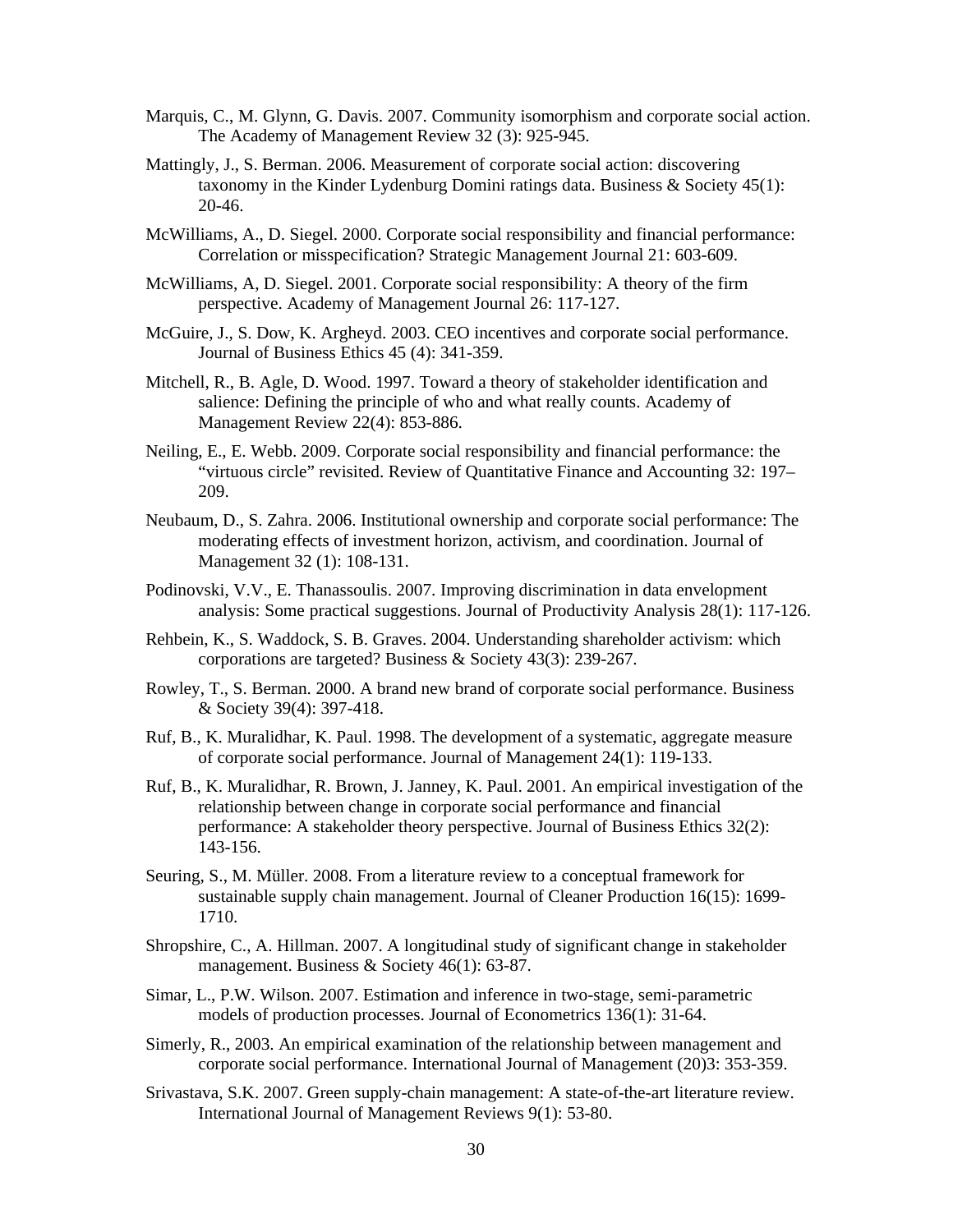- Strike, V.M. and J. Gao, P. Bansal. 2006. Being good while being bad: social responsibility and the international diversification of US firms. Journal of International Business Studies 37: 850-862.
- Thomas, A., R. Simerly. 1995. Internal determinants of corporate social performance: the role of top managers. D. P. Moore eds. Academy of Management Journal Best Paper Proceedings, Madison, WI. pp. 411-415.
- Turban, D., D. Greening. 1996. Corporate social performance and organizational attractiveness to prospective employees. Academy of Management Journal 40(3): 658-672.
- Van der Laan, G., H. Van Ees, A. Van Witteloostuijn. 2008. Corporate social and financial performance: An extended stakeholder theory, and empirical test with accounting measures. Journal of Business Ethics 79(3): 299-310.
- Waddock, S., 2003. Myths and realities of social investing. Organization and Environment 16: 369-380.
- Waddock, S., S. Graves. 1997a. Quality of management and quality of stakeholder relations: are they synonymous? Business & Society 36(3): 250-279.
- Waddock, S., S. Graves. 1997b. The corporate social performance-financial performance link. Strategic Management Journal 18(4): 303-319.
- Waldman, D., D. Siegel, M. Javidan. 2006. Components of CEO transformational leadership and corporate social responsibility. Journal of Management Studies 4(8): 1703-1725.
- Webb, E. 2004. An examination of socially responsible firms' board structure. Journal of Management and Governance 8 (3): 255-277.
- Wokutch, R.E., E.W. McKinney. 1991. Behavioral and perceptual measures of corporate social performance. In J. E. Post (Ed.), Research in corporate social performance and policy. Vol. 12. JAI Press, Greenwich, CT, 309-330.
- Wolfe, R. 1991. The use of content analysis to assess corporate social responsibility. J. E. Post eds. Research in Corporate Social Performance and Policy 12: 281-308.
- Zahra, S. A., B.M. Oviatt, K. Minyard. 1993. Effects of corporate ownership and board structure on corporate social responsibility and financial performance. Academy of Management Best Paper Proceedings, pp. 336-340.
- Zhou, P., B. W. Ang, K. L. Poh. 2009. A survey of data envelopment analysis in energy and environmental studies. European Journal of Operational Research 189(1): 1-18.
- Zhu, J. 2003. Imprecise data envelopment analysis (IDEA): A review and improvement with and application. European Journal of Operational Research 144: 513-529.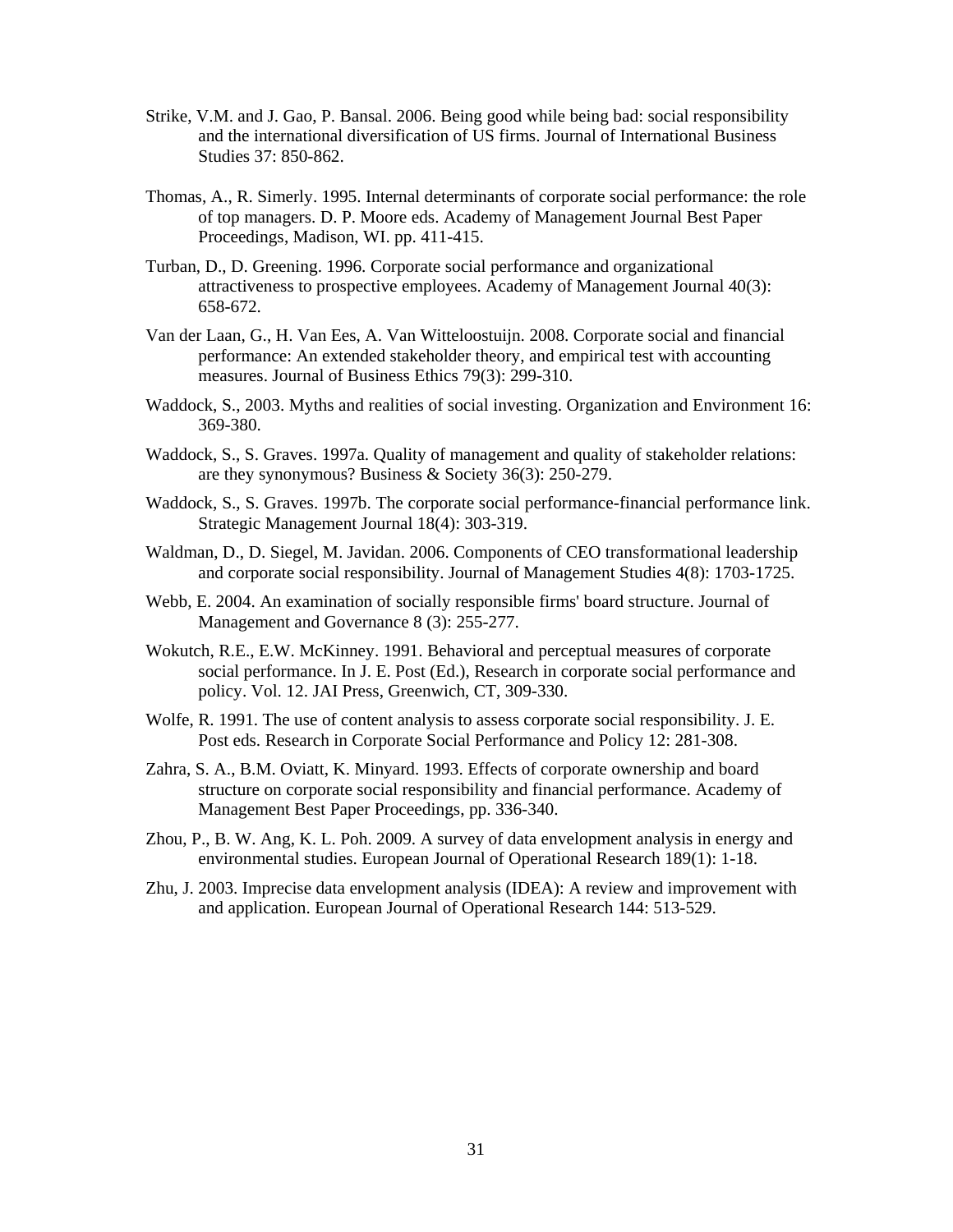

Figure 1 Graphical illustration of the DEA approach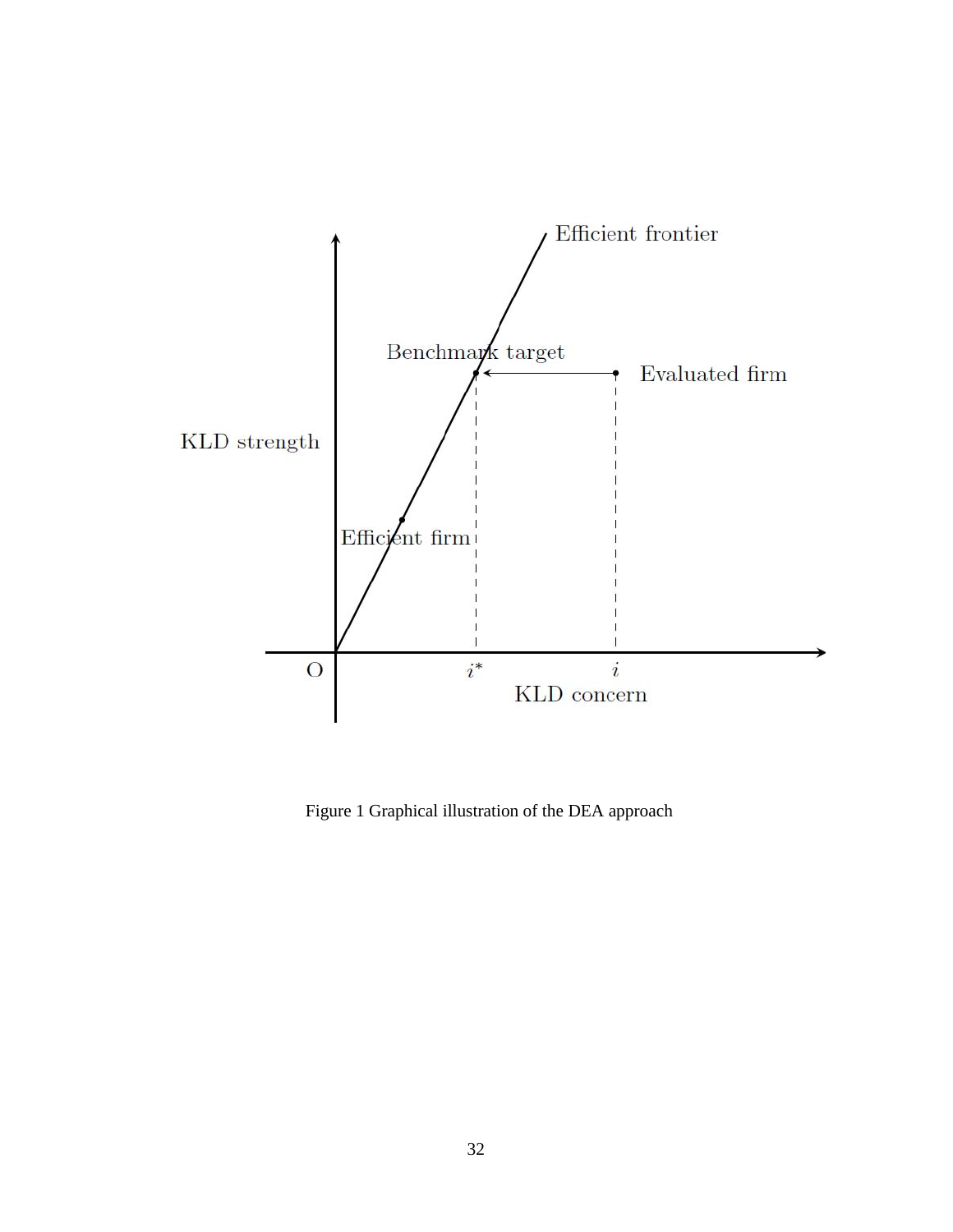

**Figure 2 Illustration of the KLD structure ver. 2007**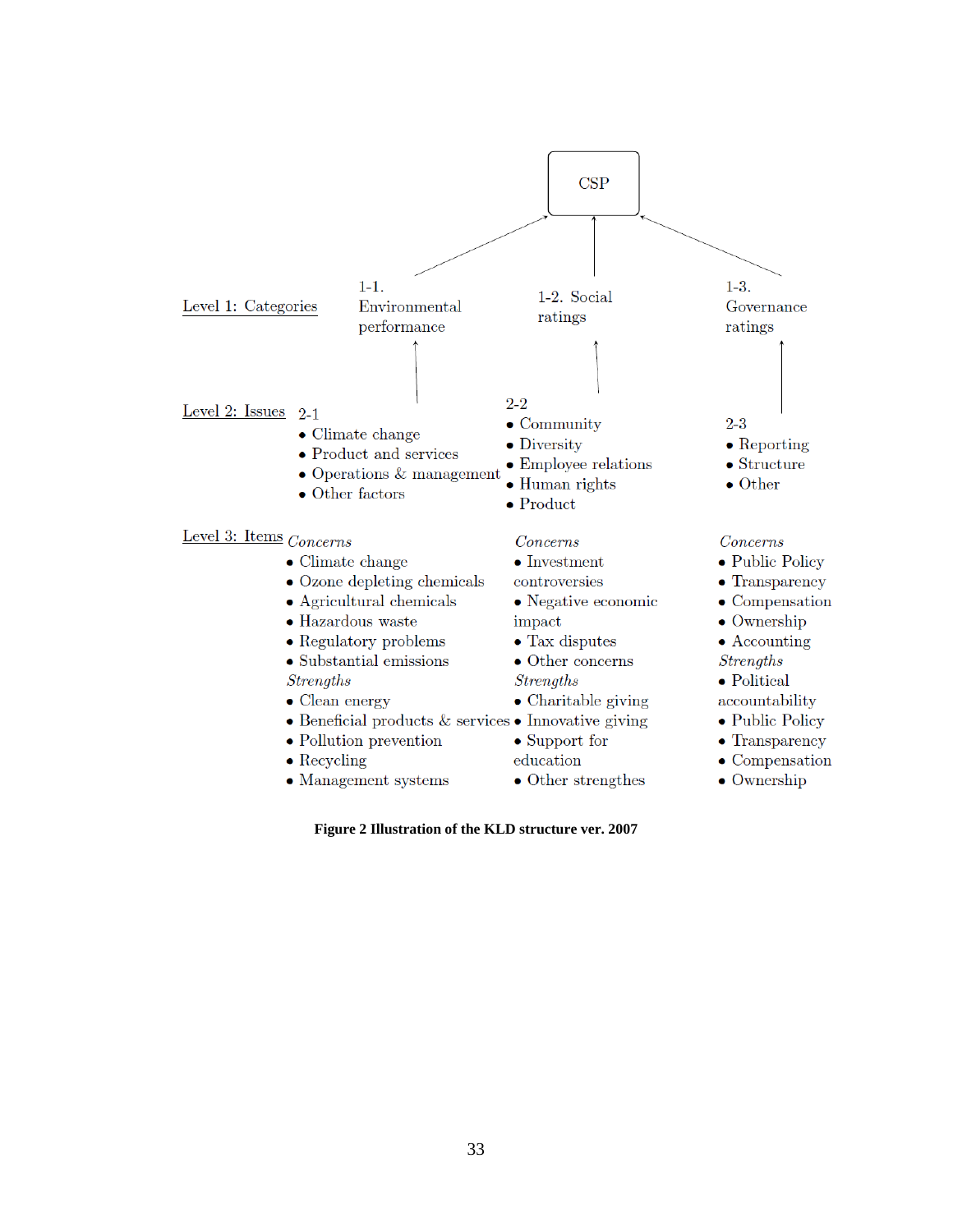

**Figure 3 2007 KLD scores using weighted aggregation**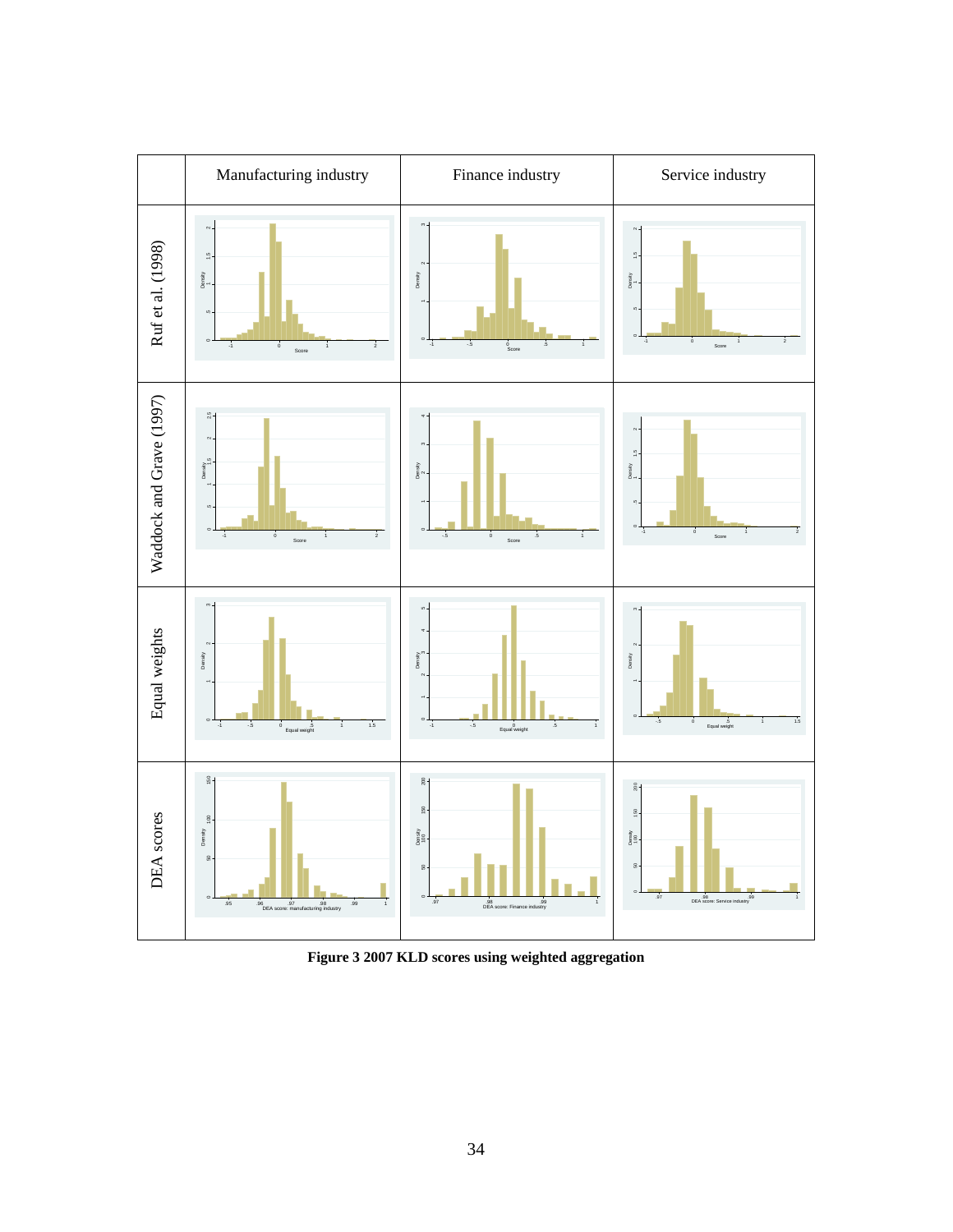| Journal titles                                      | Authors                                                                                                                                                                                                                                         | No. of<br>papers |
|-----------------------------------------------------|-------------------------------------------------------------------------------------------------------------------------------------------------------------------------------------------------------------------------------------------------|------------------|
| <b>Journal of Business Ethics</b>                   | Albinger (2000); Ruf et at. (2001); McGuire et al.<br>(2003); Igalens and Gond (2005); Cho et al.<br>$(2006)$ ; Bartkus et al. $(2007)$ ; Bouquet and<br>Deutsch (2007); Bird et al. (2007); Chen et al.<br>(2008); Van der Laan et al. (2008). | 10               |
| Business & Society                                  | Griffin and Mahon (1997); Waddock and Graves<br>(1997a); Luce et al. (2001); Backhaus et al. (2002)<br>Dawkins (2002); Mattingly and Berman (2006);<br>Rehbein et al. (2004); Shropshire and Hillman<br>(2007).                                 | 8                |
| Academy of Management<br>Journal                    | Agle et al. (1999); Graves and Waddock (1994);<br>Brown and Perry (1994); Thomas and Simerly<br>(1995); Turban and Greening (1996); Berman et<br>al. (1999); Johnson and Greening (1999);                                                       | $\overline{7}$   |
| Strategic Management Journal                        | Waddock and Graves (1997b); Hillman and Keim<br>$(2001)$ ; Hull and Rothenberg $(2008)$ .                                                                                                                                                       | 3                |
| International Journal of<br>Management              | Kennelly and Lewis (2002); Simerly (2003)                                                                                                                                                                                                       | $\overline{2}$   |
| Journal of Management                               | Ruf et al. (1998); Deckop et al. (2006); Neubaum<br>and Zahra (2006)                                                                                                                                                                            | 3                |
| Academy of Management<br>Review                     | Marquis et al. (2007)                                                                                                                                                                                                                           | $\mathbf{1}$     |
| <b>Administrative Science</b><br>Quarterly          | Briscoe and Safford (2008)                                                                                                                                                                                                                      | $\mathbf{1}$     |
| Journal of International<br><b>Business Studies</b> | Strike et al. (2006)                                                                                                                                                                                                                            | $\mathbf{1}$     |
| Journal of Management Studies                       | Waldman et al. (2006)                                                                                                                                                                                                                           | 1                |
| <b>Review of Financial Studies</b>                  | Landier et al. (2009)                                                                                                                                                                                                                           | 1                |
| Others                                              | Webb (2004); Kane et al. (2005) Kempf et al.<br>(2007); Chatterji et al. (2009); Neiling and Webb<br>(2009)                                                                                                                                     | 5                |
| Total                                               |                                                                                                                                                                                                                                                 | 43               |

# **Table 1 Publications counts by journals**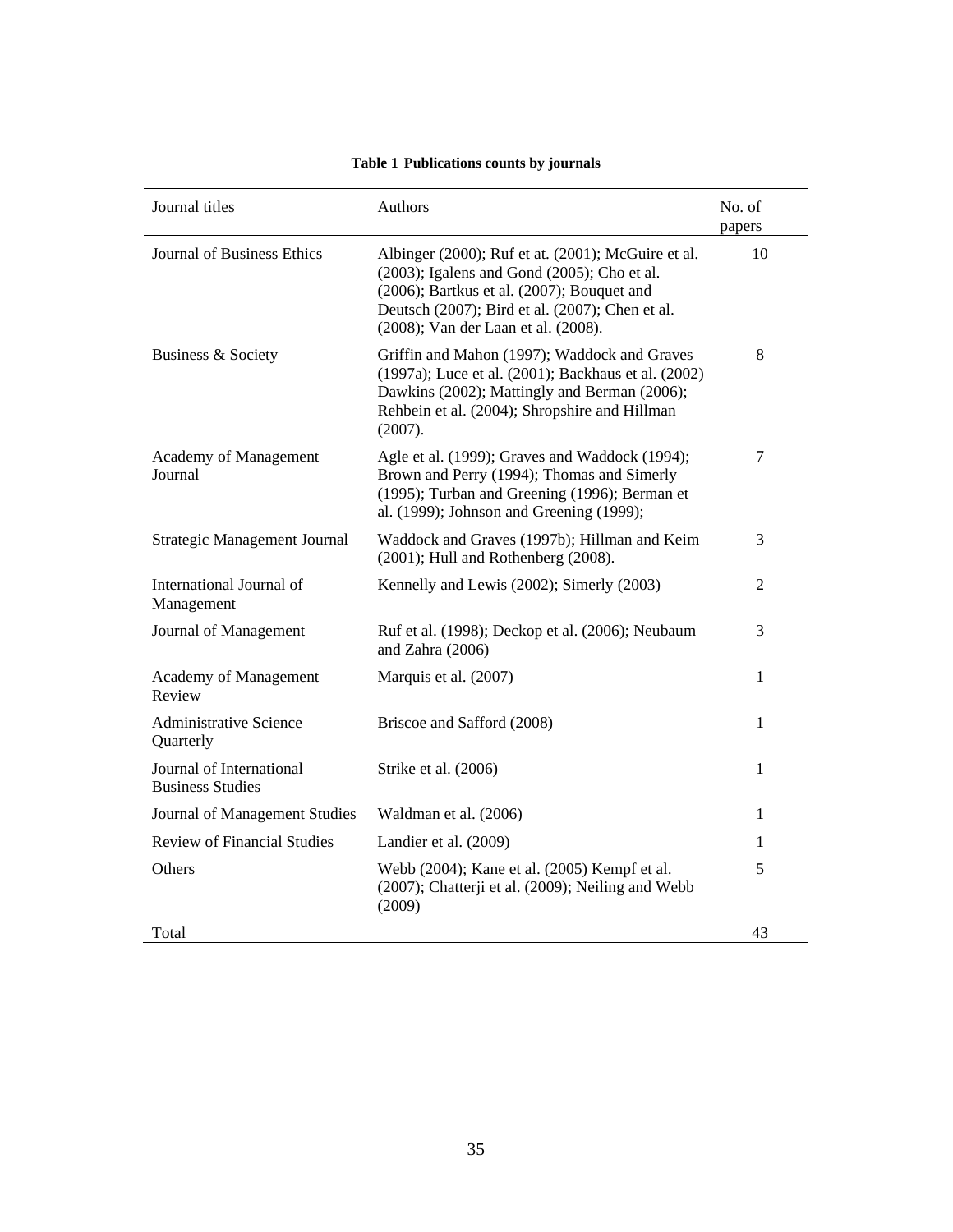|             |                | Input-oriented benchmark target                         |                |
|-------------|----------------|---------------------------------------------------------|----------------|
| Categories  |                | KLD Score (KLD score x Efficiency score) Rounded target |                |
| Concern     |                |                                                         |                |
| Community   | 4              | 3.8                                                     | 3              |
| Diversity   | $\overline{2}$ | 1.9                                                     | 1              |
| Employee    | 3              | 2.8                                                     | $\overline{2}$ |
| Environment | 6              | 5.7                                                     | 5              |
| Humanity    | $\overline{2}$ | 1.9                                                     | 1              |
| Product     | 3              | 2.8                                                     | $\overline{2}$ |
| Strength    |                |                                                         |                |
| Community   | $\overline{2}$ | $\mathbf{2}$                                            | $\overline{2}$ |
| Diversity   | $\overline{4}$ | $\overline{4}$                                          | $\overline{4}$ |
| Employee    | 3              | 3                                                       | 3              |
| Environment | $\overline{2}$ | $\overline{2}$                                          | $\overline{2}$ |
| Humanity    | $\mathbf{1}$   | $\mathbf{1}$                                            | $\mathbf{1}$   |
| Product     | $\mathbf{1}$   | $\mathbf{1}$                                            | $\mathbf{1}$   |

# **Table 2 Example KLD strength, concern rankings, and the DEA benchmark**

Efficiency score=0.9475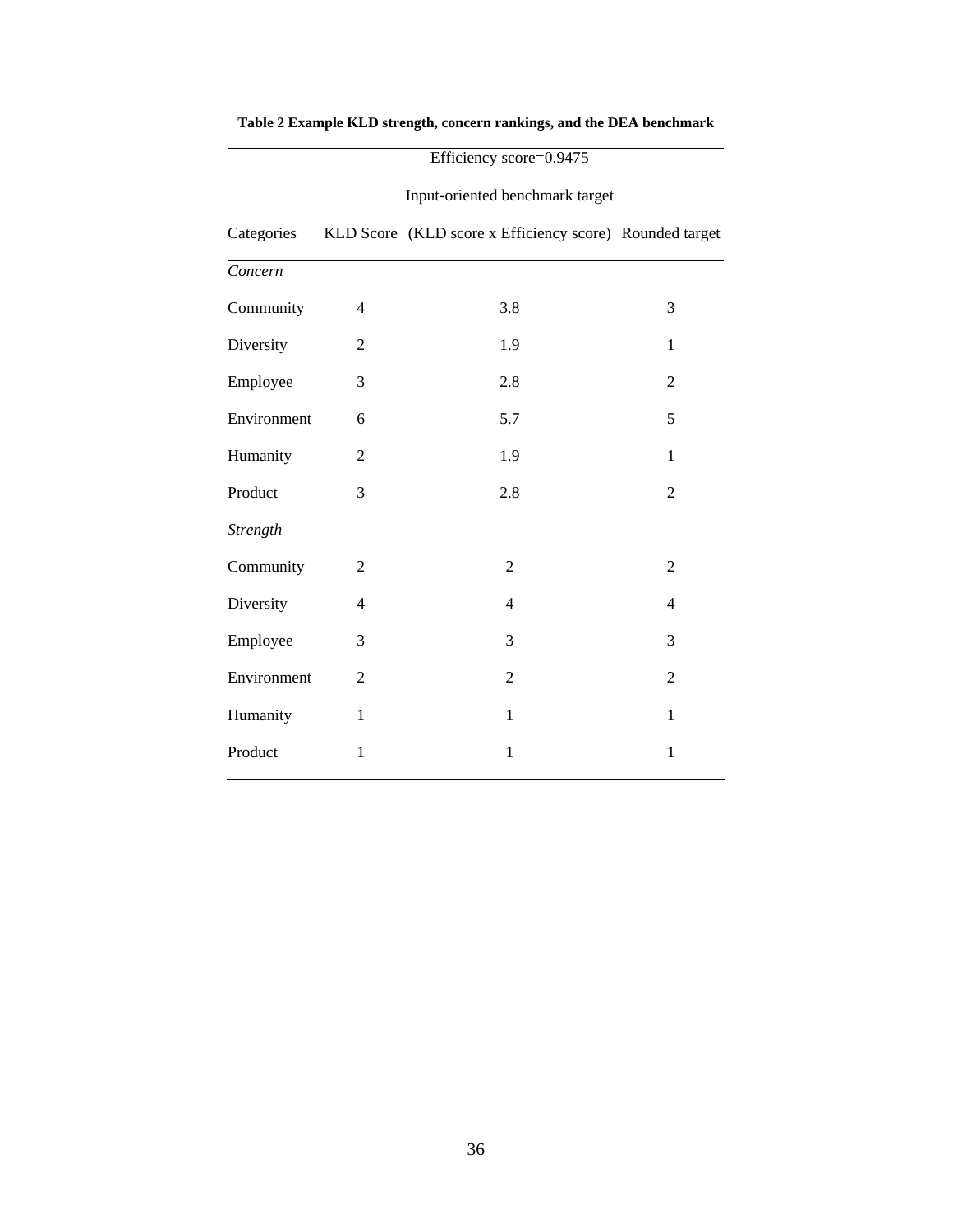|                              |                         | No. of variables |                | Concerns |       | Strength |       |
|------------------------------|-------------------------|------------------|----------------|----------|-------|----------|-------|
| Category                     | <b>Issues</b>           | Concern          | Strength       | Mean     | Std.  | Mean     | Std.  |
| Environmental<br>performance | Climate<br>change       | 1                | $\mathbf{1}$   | 0.048    | 0.213 | 0.034    | 0.182 |
|                              | Product and<br>services | 2                | $\mathbf{1}$   | 0.007    | 0.09  | 0.019    | 0.136 |
|                              | Operations<br>and       |                  |                |          |       |          |       |
|                              | management              | 3                | 3              | 0.138    | 0.479 | 0.07     | 0.313 |
|                              | <b>Others</b>           | 1                | $\mathbf{1}$   | 0.007    | 0.09  | 0.019    | 0.136 |
| Social ratings               | Community               | $\overline{4}$   | 7              | 0.111    | 0.335 | 0.117    | 0.447 |
|                              | Diversity               | 3                | 8              | 0.431    | 0.513 | 0.606    | 1.046 |
|                              | Employee                |                  |                |          |       |          |       |
|                              | relations               | 5                | 6              | 0.524    | 0.71  | 0.275    | 0.6   |
|                              | Human rights            | 4                | 3              | 0.046    | 0.232 | 0.005    | 0.069 |
|                              | Product                 | $\overline{4}$   | $\overline{4}$ | 0.232    | 0.575 | 0.044    | 0.216 |
| Governance                   |                         |                  |                |          |       |          |       |
| ratings                      | Reporting               | $\overline{2}$   | $\overline{c}$ | 0.001    | 0.026 | 0.035    | 0.199 |
|                              | Structure               | 3                | $\overline{2}$ | 0.356    | 0.483 | 0.155    | 0.362 |
|                              | Other                   | 1                | 1              | 0.036    | 0.186 | 0.002    | 0.045 |

### **Table 3 KLD statistics**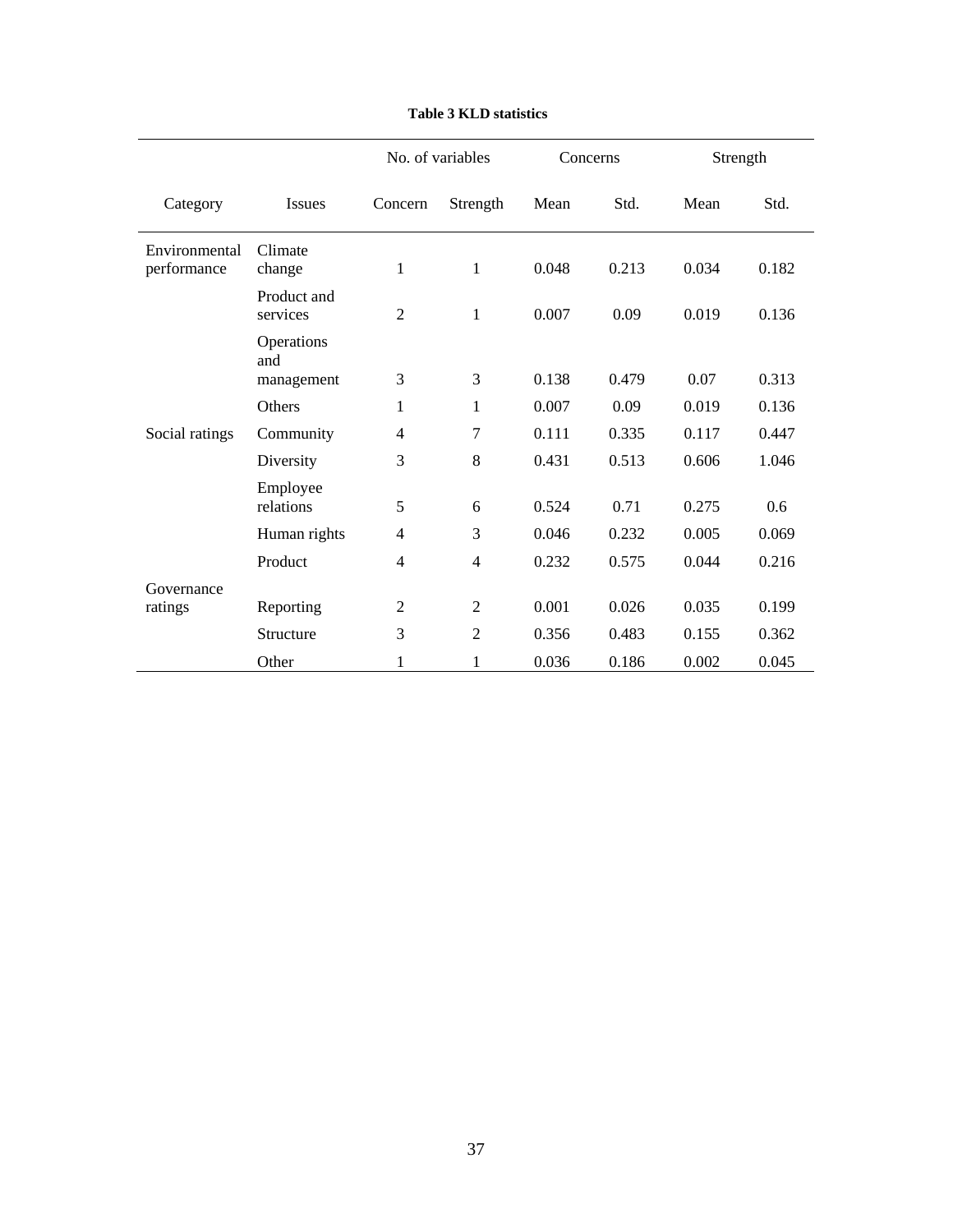| Industry                                                             | No. of firms |
|----------------------------------------------------------------------|--------------|
| Manufacturing                                                        | 1072         |
| Finance, Insurance, and Real Estate                                  | 661          |
| <b>Services</b>                                                      | 457          |
| <b>Retail Trade</b>                                                  | 192          |
| Mining                                                               | 132          |
| Transportation, Communications, Electric, Gas, and Sanitary Services | 288          |
| Wholesale Trade                                                      | 79           |
| Construction                                                         | 37           |
| Public Administration                                                | 12           |
| Agriculture, Forestry, and Fishing                                   | 6            |
| Total                                                                | 2936         |

# **Table 4 SIC Industry classification of the KLD 2007 sample**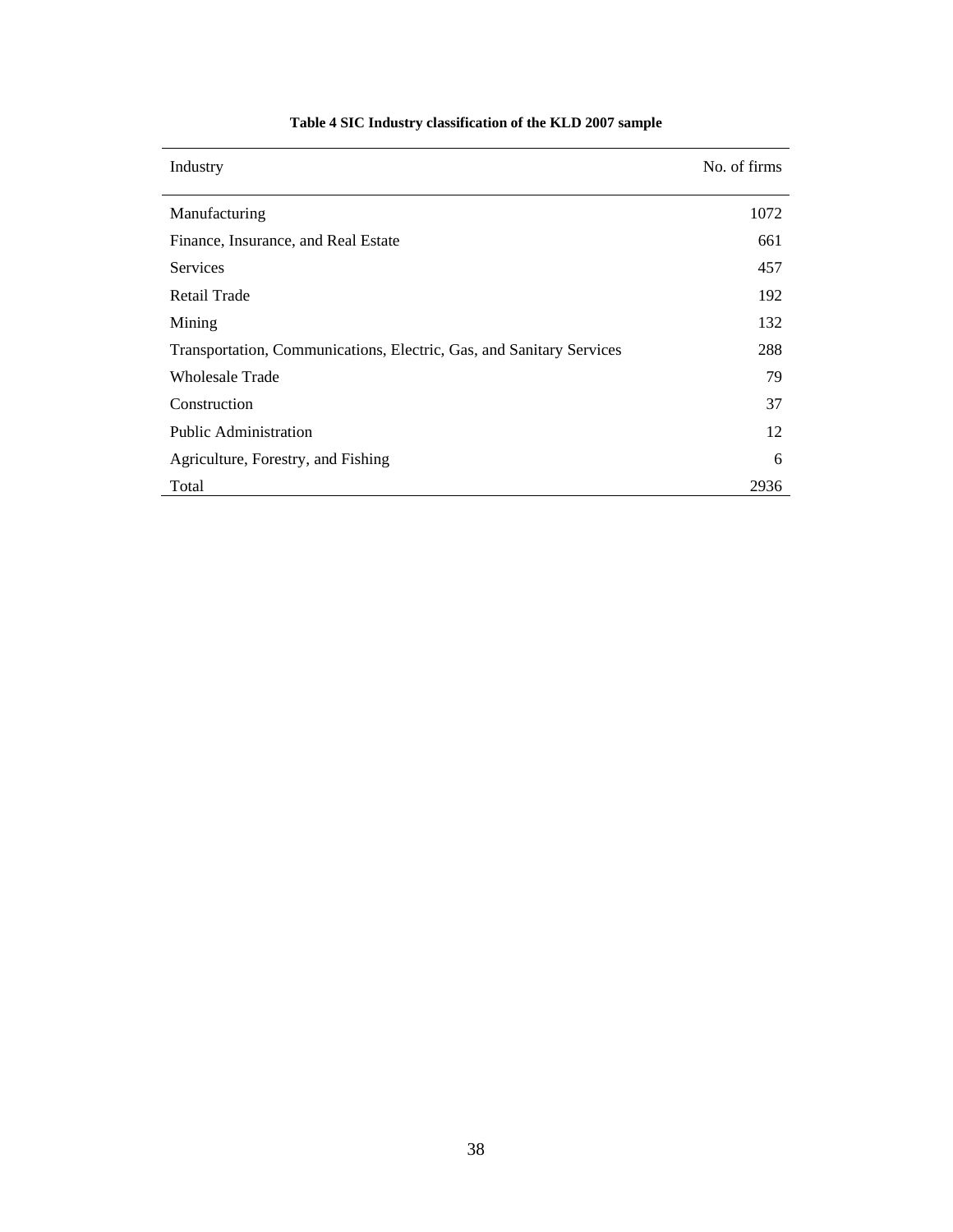| Category             | Equal weights | Ruf et al. (1998) | Waddock and<br>Graves (1997b) |
|----------------------|---------------|-------------------|-------------------------------|
| W1-Community         | 0.111         | 0.125             | 0.148                         |
| W2-Diversity         | 0.111         | 0.152             | 0.136                         |
| W3-Employee relation | 0.111         | 0.183             | 0.168                         |
| W4-Environment       | 0.111         | 0.141             | 0.142                         |
| W5-Human             | 0.111         | 0.152             | 0.136                         |
| W6-Product           | 0.111         | 0.228             | 0.154                         |
| W7-Nuclear power     | 0.111         | 0.089             | 0.074                         |
| W8-Mulitary contract | 0.111         | 0.086             | 0.050                         |
| W9-South Africa      | 0.111         | 0.076             | 0.046                         |

**Table 5 The aggregation weights**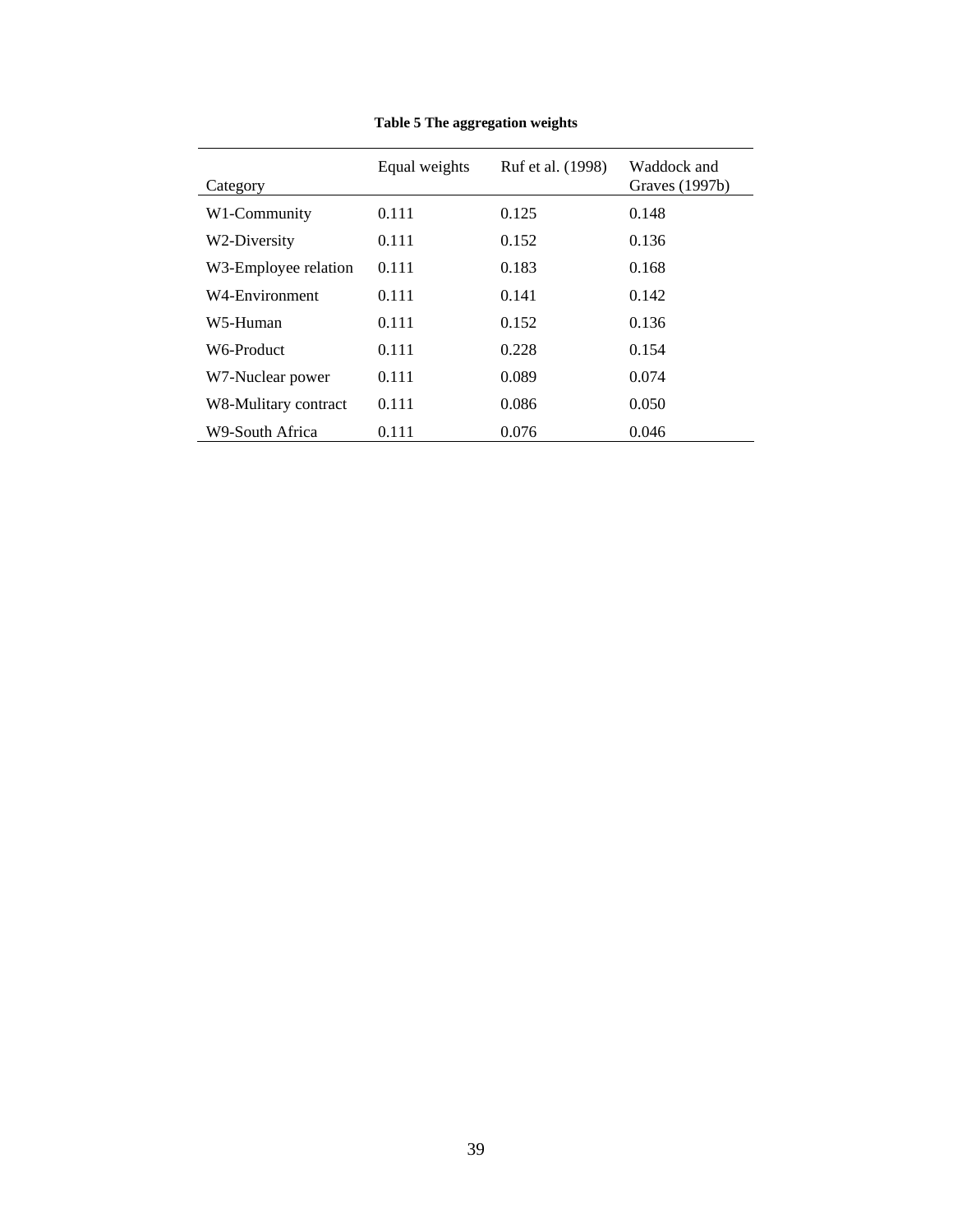| Industry           |      | Equal weights | Ruf et al.<br>(1998) | Waddock and<br>Graves<br>(1997b) | Rank DEA |
|--------------------|------|---------------|----------------------|----------------------------------|----------|
| Manufacturing      | Mean | $-0.0661$     | $-0.6181$            | $-0.0454$                        | 0.9695   |
| $(n=1072)$         | Std. | 0.2780        | 0.3810               | 0.3499                           | 0.0076   |
| Min                |      | $-0.9999$     | $-1.2226$            | $-1.0720$                        | 0.9475   |
|                    | Max  | 1.6667        | 2.2069               | 2.1000                           | 1.0000   |
| Finance $(n=661)$  | Mean | $-0.0108$     | $-0.0241$            | $-0.0052$                        | 0.9857   |
|                    | Std. | 0.1944        | 0.2609               | 0.2429                           | 0.0059   |
|                    | Min  | $-0.6666$     | $-0.9000$            | $-0.6080$                        | 0.9700   |
|                    | Max  | 0.7777        | 1.1638               | 1.1440                           | 1.0000   |
| Services $(n=457)$ | Mean | $-0.0557$     | $-0.0480$            | $-0.0335$                        | 0.9797   |
|                    | Std. | 0.2219        | 0.3237               | 0.2835                           | 0.0053   |
|                    | Min  | $-0.6667$     | $-0.9757$            | $-0.7440$                        | 0.9675   |
|                    | Max  | 1.3333        | 2.2686               | 1.9980                           | 1.0000   |

# **Table 6 Descriptive statistics of CSP scores**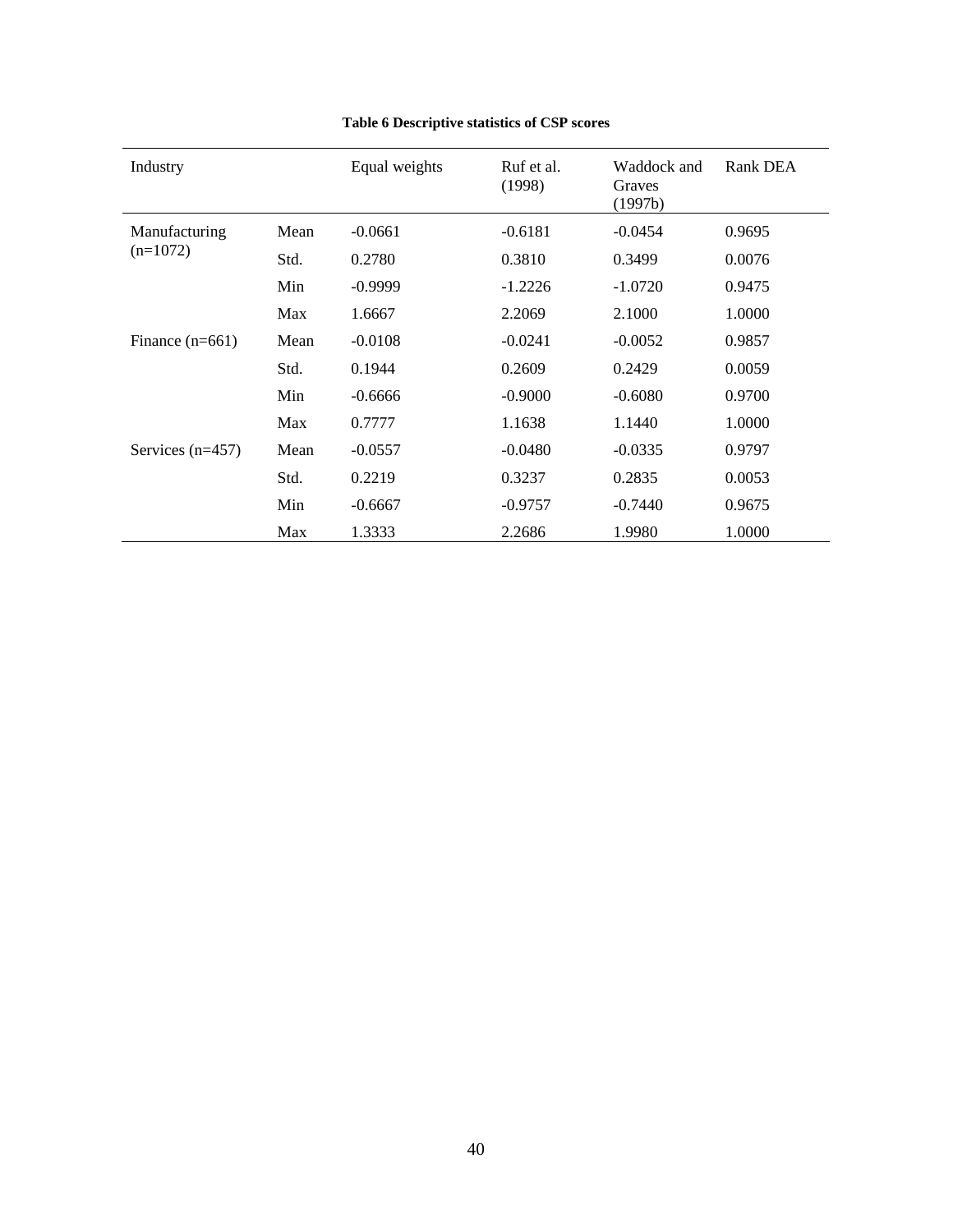| KLD concern        | % of firms in the      | % of firms in the finance   | % of firms in the service   |
|--------------------|------------------------|-----------------------------|-----------------------------|
| and strength       | manufacturing industry | industry that have the best | industry that have the best |
| variables          | that have the best     | ranking                     | ranking                     |
|                    | ranking                |                             |                             |
| <b>KLD</b> Concern |                        |                             |                             |
| Community          | 92.07%                 | 83.18%                      | 95.84%                      |
| Diversity          | 56.44%                 | 62.33%                      | 57.55%                      |
| Employee           | 52.71%                 | 77.76%                      | 60.39%                      |
| Environment        | 81.34%                 | 99.39%                      | 99.56%                      |
| Humanity           | 95.24%                 | 98.94%                      | 96.28%                      |
| Product            | 82.65%                 | 83.36%                      | 85.12%                      |
| KLD Strength       |                        |                             |                             |
| Community          | 92.16%                 | 84.72%                      | 96.72%                      |
| Diversity          | 66.04%                 | 66.41%                      | 60.61%                      |
| Employee           | 72.67%                 | 81.85%                      | 86.21%                      |
| Environment        | 83.58%                 | 99.39%                      | 97.81%                      |
| Humanity           | 99.44%                 | 99.70%                      | 99.78%                      |
| Product            | 92.91%                 | 97.88%                      | 97.16%                      |
| Average            | 80.60%                 | 86.24%                      | 86.09%                      |

**Table 7 Percentages of firms in our sample that have the best ranking in different KLD items**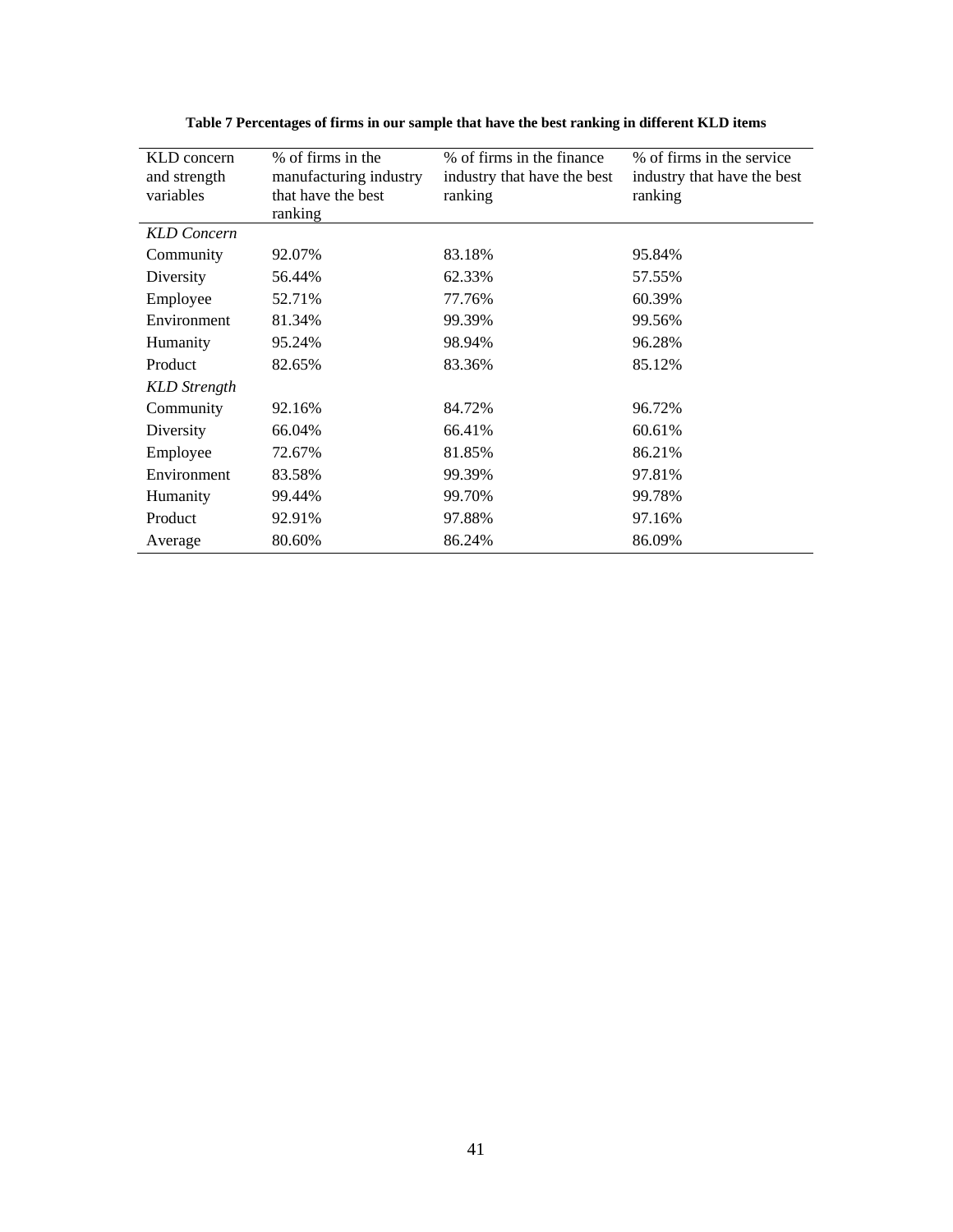| Firm names                          | Ranking<br>according to<br>Ruf (1998) | Ranking<br>according to<br>Waddock and<br>Graves<br>(1997b) | Ranking<br>according to<br>equal weights | Ranking<br>according to<br>DEA scores |
|-------------------------------------|---------------------------------------|-------------------------------------------------------------|------------------------------------------|---------------------------------------|
| 3M Company                          | 26                                    | 35                                                          | 26                                       | $\mathbf{1}$                          |
| Advanced Micro Devices, Inc.        | 11                                    | 11                                                          | 9                                        | $\mathbf{1}$                          |
| Agilent Technologies, Inc.          | $\overline{c}$                        | 3                                                           | $\overline{2}$                           | 1                                     |
| Alcoa, Inc.                         | 524                                   | 718                                                         | 254                                      | 1                                     |
| Applied Materials, Inc.             | 10                                    | 9                                                           | 9                                        | 1                                     |
| Avon Products, Inc.                 | 12                                    | 12                                                          | 15                                       | $\mathbf{1}$                          |
| <b>Bristol-Myers Squibb Company</b> | 62                                    | 25                                                          | 55                                       | $\mathbf{1}$                          |
| Coca-Cola Company                   | 533                                   | 266                                                         | 707                                      | $\mathbf{1}$                          |
| Dell Inc.                           | 30                                    | 18                                                          | 55                                       | 1                                     |
| Eastman Kodak Company               | 41                                    | 51                                                          | 59                                       | $\mathbf{1}$                          |
| Ford Motor Company                  | 55                                    | 31                                                          | 32                                       | $\mathbf{1}$                          |
| General Mills Incorporated          | 3                                     | $\overline{4}$                                              | 6                                        | $\mathbf{1}$                          |
| <b>General Motors Corporation</b>   | 162                                   | 63                                                          | 59                                       | $\mathbf{1}$                          |
| Graco Inc.                          | 52                                    | 83                                                          | 59                                       | $\mathbf{1}$                          |
| Green Mountain Coffee Roasters,     | 8                                     | 8                                                           | $\overline{4}$                           | $\mathbf{1}$                          |
| Inc.                                |                                       |                                                             |                                          |                                       |
| Harley-Davidson, Inc.               | 86                                    | 93                                                          | 130                                      | 1                                     |
| Herman Miller, Inc.                 | 9                                     | 10                                                          | 9                                        | 1                                     |
| Hewlett-Packard Company             | $\overline{4}$                        | $\overline{2}$                                              | 5                                        | $\mathbf{1}$                          |
| <b>Intel Corporation</b>            | $\mathbf{1}$                          | $\mathbf{1}$                                                | $\mathbf{1}$                             | $\mathbf{1}$                          |
| Johnson & Johnson                   | 17                                    | 16                                                          | 9                                        | $\mathbf{1}$                          |
| Kraft Foods, Inc.                   | 21                                    | 27                                                          | 17                                       | $\mathbf{1}$                          |
| Lilly (Eli) and Company             | 65                                    | 34                                                          | 22                                       | $\mathbf{1}$                          |
| Mattel, Inc.                        | 87                                    | 58                                                          | 33                                       | 1                                     |
| Molex Incorporated                  | 80                                    | 142                                                         | 141                                      | 1                                     |
| Motorola, Inc.                      | 5                                     | 5                                                           | $8\,$                                    | $\mathbf{1}$                          |
| NIKE, Inc.                          | 35                                    | 19                                                          | 9                                        | $\mathbf{1}$                          |
| PepsiCo, Inc.                       | 108                                   | 81                                                          | 26                                       | $\mathbf{1}$                          |
| Procter & Gamble Company            | 18                                    | 24                                                          | 17                                       | 1                                     |
| Steelcase, Inc.                     | 14                                    | 17                                                          | 15                                       | 1                                     |
| Texas Instruments Incorporated      | 7                                     | 7                                                           | 7                                        | 1                                     |
| Timberland Company (The)            | 15                                    | 15                                                          | 14                                       | $\mathbf{1}$                          |
| Valero Energy Corporation           | 258                                   | 280                                                         | 707                                      | $\mathbf{1}$                          |
| <b>Waters Corporation</b>           | 85                                    | 137                                                         | 141                                      | 1                                     |
| Xerox Corporation                   | 6                                     | 6                                                           | 3                                        | 1                                     |

**Table 8 CSP efficient firms in the manufacturing industry and their ranks (n=1072)**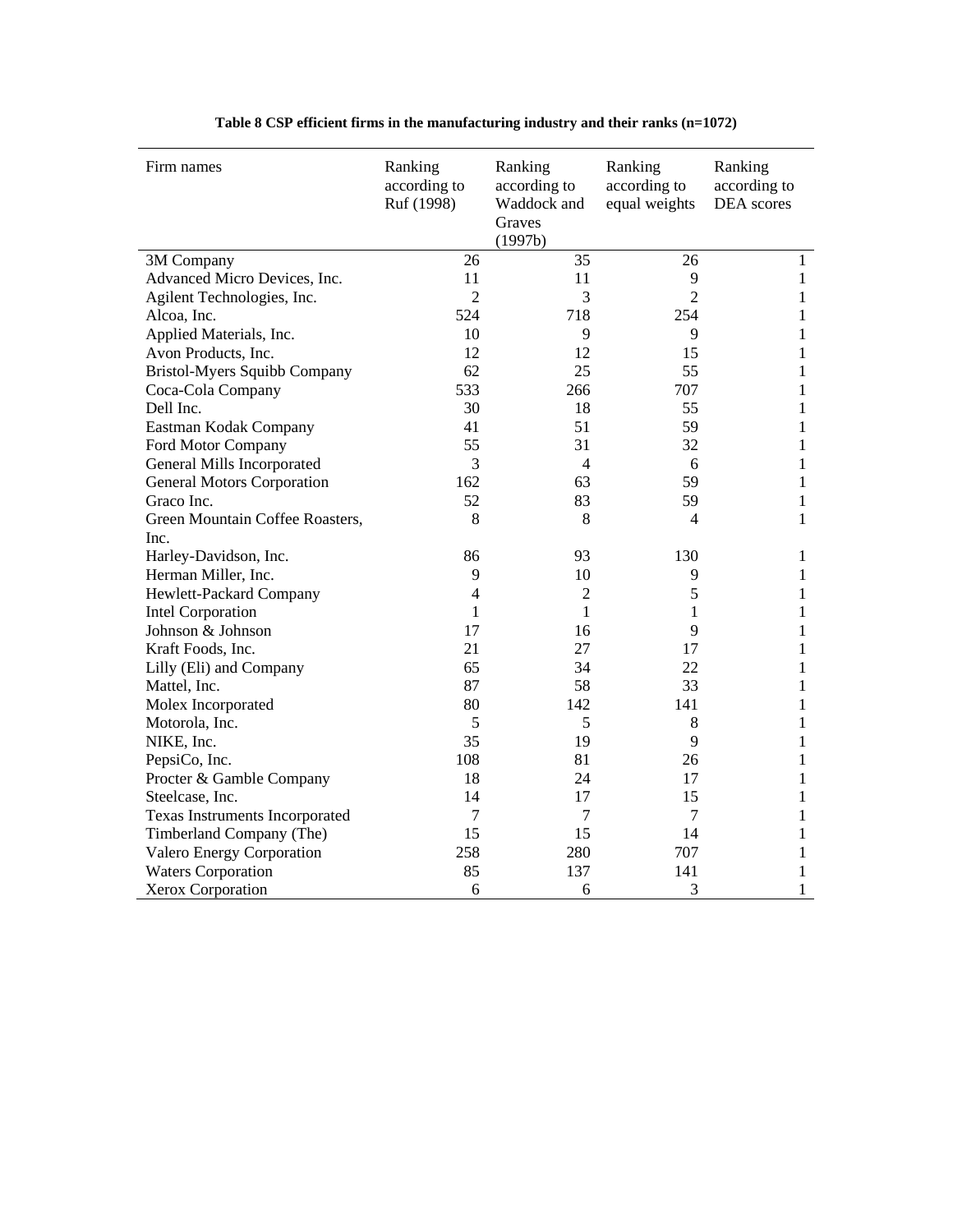| Firm names                    | Ranking<br>according to<br>Ruf (1998) | Ranking<br>according to<br>Waddock and<br>Graves | Ranking<br>according to<br>equal weights | Ranking<br>according to<br>DEA scores |
|-------------------------------|---------------------------------------|--------------------------------------------------|------------------------------------------|---------------------------------------|
|                               |                                       | (1997b)                                          |                                          |                                       |
| Exxon Mobil Corp.             | 1069                                  | 1068                                             | 1071                                     | 1072                                  |
| Tyson Foods, Inc.             | 1071                                  | 1072                                             | 1070                                     | 1072                                  |
| Cintas Corporation            | 1072                                  | 1070                                             | 1049                                     | 1070                                  |
| Covidien Ltd.                 | 1062                                  | 1061                                             | 1071                                     | 1070                                  |
| <b>Exide Technologies</b>     | 1060                                  | 1066                                             | 1066                                     | 1070                                  |
| Koppers Holdings, Inc.        | 1065                                  | 1060                                             | 1049                                     | 1070                                  |
| Smithfield Foods, Inc.        | 1064                                  | 1067                                             | 1049                                     | 1070                                  |
| <b>Brunswick Corporation</b>  | 1066                                  | 1059                                             | 1066                                     | 1065                                  |
| <b>Bunge Limited</b>          | 1067                                  | 1069                                             | 1049                                     | 1065                                  |
| <b>Celanese Corporation</b>   | 1070                                  | 1071                                             | 1069                                     | 1065                                  |
| FMC Corporation               | 1053                                  | 1046                                             | 1030                                     | 1065                                  |
| Goodyear Tire & Rubber        | 1056                                  | 1052                                             | 1049                                     | 1065                                  |
| Grace (W.R.) $& Co.$          | 1048                                  | 1047                                             | 1049                                     | 1065                                  |
| McDermott Intl, Inc.          | 1063                                  | 1065                                             | 1049                                     | 1065                                  |
| Pilgrim's Pride Corp.         | 1068                                  | 1063                                             | 1049                                     | 1065                                  |
| Archer-Daniels-Midland        | 1054                                  | 1054                                             | 1066                                     | 1057                                  |
| <b>Chemtura Corporation</b>   | 1052                                  | 1054                                             | 1049                                     | 1057                                  |
| Crown Holdings, Inc.          | 1061                                  | 1051                                             | 1049                                     | 1057                                  |
| Hercules Incorporated         | 1021                                  | 1021                                             | 1030                                     | 1057                                  |
| <b>Ingersoll-Rand Company</b> | 1025                                  | 1033                                             | 990                                      | 1057                                  |
| NL Industries, Inc.           | 1024                                  | 1020                                             | 990                                      | 1057                                  |
| Seaboard Corporation          | 1058                                  | 1062                                             | 1049                                     | 1057                                  |
| ConocoPhillips                | 1057                                  | 1064                                             | 1049                                     | 1057                                  |
| Abitibi Bowater, Inc.         | 1049                                  | 1053                                             | 1030                                     | 1048                                  |
| AK Steel Holding Corp.        | 1050                                  | 1058                                             | 1049                                     | 1048                                  |
| Carolina Group                | 1059                                  | 1034                                             | 1030                                     | 1048                                  |
| Caterpillar Inc.              | 1038                                  | 1027                                             | 1030                                     | 1048                                  |
| Cytec Industries, Inc.        | 1046                                  | 1024                                             | 1030                                     | 1048                                  |
| Honeywell Intl, Inc.          | 954                                   | 968                                              | 990                                      | 1048                                  |
| Huntsman Corporation          | 1026                                  | 1019                                             | 1030                                     | 1048                                  |
| L-3 Com. Inc.                 | 1039                                  | 1024                                             | 990                                      | 1048                                  |
| Masco Corporation             | 1040                                  | 1034                                             | 1030                                     | 1048                                  |
| <b>Mueller Water Products</b> | 1040                                  | 1034                                             | 990                                      | 1048                                  |
| Murphy Oil Corporation        | 1045                                  | 1056                                             | 1049                                     | 1048                                  |

# **Table 9 Some CSP inefficient firms in the manufacturing industry and their ranks (n=1072)**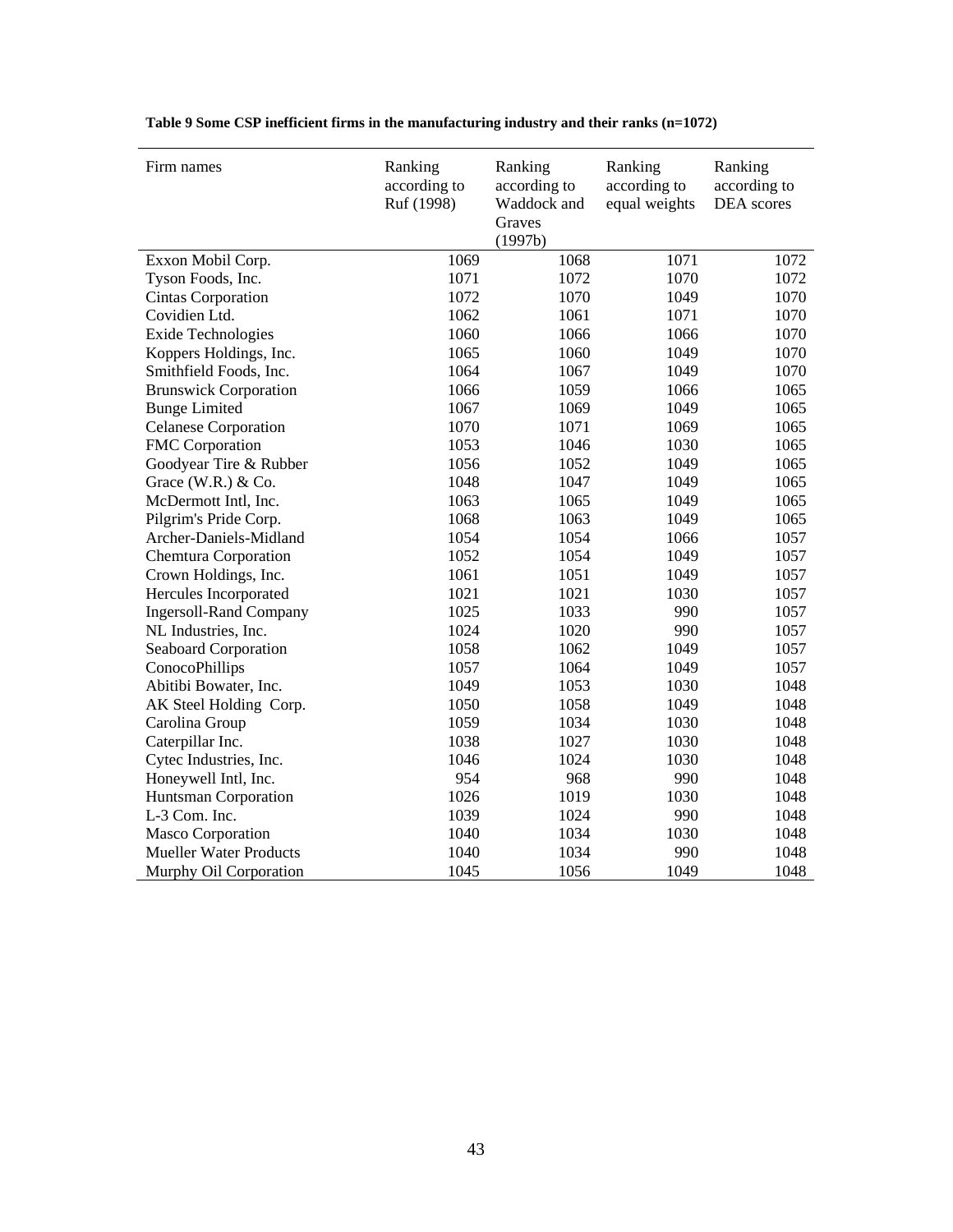|                                | Highest score in |          |                     |                      |        |
|--------------------------------|------------------|----------|---------------------|----------------------|--------|
|                                |                  |          |                     | sample(lowest in the |        |
| CSP items                      | Firm A           | Firm B   | Firm C parentheses) |                      | Firm D |
| $COM-con-#$                    |                  | 2        |                     | 3                    |        |
| $COM-str-#$                    | 3                | 2        |                     | 4                    |        |
| (Total strength-total concern) | $\mathfrak{D}$   | 0        |                     | $4(-2)$              |        |
| $DIV-con-#$                    |                  | $\Omega$ | 0                   | $\mathfrak{D}$       |        |
| DIV-str-#                      | ད                |          | 4                   | 6                    |        |
| (Total strength-total concern) | 5                |          | 4                   | $6(-2)$              |        |
| EMP-con-#                      |                  | 2        |                     | 4                    |        |
| $EMP-str-#$                    | 5                | 2        | 0                   | 5                    |        |
| (Total strength-total concern) | 5                | 0        | $-I$                | $5(-3)$              |        |
| ENV-con-#                      |                  | 4        |                     | 5                    |        |
| ENV-str-#                      | 3                | 3        | 2                   | 4                    |        |
| (Total strength-total concern) | 2                | $-1$     |                     | $4(-4)$              |        |
| $HUM$ -con-#                   |                  |          | 2                   | 3                    |        |
| HUM-str-#                      |                  | 0        |                     |                      |        |
| (Total strength-total concern) | $\theta$         | $-I$     | -1                  | $1(-3)$              |        |
| PRO-con-#                      |                  | 0        | 3                   | 4                    |        |
| PRO-str-#                      |                  | 0        | 0                   |                      |        |
| (Total strength-total concern) | 0                | 0        | $-3$                | $2(-4)$              | -2     |

# **Table 10 Original KLD concern and strength scores**